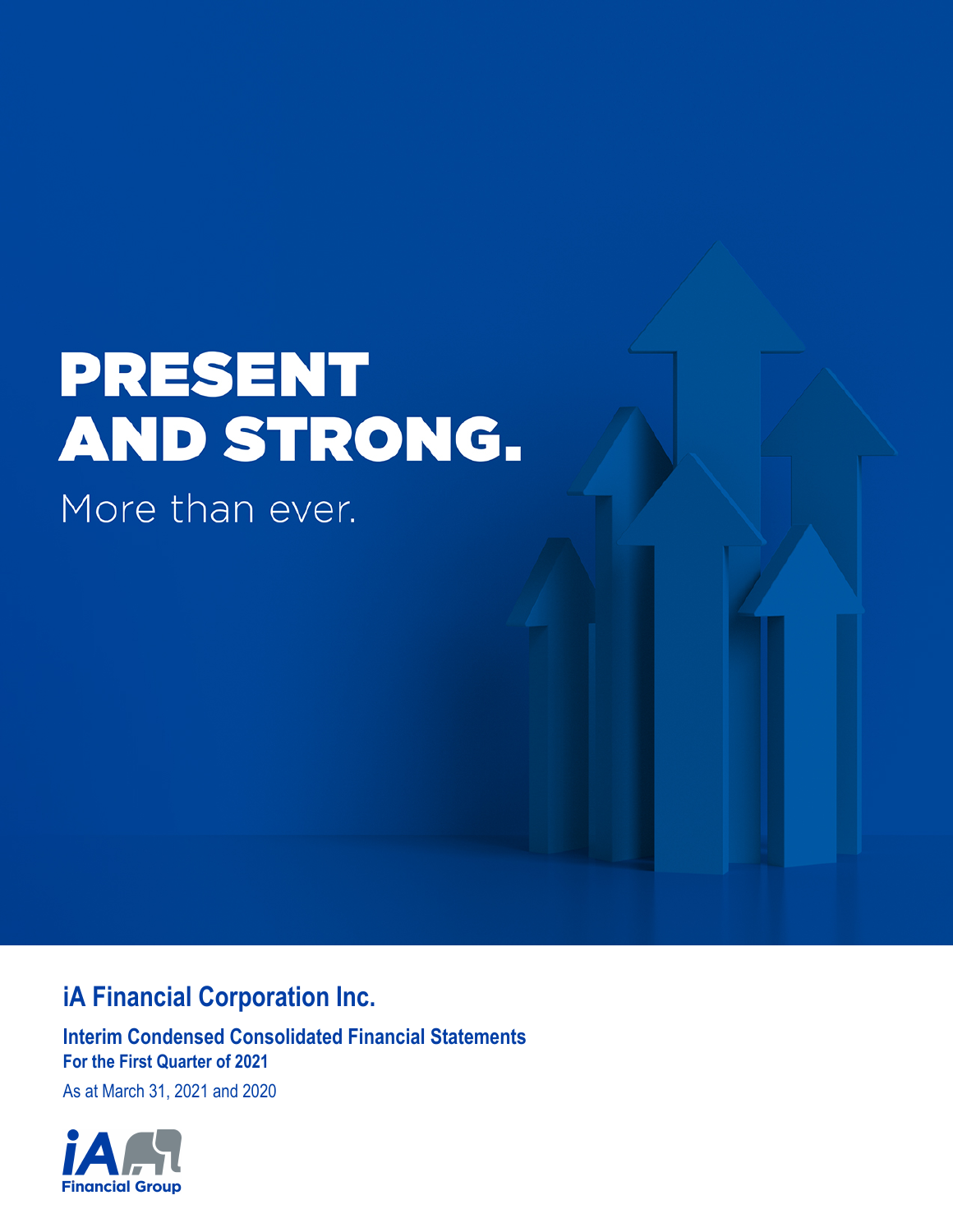# **Interim Condensed Consolidated Financial Statements (unaudited)**

- [3 Consolidated Income Statements](#page-2-0)
- [4 Consolidated Comprehensive Income Statements](#page-3-0)
- [5 Consolidated Statements of Financial Position](#page-4-0)
- [6 Consolidated Equity Statements](#page-5-0)
- [8 Consolidated Cash Flows Statements](#page-7-0)
- [9 Notes to Interim Condensed Consolidated Financial Statements](#page-8-0)
- [9 Note](#page-8-0) 1 [General Information](#page-8-0)
- [9](#page-8-0) [Note 2 Impacts of COVID-19 Pandemic](#page-8-0)
- [9 Note](#page-8-0) 3 [Changes in Accounting Policies](#page-8-0)
- [12 Note 4 Acquisition and Disposal of Businesses](#page-11-0)
- [13 Note 5 Invested Assets and Investment Income](#page-12-0)
- [15 Note 6 Fair Value of Financial Instruments and Investment Properties](#page-14-0)
- [22 Note 7 Management of Risks Associated with Financial Instruments](#page-21-0)
- [24 Note 8 Derivative Financial Instruments](#page-23-0)
- [26](#page-25-0) [Note 9 Segregated Funds Net Assets](#page-25-0)
- [26 Note 1](#page-25-0)0 [Debentures](#page-25-0)
- [27 Note 1](#page-26-0)1 [Share Capital](#page-26-0)
- [27 Note 1](#page-26-0)2 [Preferred Shares Issued by a Subsidiary](#page-26-0)
- [28 Note 1](#page-27-0)3 [Accumulated Other Comprehensive Income](#page-27-0)
- [28 Note 1](#page-27-0)4 [Capital Management](#page-27-0)
- [29](#page-28-0) [Note 15](#page-28-0) [General Expenses](#page-28-0)
- [29 Note 1](#page-28-0)6 [Income Taxes](#page-28-0)
- [30 Note 1](#page-29-0)7 [Segmented Information](#page-29-0)
- [33 Note 1](#page-32-0)8 [Earnings Per Common Share](#page-32-0)
- [33 Note 1](#page-32-0)9 [Post-Employment Benefits](#page-32-0)
- [34 Note 20 Commitments](#page-33-0)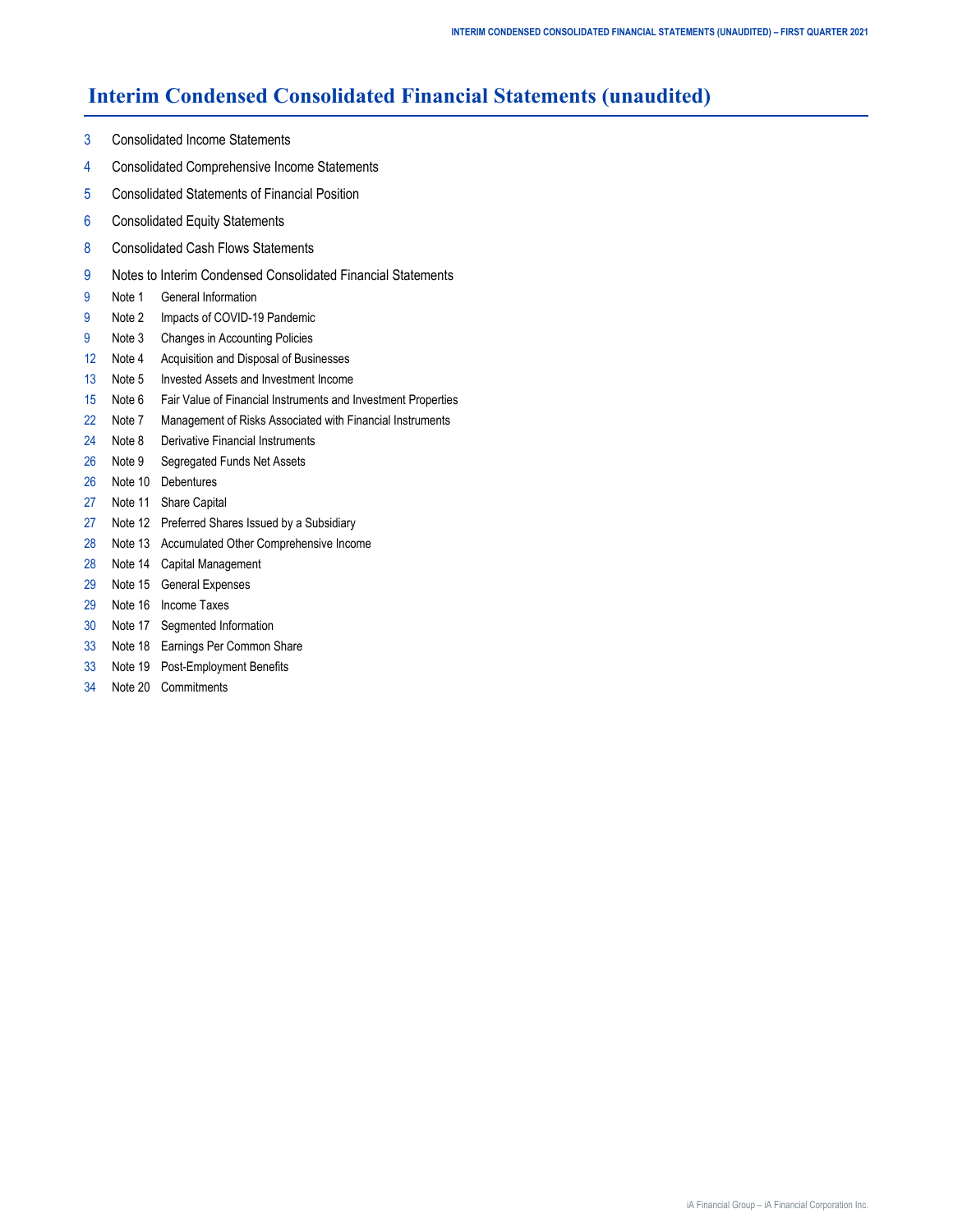# <span id="page-2-0"></span>**Consolidated Income Statements**

|                                                                                | Three months ended<br>March 31 |          |    |         |  |  |  |
|--------------------------------------------------------------------------------|--------------------------------|----------|----|---------|--|--|--|
| (unaudited, in millions of dollars, unless otherwise indicated)                |                                | 2021     |    | 2020    |  |  |  |
| <b>Revenues</b>                                                                |                                |          |    |         |  |  |  |
| <b>Premiums</b>                                                                |                                |          |    |         |  |  |  |
| Gross premiums                                                                 | \$                             | 3,619    | \$ | 2,950   |  |  |  |
| Premiums ceded                                                                 |                                | (244)    |    | (195)   |  |  |  |
| Net premiums (Note 17)                                                         |                                | 3,375    |    | 2,755   |  |  |  |
| Investment income (Note 5)                                                     |                                |          |    |         |  |  |  |
| Interest and other investment income                                           |                                | 350      |    | 443     |  |  |  |
| Change in fair value of investments                                            |                                | (3,900)  |    | (1,300) |  |  |  |
|                                                                                |                                | (3, 550) |    | (857)   |  |  |  |
| Other revenues                                                                 |                                | 506      |    | 440     |  |  |  |
|                                                                                |                                | 331      |    | 2,338   |  |  |  |
| Policy benefits and expenses                                                   |                                |          |    |         |  |  |  |
| Gross benefits and claims on contracts                                         |                                | 2,624    |    | 1,613   |  |  |  |
| Ceded benefits and claims on contracts                                         |                                | (175)    |    | (134)   |  |  |  |
| Net transfer to segregated funds                                               |                                | 411      |    | 688     |  |  |  |
| Increase (decrease) in insurance contract liabilities                          |                                | (3,820)  |    | (702)   |  |  |  |
| Increase (decrease) in investment contract liabilities                         |                                | (14)     |    | 1       |  |  |  |
| Decrease (increase) in reinsurance assets                                      |                                | 54       |    | (75)    |  |  |  |
|                                                                                |                                | (920)    |    | 1,391   |  |  |  |
| Commissions                                                                    |                                | 529      |    | 441     |  |  |  |
| General expenses                                                               |                                | 438      |    | 412     |  |  |  |
| Premium and other taxes                                                        |                                | 33       |    | 33      |  |  |  |
| Financing charges                                                              |                                | 18       |    | 17      |  |  |  |
|                                                                                |                                | 98       |    | 2,294   |  |  |  |
| Income before income taxes                                                     |                                | 233      |    | 44      |  |  |  |
| Income taxes (Note 16)                                                         |                                | 59       |    | (2)     |  |  |  |
| Net income                                                                     | \$                             | 174      | \$ | 46      |  |  |  |
| Net income attributed to participating policyholders                           |                                | (5)      |    | 1       |  |  |  |
| Net income attributed to shareholders                                          | \$                             | 179      | \$ | 45      |  |  |  |
| Dividends attributed to preferred shares issued by a subsidiary (Note 12)      |                                | 6        |    | 6       |  |  |  |
| Net income attributed to common shareholders                                   | \$                             | 173      | \$ | 39      |  |  |  |
|                                                                                |                                |          |    |         |  |  |  |
| Earnings per common share (in dollars) (Note 18)<br>Basic                      | \$                             | 1.61     | \$ | 0.37    |  |  |  |
| <b>Diluted</b>                                                                 |                                | 1.61     |    | 0.36    |  |  |  |
| Weighted average number of shares outstanding (in millions of units) (Note 18) |                                |          |    |         |  |  |  |
| Basic                                                                          |                                | 107      |    | 107     |  |  |  |
| Diluted                                                                        |                                | 107      |    | 107     |  |  |  |
| Dividends per common share (in dollars) (Note 11)                              |                                | 0.49     |    | 0.49    |  |  |  |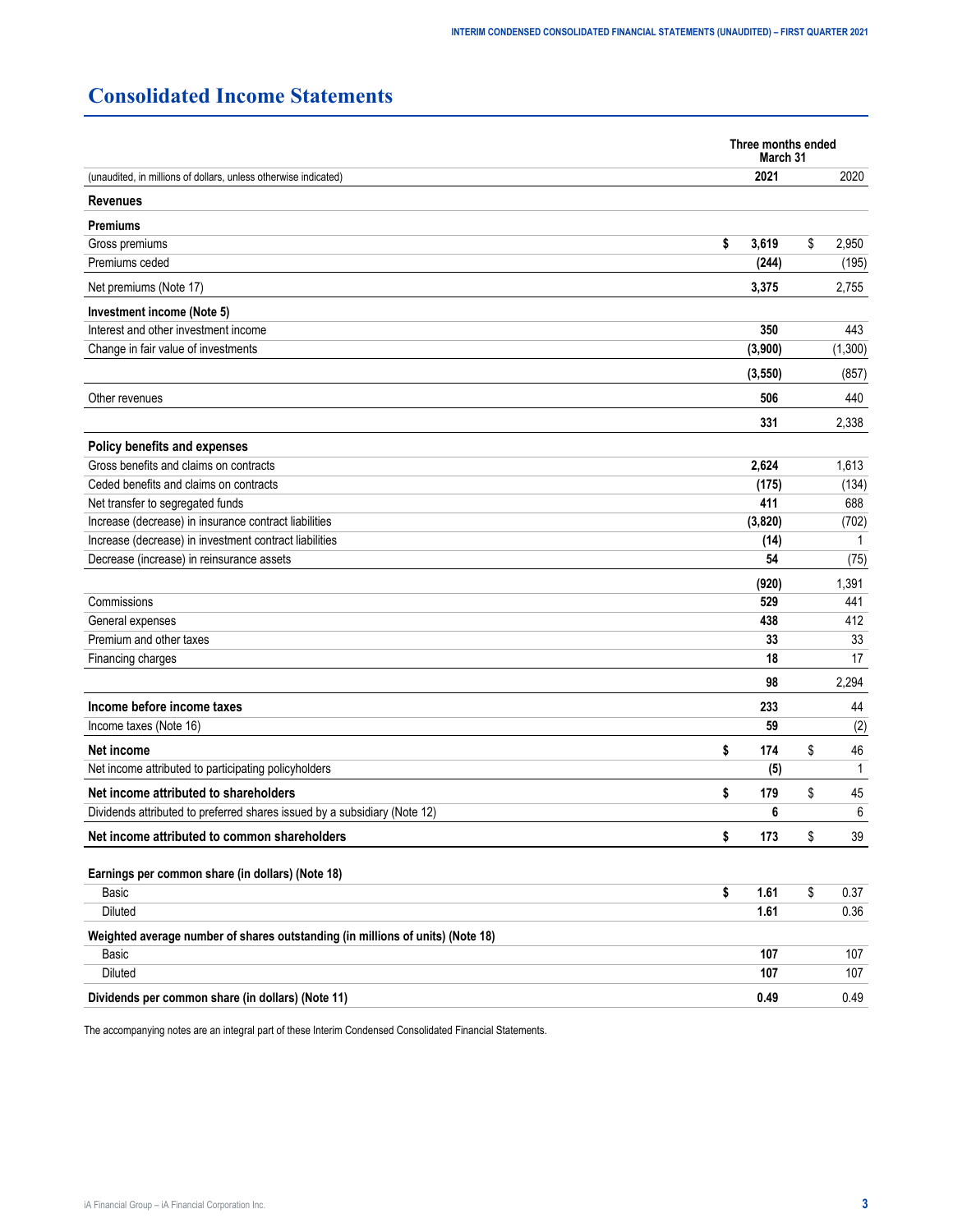# <span id="page-3-0"></span>**Consolidated Comprehensive Income Statements**

|                                                                                                  | Three months ended<br>March 31 |      |    |       |  |  |  |  |
|--------------------------------------------------------------------------------------------------|--------------------------------|------|----|-------|--|--|--|--|
| (unaudited, in millions of dollars)                                                              |                                | 2021 |    | 2020  |  |  |  |  |
| Net income                                                                                       |                                | 174  | \$ | 46    |  |  |  |  |
| Other comprehensive income, net of income taxes                                                  |                                |      |    |       |  |  |  |  |
| Items that may be reclassified subsequently to net income:                                       |                                |      |    |       |  |  |  |  |
| Available for sale financial assets                                                              |                                |      |    |       |  |  |  |  |
| Unrealized gains (losses) on available for sale financial assets                                 |                                | (64) |    | (118) |  |  |  |  |
| Reclassification of losses (gains) on available for sale financial assets included in net income |                                | (6)  |    | (8)   |  |  |  |  |
|                                                                                                  |                                | (70) |    | (126) |  |  |  |  |
| Net investment hedge                                                                             |                                |      |    |       |  |  |  |  |
| Unrealized gains (losses) on currency translation in foreign operations                          |                                | (31) |    | 128   |  |  |  |  |
| Hedges of net investment in foreign operations                                                   |                                | 17   |    | (110) |  |  |  |  |
|                                                                                                  |                                | (14) |    | 18    |  |  |  |  |
| Cash flow hedge                                                                                  |                                |      |    |       |  |  |  |  |
| Unrealized gains (losses) on cash flow hedges                                                    |                                |      |    | 80    |  |  |  |  |
| Items that will not be reclassified subsequently to net income:                                  |                                |      |    |       |  |  |  |  |
| Remeasurement of post-employment benefits                                                        |                                | 114  |    | 69    |  |  |  |  |
| Total other comprehensive income                                                                 |                                | 30   |    | 41    |  |  |  |  |
| <b>Comprehensive income</b>                                                                      | S                              | 204  | \$ | 87    |  |  |  |  |
| Comprehensive income attributed to participating policyholders                                   |                                | (5)  |    |       |  |  |  |  |
| Comprehensive income attributed to shareholders                                                  |                                | 209  | S. | 86    |  |  |  |  |

# **Income Taxes Included in Other Comprehensive Income**

|                                                                                                  | Three months ended<br>March 31 |      |    |      |  |  |  |  |
|--------------------------------------------------------------------------------------------------|--------------------------------|------|----|------|--|--|--|--|
| (unaudited, in millions of dollars)                                                              |                                | 2021 |    | 2020 |  |  |  |  |
| Income tax recovery (expense) related to:                                                        |                                |      |    |      |  |  |  |  |
| Items that may be reclassified subsequently to net income:                                       |                                |      |    |      |  |  |  |  |
| Unrealized losses (gains) on available for sale financial assets                                 |                                | 21   | S. | 42   |  |  |  |  |
| Reclassification of gains (losses) on available for sale financial assets included in net income |                                | 3    |    | 3    |  |  |  |  |
| Hedges of net investment in foreign operations                                                   |                                | (3)  |    | 19   |  |  |  |  |
| Unrealized losses (gains) on cash flow hedges                                                    |                                |      |    | (12) |  |  |  |  |
|                                                                                                  |                                | 21   |    | 52   |  |  |  |  |
| Items that will not be reclassified subsequently to net income:                                  |                                |      |    |      |  |  |  |  |
| Remeasurement of post-employment benefits                                                        |                                | (41) |    | (24) |  |  |  |  |
| Total income tax recovery (expense) included in other comprehensive income                       |                                | (20) | ä, | 28   |  |  |  |  |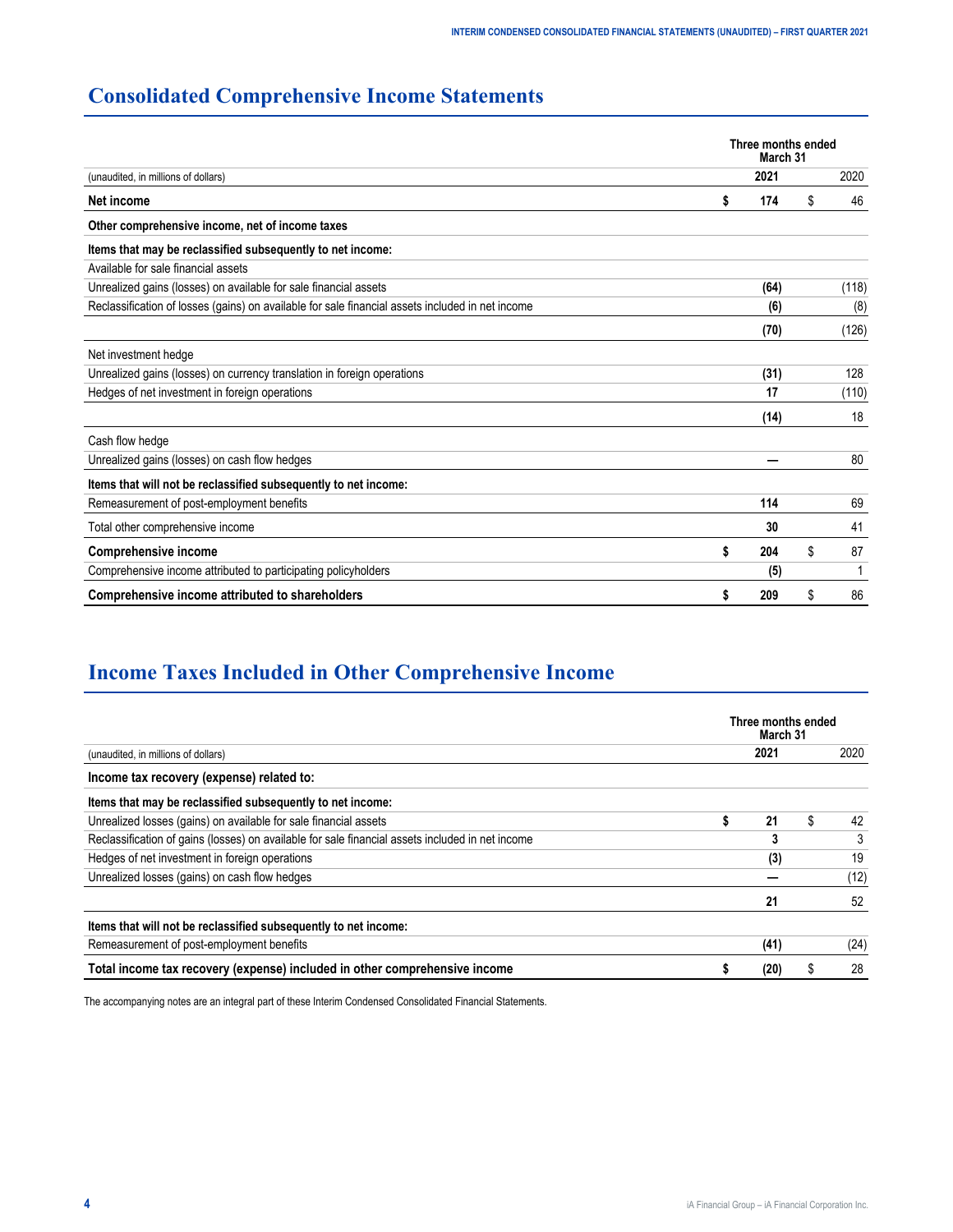# <span id="page-4-0"></span>**Consolidated Statements of Financial Position**

|                                                              | As at March 31 | As at December 31<br>2020 |  |  |
|--------------------------------------------------------------|----------------|---------------------------|--|--|
|                                                              | 2021           |                           |  |  |
| (in millions of dollars)                                     | (unaudited)    |                           |  |  |
| <b>Assets</b>                                                |                |                           |  |  |
| Investments (Note 5)                                         |                |                           |  |  |
| Cash and short-term investments                              | \$<br>1,343    | \$<br>1,949               |  |  |
| <b>Bonds</b>                                                 | 30,542         | 32,099                    |  |  |
| <b>Stocks</b>                                                | 3,472          | 3,286                     |  |  |
| Mortgages and other loans                                    | 2,901          | 2,801                     |  |  |
| Derivative financial instruments (Note 8)                    | 841            | 1,652                     |  |  |
| Policy loans                                                 | 953            | 881                       |  |  |
| Other invested assets                                        | 562            | 563                       |  |  |
| Investment properties                                        | 1,885          | 1,916                     |  |  |
|                                                              | 42,499         | 45,147                    |  |  |
| Other assets                                                 | 4,532          | 3,261                     |  |  |
| Reinsurance assets                                           | 1,957          | 1,981                     |  |  |
| <b>Fixed assets</b>                                          | 380            | 390                       |  |  |
| Deferred income tax assets                                   | 41             | 38                        |  |  |
| Intangible assets                                            | 1,628          | 1,621                     |  |  |
| Goodwill                                                     | 1,201          | 1,224                     |  |  |
| General fund assets                                          | 52,238         | 53,662                    |  |  |
| Segregated funds net assets (Note 9)                         | 33,437         | 32,804                    |  |  |
| <b>Total assets</b>                                          | \$<br>85,675   | \$<br>86,466              |  |  |
| <b>Liabilities</b>                                           |                |                           |  |  |
| Insurance contract liabilities                               | \$<br>32,705   | \$<br>36,527              |  |  |
| Investment contract liabilities                              | 552            | 575                       |  |  |
| Derivative financial instruments (Note 8)                    | 968            | 569                       |  |  |
| Other liabilities                                            | 9,492          | 7,647                     |  |  |
| Deferred income tax liabilities                              | 400            | 382                       |  |  |
| Debentures                                                   | 1,449          | 1,449                     |  |  |
| General fund liabilities                                     | 45,566         | 47,149                    |  |  |
| Liabilities related to segregated funds net assets (Note 9)  | 33,437         | 32,804                    |  |  |
| <b>Total liabilities</b>                                     | \$<br>79,003   | \$<br>79,953              |  |  |
| <b>Equity</b>                                                |                |                           |  |  |
| Share capital and contributed surplus                        | \$<br>1,707    | \$<br>1,694               |  |  |
| Preferred shares issued by a subsidiary (Note 12)            | 525            | 525                       |  |  |
| Retained earnings and accumulated other comprehensive income | 4,404          | 4,253                     |  |  |
| Participating policyholders' accounts                        | 36             | 41                        |  |  |
|                                                              | 6,672          | 6,513                     |  |  |
| <b>Total liabilities and equity</b>                          | \$<br>85,675   | \$<br>86,466              |  |  |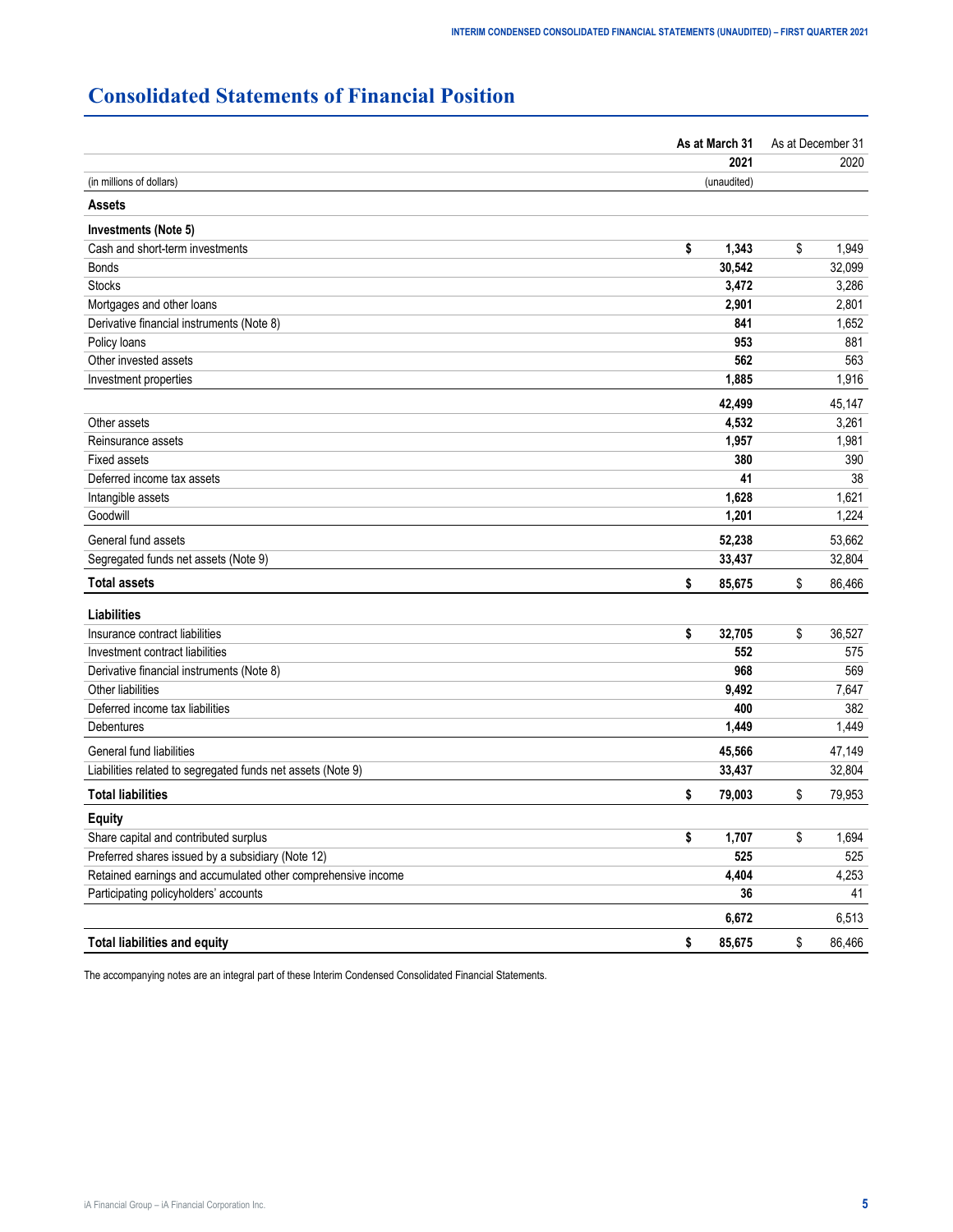# <span id="page-5-0"></span>**Consolidated Equity Statements**

|                                                                   | As at March 31, 2021                                                   |                          |             |                                   |                                    |                      |                                                 |              |  |  |  |  |
|-------------------------------------------------------------------|------------------------------------------------------------------------|--------------------------|-------------|-----------------------------------|------------------------------------|----------------------|-------------------------------------------------|--------------|--|--|--|--|
|                                                                   | Participating<br>policyholders'<br><b>Common</b><br>shares<br>accounts |                          |             | Preferred<br>shares<br>subsidiary | issued by a Contributed<br>surplus | Retained<br>earnings | Accumulated<br>other<br>comprehensive<br>income | Total        |  |  |  |  |
| (unaudited, in millions of dollars)                               |                                                                        |                          | (Note 11)   | (Note 12)                         |                                    |                      | (Note 13)                                       |              |  |  |  |  |
| Balance as at December 31, 2019                                   | \$                                                                     | 42                       | \$1,666     | 525<br>\$                         | \$<br>18                           | \$<br>3,823          | 56<br>\$                                        | \$<br>6,130  |  |  |  |  |
| Net income attributed to shareholders                             |                                                                        |                          |             |                                   |                                    | 633                  |                                                 | 633          |  |  |  |  |
| Net income attributed to participating policyholders'<br>accounts |                                                                        | (1)                      |             |                                   |                                    |                      |                                                 | (1)          |  |  |  |  |
| Other comprehensive income                                        |                                                                        |                          |             |                                   |                                    |                      | (27)                                            | (27)         |  |  |  |  |
| Comprehensive income for the year                                 |                                                                        | (1)                      |             |                                   | —                                  | 633                  | (27)                                            | 605          |  |  |  |  |
| <b>Equity transactions</b>                                        |                                                                        |                          |             |                                   |                                    |                      |                                                 |              |  |  |  |  |
| Transfer of post-employment benefits                              |                                                                        |                          |             |                                   |                                    | (54)                 | 54                                              |              |  |  |  |  |
| Stock option plan                                                 |                                                                        |                          |             |                                   | 3                                  | —                    | —                                               | 3            |  |  |  |  |
| Stock options exercised                                           |                                                                        |                          |             |                                   | (1)                                |                      |                                                 | (1)          |  |  |  |  |
| Common shares issued                                              |                                                                        |                          | 9           |                                   | ▃                                  | ÷.                   |                                                 | 9            |  |  |  |  |
| Redemption of common shares                                       |                                                                        |                          | (1)         |                                   | —                                  | (3)                  |                                                 | (4)          |  |  |  |  |
| Dividends on common shares                                        |                                                                        |                          |             |                                   | $\overline{\phantom{0}}$           | (208)                |                                                 | (208)        |  |  |  |  |
| Dividends on preferred shares issued by a<br>subsidiary           |                                                                        |                          |             |                                   |                                    | (22)                 |                                                 | (22)         |  |  |  |  |
| Other                                                             |                                                                        |                          |             |                                   |                                    | 1                    |                                                 | 1            |  |  |  |  |
|                                                                   |                                                                        |                          | 8           |                                   | 2                                  | (286)                | 54                                              | (222)        |  |  |  |  |
| Balance as at December 31, 2020                                   |                                                                        | 41                       | 1,674       | 525                               | 20                                 | 4,170                | 83                                              | 6,513        |  |  |  |  |
| Net income attributed to shareholders                             |                                                                        |                          |             |                                   |                                    | 179                  |                                                 | 179          |  |  |  |  |
| Net income attributed to participating policyholders'<br>accounts |                                                                        | (5)                      |             |                                   |                                    |                      |                                                 | (5)          |  |  |  |  |
| Other comprehensive income                                        |                                                                        |                          |             |                                   |                                    |                      | 30                                              | 30           |  |  |  |  |
| Comprehensive income for the period                               |                                                                        | (5)                      |             |                                   |                                    | 179                  | 30                                              | 204          |  |  |  |  |
| <b>Equity transactions</b>                                        |                                                                        |                          |             |                                   |                                    |                      |                                                 |              |  |  |  |  |
| Transfer of post-employment benefits                              |                                                                        | $\overline{\phantom{0}}$ |             |                                   | —                                  | 114                  | (114)                                           |              |  |  |  |  |
| Stock option plan                                                 |                                                                        |                          |             |                                   | 1                                  |                      |                                                 | $\mathbf{1}$ |  |  |  |  |
| Stock options exercised                                           |                                                                        |                          |             |                                   | (3)                                | —                    |                                                 | (3)          |  |  |  |  |
| Common shares issued                                              |                                                                        |                          | 15          |                                   |                                    |                      |                                                 | 15           |  |  |  |  |
| Dividends on common shares                                        |                                                                        |                          |             |                                   |                                    | (52)                 |                                                 | (52)         |  |  |  |  |
| Dividends on preferred shares issued by a<br>subsidiary           |                                                                        |                          |             |                                   |                                    | (6)                  |                                                 | (6)          |  |  |  |  |
|                                                                   |                                                                        |                          | 15          |                                   | (2)                                | 56                   | (114)                                           | (45)         |  |  |  |  |
| Balance as at March 31, 2021                                      | \$                                                                     | 36                       | \$<br>1,689 | \$<br>525                         | \$<br>18                           | \$<br>4.405          | \$<br>(1)                                       | \$<br>6,672  |  |  |  |  |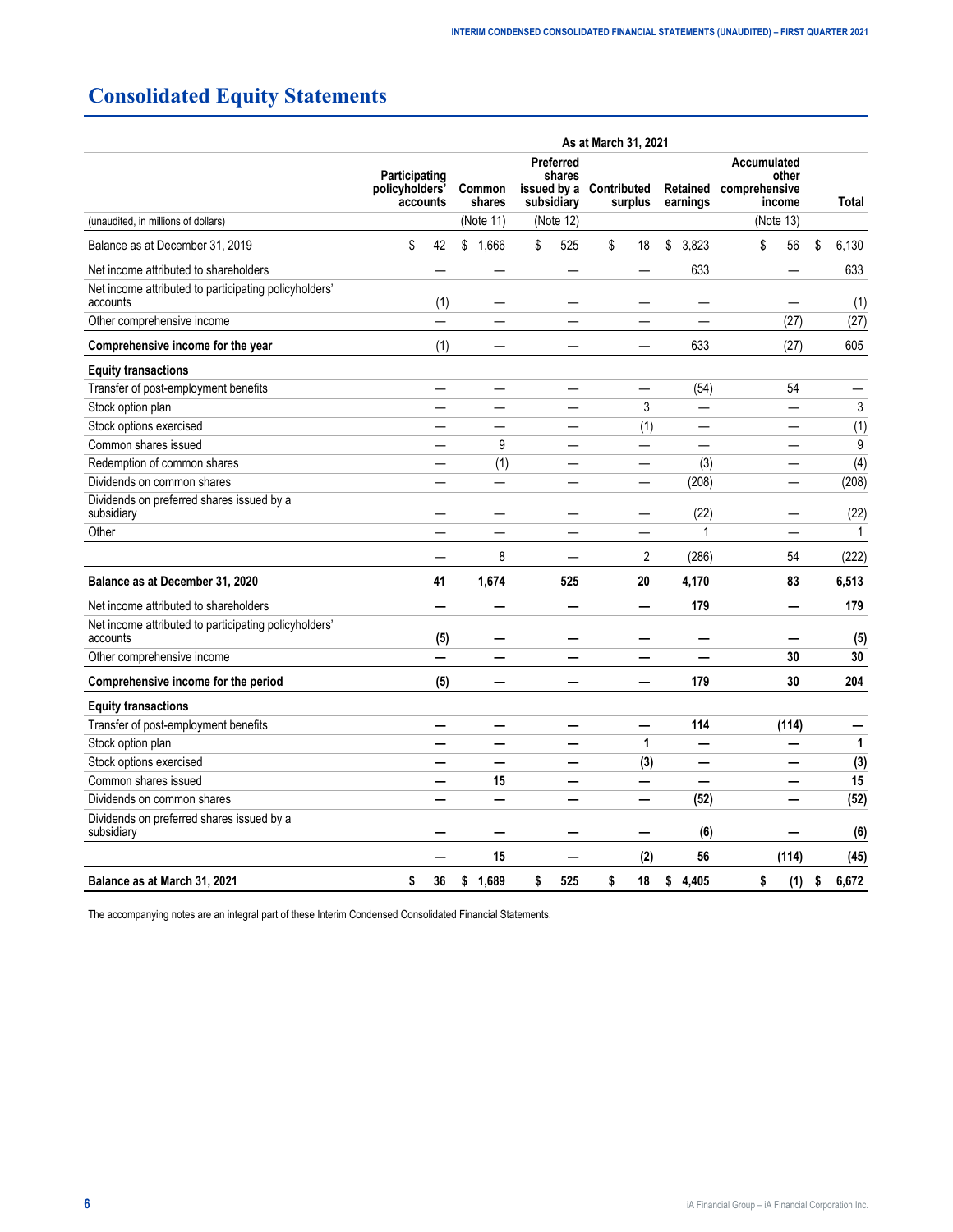|                                                                   | As at March 31, 2020                        |    |                                                                                                                                     |    |           |    |     |    |                                                              |    |      |       |              |
|-------------------------------------------------------------------|---------------------------------------------|----|-------------------------------------------------------------------------------------------------------------------------------------|----|-----------|----|-----|----|--------------------------------------------------------------|----|------|-------|--------------|
| (unaudited, in millions of dollars)                               | Participating<br>policyholders'<br>accounts |    | Preferred<br>shares<br>Contributed<br>Common<br>issued by a<br>Retained<br>shares<br>surplus<br>subsidiary<br>earnings<br>(Note 11) |    | (Note 12) |    |     |    | Accumulated<br>other<br>comprehensive<br>income<br>(Note 13) |    |      | Total |              |
| Balance as at December 31, 2019                                   | \$                                          | 42 | \$<br>1,666                                                                                                                         | \$ | 525       | \$ | 18  | \$ | 3,823                                                        | \$ | 56   | \$    | 6,130        |
| Net income attributed to shareholders                             |                                             |    |                                                                                                                                     |    |           |    |     |    | 45                                                           |    |      |       | 45           |
| Net income attributed to participating policyholders'<br>accounts |                                             |    |                                                                                                                                     |    |           |    |     |    |                                                              |    |      |       |              |
| Other comprehensive income                                        |                                             |    |                                                                                                                                     |    |           |    |     |    |                                                              |    | 41   |       | 41           |
| Comprehensive income for the period                               |                                             |    |                                                                                                                                     |    |           |    |     |    | 45                                                           |    | 41   |       | 87           |
| <b>Equity transactions</b>                                        |                                             |    |                                                                                                                                     |    |           |    |     |    |                                                              |    |      |       |              |
| Transfer of post-employment benefits                              |                                             |    |                                                                                                                                     |    |           |    |     |    | 69                                                           |    | (69) |       |              |
| Stock options exercised                                           |                                             |    |                                                                                                                                     |    |           |    | (1) |    |                                                              |    |      |       | (1)          |
| Common shares issued                                              |                                             |    |                                                                                                                                     |    |           |    |     |    |                                                              |    |      |       | 7            |
| Redemption of common shares                                       |                                             |    | (1)                                                                                                                                 |    |           |    |     |    | (3)                                                          |    |      |       | (4)          |
| Dividends on common shares                                        |                                             |    |                                                                                                                                     |    |           |    |     |    | (52)                                                         |    |      |       | (52)         |
| Dividends on preferred shares issued by a<br>subsidiary           |                                             |    |                                                                                                                                     |    |           |    |     |    | (6)                                                          |    |      |       | (6)          |
| Other                                                             |                                             |    |                                                                                                                                     |    |           |    |     |    | $\overline{2}$                                               |    |      |       | $\mathbf{2}$ |
|                                                                   |                                             |    | 6                                                                                                                                   |    |           |    | (1) |    | 10                                                           |    | (69) |       | (54)         |
| Balance as at March 31, 2020                                      | \$                                          | 43 | 1,672<br>\$                                                                                                                         | \$ | 525       | \$ | 17  | \$ | 3,878                                                        | \$ | 28   | \$    | 6,163        |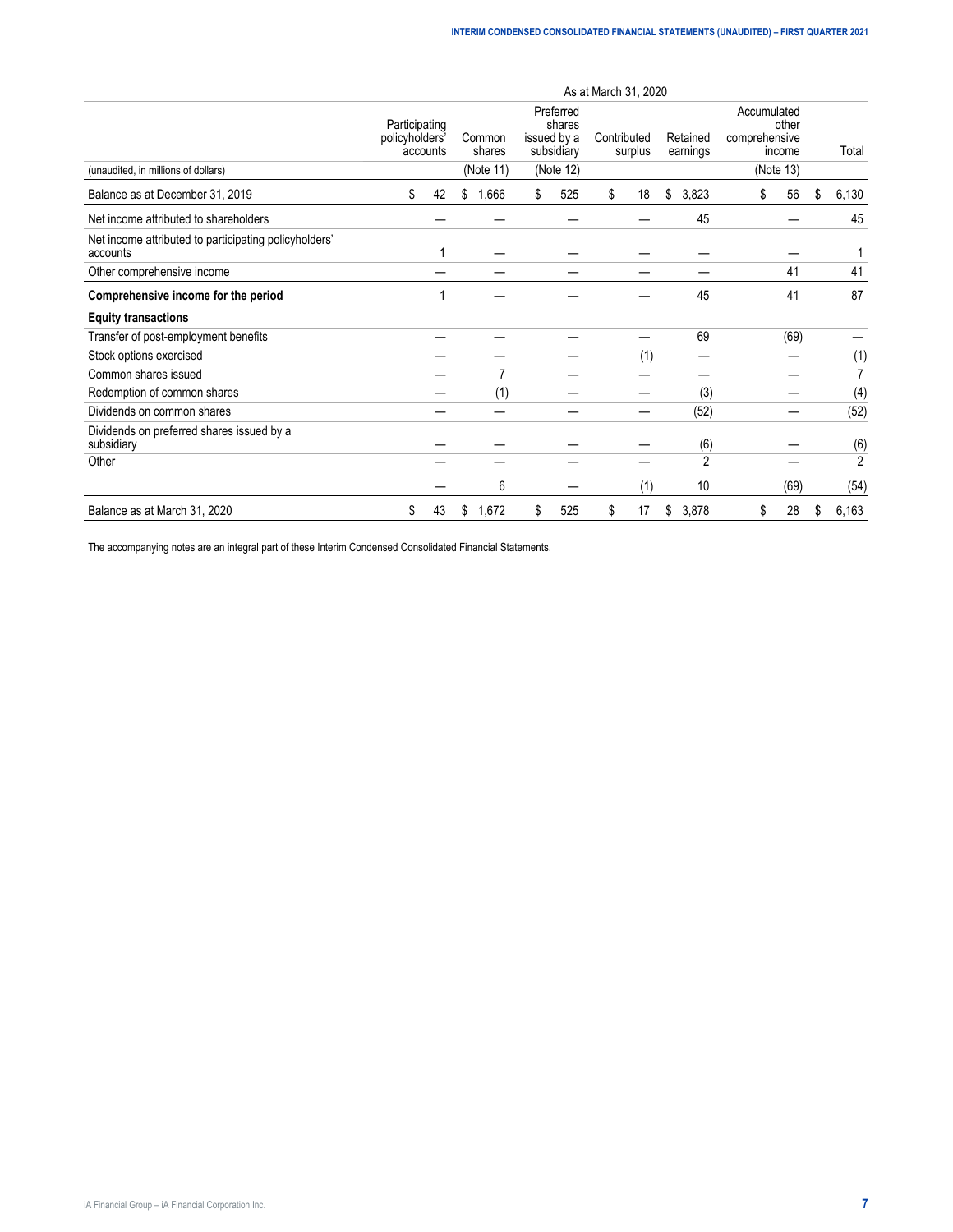# <span id="page-7-0"></span>**Consolidated Cash Flows Statements**

| 2021<br>2020<br>(unaudited, in millions of dollars)<br>Cash flows from operating activities<br>Income before income taxes<br>\$<br>233<br>\$<br>44<br>18<br>17<br>Financing charges<br>Income taxes paid, net of refunds<br>(51)<br>(76)<br>Operating activities not affecting cash:<br>Increase (decrease) in insurance contract liabilities<br>(3,798)<br>(663)<br>Increase (decrease) in investment contract liabilities<br>(23)<br>2<br>Decrease (increase) in reinsurance assets<br>15<br>(93)<br>Unrealized losses (gains) on investments<br>3,900<br>1,302<br>Provisions for losses<br>10<br>20<br>Amortization of premiums and discounts<br>9<br>4<br>Other depreciation<br>145<br>54<br>24<br>Goodwill impairment (Note 15)<br>Other items not affecting cash<br>19<br>(143)<br>Operating activities affecting cash:<br>Sales, maturities and repayments on investments<br>4,014<br>4,026<br>Purchases of investments<br>(5, 478)<br>(3,788) |
|-------------------------------------------------------------------------------------------------------------------------------------------------------------------------------------------------------------------------------------------------------------------------------------------------------------------------------------------------------------------------------------------------------------------------------------------------------------------------------------------------------------------------------------------------------------------------------------------------------------------------------------------------------------------------------------------------------------------------------------------------------------------------------------------------------------------------------------------------------------------------------------------------------------------------------------------------------|
|                                                                                                                                                                                                                                                                                                                                                                                                                                                                                                                                                                                                                                                                                                                                                                                                                                                                                                                                                       |
|                                                                                                                                                                                                                                                                                                                                                                                                                                                                                                                                                                                                                                                                                                                                                                                                                                                                                                                                                       |
|                                                                                                                                                                                                                                                                                                                                                                                                                                                                                                                                                                                                                                                                                                                                                                                                                                                                                                                                                       |
|                                                                                                                                                                                                                                                                                                                                                                                                                                                                                                                                                                                                                                                                                                                                                                                                                                                                                                                                                       |
|                                                                                                                                                                                                                                                                                                                                                                                                                                                                                                                                                                                                                                                                                                                                                                                                                                                                                                                                                       |
|                                                                                                                                                                                                                                                                                                                                                                                                                                                                                                                                                                                                                                                                                                                                                                                                                                                                                                                                                       |
|                                                                                                                                                                                                                                                                                                                                                                                                                                                                                                                                                                                                                                                                                                                                                                                                                                                                                                                                                       |
|                                                                                                                                                                                                                                                                                                                                                                                                                                                                                                                                                                                                                                                                                                                                                                                                                                                                                                                                                       |
|                                                                                                                                                                                                                                                                                                                                                                                                                                                                                                                                                                                                                                                                                                                                                                                                                                                                                                                                                       |
|                                                                                                                                                                                                                                                                                                                                                                                                                                                                                                                                                                                                                                                                                                                                                                                                                                                                                                                                                       |
|                                                                                                                                                                                                                                                                                                                                                                                                                                                                                                                                                                                                                                                                                                                                                                                                                                                                                                                                                       |
|                                                                                                                                                                                                                                                                                                                                                                                                                                                                                                                                                                                                                                                                                                                                                                                                                                                                                                                                                       |
|                                                                                                                                                                                                                                                                                                                                                                                                                                                                                                                                                                                                                                                                                                                                                                                                                                                                                                                                                       |
|                                                                                                                                                                                                                                                                                                                                                                                                                                                                                                                                                                                                                                                                                                                                                                                                                                                                                                                                                       |
|                                                                                                                                                                                                                                                                                                                                                                                                                                                                                                                                                                                                                                                                                                                                                                                                                                                                                                                                                       |
|                                                                                                                                                                                                                                                                                                                                                                                                                                                                                                                                                                                                                                                                                                                                                                                                                                                                                                                                                       |
|                                                                                                                                                                                                                                                                                                                                                                                                                                                                                                                                                                                                                                                                                                                                                                                                                                                                                                                                                       |
|                                                                                                                                                                                                                                                                                                                                                                                                                                                                                                                                                                                                                                                                                                                                                                                                                                                                                                                                                       |
| Realized losses (gains) on investments<br>(6)<br>(14)                                                                                                                                                                                                                                                                                                                                                                                                                                                                                                                                                                                                                                                                                                                                                                                                                                                                                                 |
| Other items affecting cash<br>694<br>805                                                                                                                                                                                                                                                                                                                                                                                                                                                                                                                                                                                                                                                                                                                                                                                                                                                                                                              |
| (486)<br>1,708<br>Net cash from (used in) operating activities                                                                                                                                                                                                                                                                                                                                                                                                                                                                                                                                                                                                                                                                                                                                                                                                                                                                                        |
| Cash flows from investing activities                                                                                                                                                                                                                                                                                                                                                                                                                                                                                                                                                                                                                                                                                                                                                                                                                                                                                                                  |
| Acquisition of businesses, net of cash<br>(104)                                                                                                                                                                                                                                                                                                                                                                                                                                                                                                                                                                                                                                                                                                                                                                                                                                                                                                       |
| Sales (purchases) of fixed and intangible assets<br>(45)<br>(38)                                                                                                                                                                                                                                                                                                                                                                                                                                                                                                                                                                                                                                                                                                                                                                                                                                                                                      |
| (142)<br>Net cash from (used in) investing activities<br>(45)                                                                                                                                                                                                                                                                                                                                                                                                                                                                                                                                                                                                                                                                                                                                                                                                                                                                                         |
| Cash flows from financing activities                                                                                                                                                                                                                                                                                                                                                                                                                                                                                                                                                                                                                                                                                                                                                                                                                                                                                                                  |
| Issuance of common shares<br>12<br>6                                                                                                                                                                                                                                                                                                                                                                                                                                                                                                                                                                                                                                                                                                                                                                                                                                                                                                                  |
| Redemption of common shares (Note 11)<br>(4)                                                                                                                                                                                                                                                                                                                                                                                                                                                                                                                                                                                                                                                                                                                                                                                                                                                                                                          |
| Issuance of debentures (Note 10)<br>398                                                                                                                                                                                                                                                                                                                                                                                                                                                                                                                                                                                                                                                                                                                                                                                                                                                                                                               |
| Reimbursement of lease liabilities <sup>1</sup><br>(13)<br>(6)                                                                                                                                                                                                                                                                                                                                                                                                                                                                                                                                                                                                                                                                                                                                                                                                                                                                                        |
| Dividends paid on common shares<br>(52)<br>(52)                                                                                                                                                                                                                                                                                                                                                                                                                                                                                                                                                                                                                                                                                                                                                                                                                                                                                                       |
| Dividends paid on preferred shares issued by a subsidiary<br>(6)<br>(6)                                                                                                                                                                                                                                                                                                                                                                                                                                                                                                                                                                                                                                                                                                                                                                                                                                                                               |
| Interest paid on debentures<br>(21)<br>(16)                                                                                                                                                                                                                                                                                                                                                                                                                                                                                                                                                                                                                                                                                                                                                                                                                                                                                                           |
| Interest paid on lease liabilities<br>(1)<br>(1)                                                                                                                                                                                                                                                                                                                                                                                                                                                                                                                                                                                                                                                                                                                                                                                                                                                                                                      |
| 312<br>Net cash from (used in) financing activities<br>(74)                                                                                                                                                                                                                                                                                                                                                                                                                                                                                                                                                                                                                                                                                                                                                                                                                                                                                           |
| Foreign currency gains (losses) on cash<br>(1)<br>6                                                                                                                                                                                                                                                                                                                                                                                                                                                                                                                                                                                                                                                                                                                                                                                                                                                                                                   |
| Increase (decrease) in cash and short-term investments<br>1,884<br>(606)                                                                                                                                                                                                                                                                                                                                                                                                                                                                                                                                                                                                                                                                                                                                                                                                                                                                              |
| Cash and short-term investments at beginning<br>1,949<br>1,108                                                                                                                                                                                                                                                                                                                                                                                                                                                                                                                                                                                                                                                                                                                                                                                                                                                                                        |
| Cash and short-term investments at end<br>\$<br>\$<br>1,343<br>2,992                                                                                                                                                                                                                                                                                                                                                                                                                                                                                                                                                                                                                                                                                                                                                                                                                                                                                  |
| Supplementary information:                                                                                                                                                                                                                                                                                                                                                                                                                                                                                                                                                                                                                                                                                                                                                                                                                                                                                                                            |
| Cash<br>1,172<br>2,625<br>\$<br>\$                                                                                                                                                                                                                                                                                                                                                                                                                                                                                                                                                                                                                                                                                                                                                                                                                                                                                                                    |
| Short-term investments<br>171<br>367                                                                                                                                                                                                                                                                                                                                                                                                                                                                                                                                                                                                                                                                                                                                                                                                                                                                                                                  |
| 1,343<br>2,992<br>Total cash and short-term investments<br>\$<br>\$                                                                                                                                                                                                                                                                                                                                                                                                                                                                                                                                                                                                                                                                                                                                                                                                                                                                                   |

<sup>1</sup> For the three months ended March 31, 2021, lease liabilities, presented in *Other liabilities* in the Consolidated Statements of Financial Position, include an amount of \$1 (\$18 for the three months ended March 31, 2020) of non-affecting cash items, mostly attributable to new liabilities.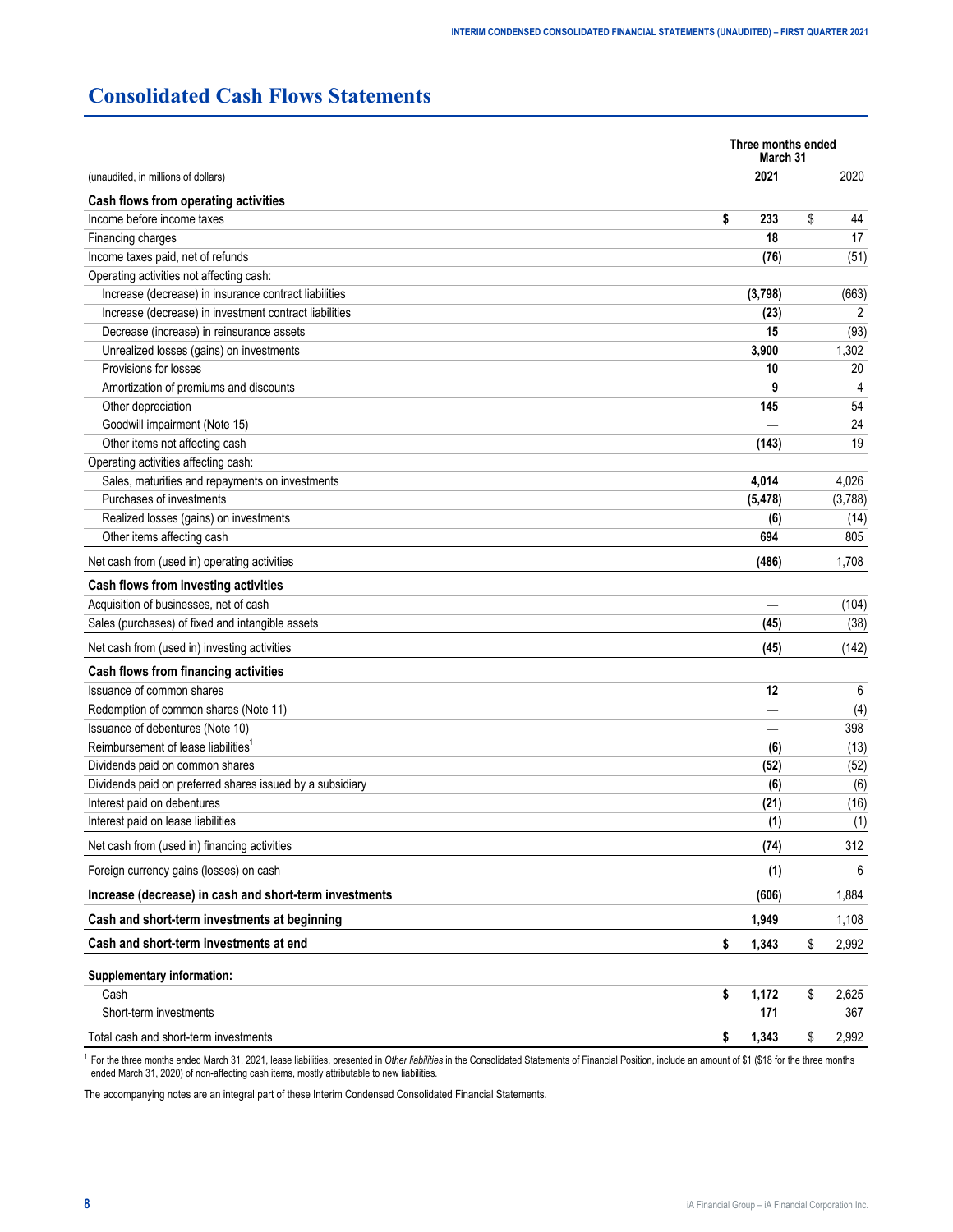# <span id="page-8-0"></span>**Notes to Interim Condensed Consolidated Financial Statements**

Three months ended March 31, 2021 and 2020 (unaudited) (in millions of dollars, unless otherwise indicated)

# **1 › General Information**

iA Financial Corporation Inc. (iA Financial Corporation) is a holding company listed on the Toronto Stock Exchange and incorporated under the *Business Corporations Act* (Quebec). iA Financial Corporation and its subsidiaries (the "Company") offer a wide range of life and health insurance products, savings and retirement plans, mutual funds, securities, mortgages, auto and home insurance, creditor insurance, replacement insurance, replacement warranties, extended warranties and other ancillary products for dealer services and other financial products and services. The Company's products and services are offered on both an individual and group basis and extend throughout Canada and the United States.

The Company's Interim Condensed Consolidated Financial Statements (the "Financial Statements") are prepared on the basis of International Financial Reporting Standards (IFRS) in accordance with IAS 34 *Interim Financial Reporting*, issued by the International Accounting Standards Board (IASB). These Financial Statements do not contain all the information required in a complete annual financial statement and should be read in conjunction with the Consolidated Financial Statements for the year ended December 31, 2020, which are included in the 2020 Annual Report. The significant accounting policies used to prepare these Financial Statements are consistent with those found in the 2020 Annual Report, except for items mentioned in Note 3.

Publication of these Financial Statements was authorized for issue by the Company's Board of Directors on May 6, 2021.

#### **2 › Impacts of COVID-19 Pandemic**

Since the beginning of 2020, the spread of the COVID-19 virus, elevated to a pandemic by the World Health Organization (WHO) on March 11, 2020, has caused turbulence in the financial markets, resulted in economic uncertainty and disrupted the activities of the business community and citizens. The COVID-19 pandemic has forced governments to implement exceptional measures to slow the progression of this crisis. Governments and central banks implemented significant monetary and fiscal interventions to stabilize economic conditions. The risk management program established by the Company made it possible, since the beginning of the pandemic, to mitigate the negative effects of this crisis on its results. The initiatives deployed by the Company help to ensure the continuity of all of its activities, while protecting the health and the safety of its employees. More detailed information regarding the pandemic's impact on the valuation of the Company's assets and liabilities as at December 31, 2020, is provided in the Financial Statements as at that date, which are included in the 2020 Annual Report, in Note 2, section b) "Important Estimates, Assumptions, Judgments and Impacts of COVID-19 Pandemic".

At this time, it is impossible to reliably assess the duration and extent of the impacts that the pandemic could have on the Company's future financial results, due to uncertainties still prevailing as at March 31, 2021. The significant estimates, assumptions and judgments made by management in the preparation of these Financial Statements take into account these uncertainties.

As at December 31, 2020, during the annual assumption review, the Company increased the *Insurance contract liabilities* to take into account the temporary rise in mortality and the lapse assumptions for certain policies, both caused by the COVID-19 pandemic. As at March 31, 2021, the Company paid benefits that were related to the pandemic and has consequently reduced the *Insurance contract liabilities*.

The effect of the pandemic on the results for the three months ended March 31, 2021, are not significant.

Actual results could differ from best estimates, as mentioned in Note 2, section b) "Important Estimates, Assumptions, Judgments and Impacts of COVID-19 Pandemic" of the Financial Statements for the year ended December 31, 2020, which are included in the Company's 2020 Annual Report.

#### **3 › Changes in Accounting Policies**

#### **New Accounting Policies Applied**

These standards or amendments apply to financial statements beginning on or after January 1, 2021.

| <b>Standards or amendments</b>    | Description of the standards or amendments and impacts on financial statements of the Company                                                                                                                                                                                                                                                                                                                                                                                                                                                                                                                                                            |
|-----------------------------------|----------------------------------------------------------------------------------------------------------------------------------------------------------------------------------------------------------------------------------------------------------------------------------------------------------------------------------------------------------------------------------------------------------------------------------------------------------------------------------------------------------------------------------------------------------------------------------------------------------------------------------------------------------|
| <b>IFRS 4 Insurance Contracts</b> | Description: On September 12, 2016, the IASB published an amendment to IFRS 4 Insurance Contracts. This amendment,<br>Applying IFRS 9 Financial Instruments with IFRS 4 Insurance Contracts, provides two options to entities applying IFRS 4:<br>the deferral approach is an optional temporary exemption from applying IFRS 9 until January 1, 2021 for entities<br>whose predominant activity is issuing contracts within the scope of IFRS 4;<br>the overlay approach permits entities to adopt IFRS 9 but adjust some of the impacts arising from designated financial<br>assets, those being assets related to the insurance contract liabilities. |
|                                   | On June 25, 2020, the IASB published an amendment to IFRS 4 <i>Insurance Contracts</i> to extend the deferral approach until<br>January 1, 2023.                                                                                                                                                                                                                                                                                                                                                                                                                                                                                                         |
|                                   | Status: The Company met all criteria and chose the deferral approach, as described below in the section "Information on<br>the Deferral of the Application of IFRS 9 Financial Instruments". The Company will apply IFRS 9 only to financial<br>statements beginning on or after January 1, 2023.                                                                                                                                                                                                                                                                                                                                                        |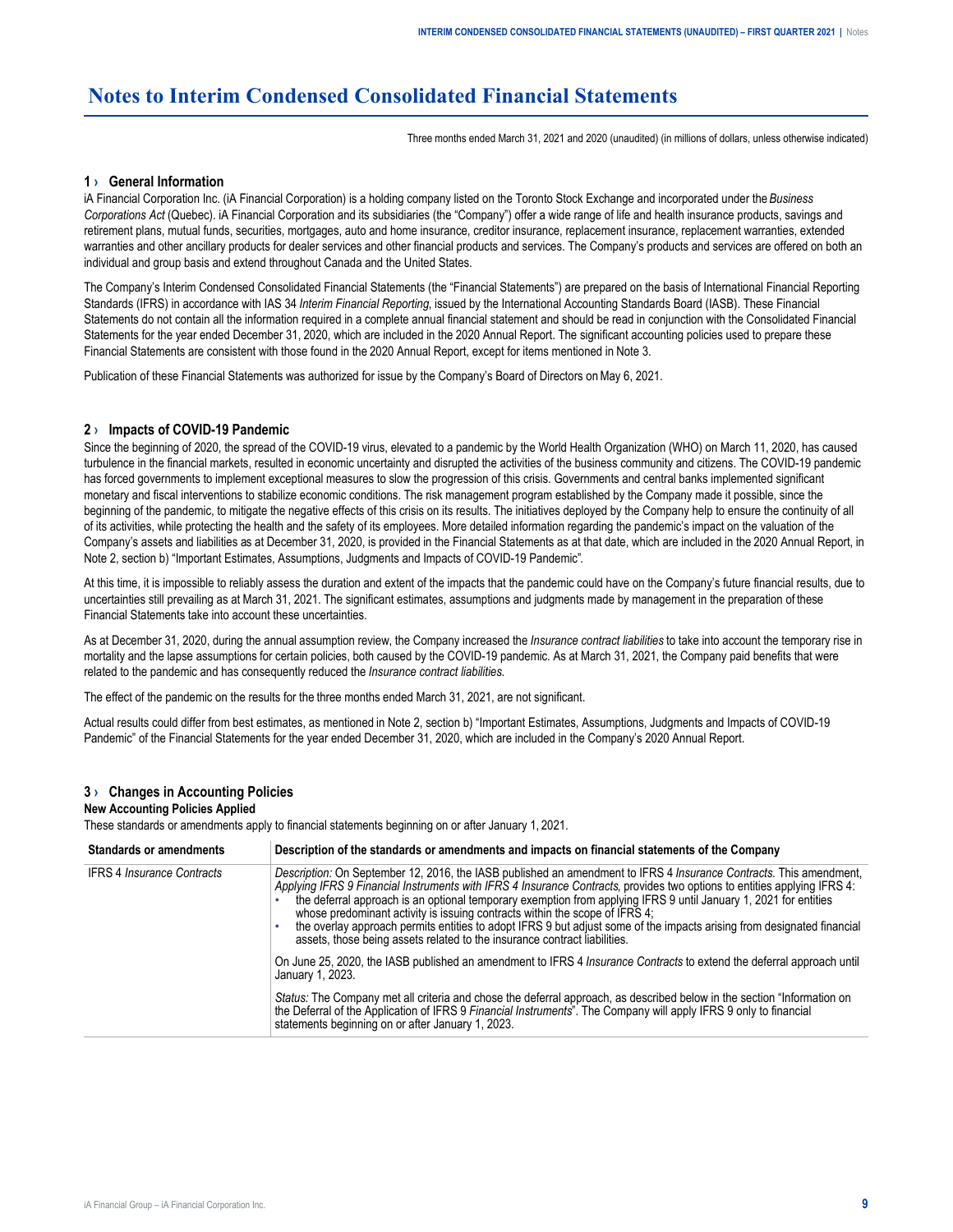| <b>IFRS 16 Leases</b>                                                                                                                                                                   | Description: On May 28, 2020, the IASB published an amendment to IFRS 16 Leases. The amendment COVID-19-Related<br>Rent Concessions exempts lessees from having to consider individual lease contracts to determine whether rent<br>concessions occurring as a direct consequence of the COVID-19 pandemic are lease modifications and allows lessees to<br>account for such rent concessions as if they were not lease modifications. It applies to COVID-19-related rent concessions<br>that reduce lease payments due on or before June 30, 2021. This amendment applies retrospectively.                                                                                       |  |  |  |  |  |  |  |
|-----------------------------------------------------------------------------------------------------------------------------------------------------------------------------------------|------------------------------------------------------------------------------------------------------------------------------------------------------------------------------------------------------------------------------------------------------------------------------------------------------------------------------------------------------------------------------------------------------------------------------------------------------------------------------------------------------------------------------------------------------------------------------------------------------------------------------------------------------------------------------------|--|--|--|--|--|--|--|
|                                                                                                                                                                                         | On March 31, 2021, the IASB published an amendment to IFRS 16 Leases. The amendment COVID-19-Related Rent<br>Concessions beyond 30 June 2021 extends the practical relief regarding COVID-19-related rent concessions until<br>June 30, 2022.<br><i>Impact:</i> No impact on the Company's financial statements.                                                                                                                                                                                                                                                                                                                                                                   |  |  |  |  |  |  |  |
| IAS 39 Financial Instruments:<br>Recognition and Measurement,<br><b>IFRS 7 Financial Instruments:</b><br>Disclosures.<br><b>IFRS 4 Insurance Contracts and</b><br><b>IFRS 16 Leases</b> | Description: On August 27, 2020, the IASB published an amendment to IAS 39 Financial Instruments: Recognition and<br>Measurement. IFRS 7 Financial Instruments: Disclosures. IFRS 4 Insurance Contracts and IFRS 16 Leases. The<br>amendment. Interest Rate Benchmark Reform – Phase 2. clarifies the requirements related to financial assets, financial<br>liabilities and lease liabilities, specific hedge accounting requirements, and disclosure requirements of financial instruments<br>when an existing interest rate benchmark is replaced. This amendment applies on a modified retrospective basis.<br><i>Impact:</i> No impact on the Company's financial statements. |  |  |  |  |  |  |  |

# **Future Changes in Accounting Policies**

Standards or amendments are presented on the basis of their publication date unless a more relevant approach allows for better information.

| <b>Standards or amendments</b>      | Description of the standards or amendments                                                                                                                                                                                                                                                                                                                                                                                                                                                                                                                                                                                                                                                                                                                                                                                                                                                                                                                                                                                                                                                                                                                                                                                                                                            |  |  |  |  |  |  |  |
|-------------------------------------|---------------------------------------------------------------------------------------------------------------------------------------------------------------------------------------------------------------------------------------------------------------------------------------------------------------------------------------------------------------------------------------------------------------------------------------------------------------------------------------------------------------------------------------------------------------------------------------------------------------------------------------------------------------------------------------------------------------------------------------------------------------------------------------------------------------------------------------------------------------------------------------------------------------------------------------------------------------------------------------------------------------------------------------------------------------------------------------------------------------------------------------------------------------------------------------------------------------------------------------------------------------------------------------|--|--|--|--|--|--|--|
| <b>IFRS 9 Financial Instruments</b> | The Company adopted the amendment to IFRS 4 Insurance Contracts described in the section "New Accounting Policies<br>Applied". Consequently, even if the provisions of IFRS 9 applied to financial statements beginning on or after January 1,<br>2018, the Company will apply these provisions simultaneously to the application of the standard IFRS 17.                                                                                                                                                                                                                                                                                                                                                                                                                                                                                                                                                                                                                                                                                                                                                                                                                                                                                                                            |  |  |  |  |  |  |  |
|                                     | Description: On July 24, 2014, the IASB published the standard IFRS 9 Financial Instruments which replaces the<br>provisions of the standard IAS 39 Financial Instruments: Recognition and Measurement. The standard IFRS 9:<br>requires financial assets to be measured at amortized cost or at fair value on the basis of the entity's business model<br>for managing assets;<br>changes the accounting for financial liabilities measured using the fair value option;<br>proposes a new accounting model related to the recognition of expected credit losses, requiring the entity to recognize<br>expected credit losses on financial assets using current estimates of expected shortfalls in cash flows on those<br>instruments as at the reporting date;<br>modifies the hedge accounting model, which aims to present in the financial statements the effect of risk management<br>activities.<br>The provisions of the new standard IFRS 9 will apply retrospectively or on a modified retrospective basis.                                                                                                                                                                                                                                                                |  |  |  |  |  |  |  |
|                                     | On October 12, 2017, the IASB published an amendment to IFRS 9 Financial Instruments. The amendment Prepayment<br>Features with Negative Compensation enables entities to measure at amortized cost some prepayable financial assets<br>with so-called negative compensation.                                                                                                                                                                                                                                                                                                                                                                                                                                                                                                                                                                                                                                                                                                                                                                                                                                                                                                                                                                                                         |  |  |  |  |  |  |  |
|                                     | On August 27, 2020, the IASB published an amendment to IFRS 9 Financial Instruments. The amendment, Interest Rate<br>Benchmark Reform - Phase 2, clarifies among other things the requirements related to financial assets, financial liabilities<br>and specific hedge accounting requirements when an existing interest rate benchmark is replaced.                                                                                                                                                                                                                                                                                                                                                                                                                                                                                                                                                                                                                                                                                                                                                                                                                                                                                                                                 |  |  |  |  |  |  |  |
|                                     | Status: The Company is currently evaluating the impact of this standard on its financial statements.                                                                                                                                                                                                                                                                                                                                                                                                                                                                                                                                                                                                                                                                                                                                                                                                                                                                                                                                                                                                                                                                                                                                                                                  |  |  |  |  |  |  |  |
| <b>IFRS 17 Insurance Contracts</b>  | Description: On May 18, 2017, the IASB published the standard IFRS 17 Insurance Contracts which replaces the<br>provisions of the standard IFRS 4 <i>Insurance Contracts</i> . The standard IFRS 17:<br>has an objective to ensure that an entity provides relevant information that faithfully represents those contracts and<br>gives a basis for users of financial statements to assess the effect that insurance contracts have on the financial<br>position, income statement and cash flows statement;<br>establishes the principles for recognition, measurement, presentation and disclosure;<br>defines a general model and a variable fee approach applicable to all insurance contracts and reinsurance contracts to<br>measure the insurance contract liabilities;<br>defines a specific model for contracts of one year or less.<br>The provisions of the new standard IFRS 17 will apply retrospectively to each group of insurance contracts and, if and only<br>if impracticable, an entity shall apply the modified retrospective or fair value approach to financial statements beginning on<br>or after January 1, 2021. Early adoption is permitted if IFRS 9 Financial Instruments and IFRS 15 Revenue from Contracts<br>with Customers are previously applied. |  |  |  |  |  |  |  |
|                                     | On June 25, 2020, the IASB published an amendment to IFRS 17 <i>Insurance Contracts</i> that clarifies different subjects and<br>that postpones the effective date to financial statements beginning on or after January 1, 2023.                                                                                                                                                                                                                                                                                                                                                                                                                                                                                                                                                                                                                                                                                                                                                                                                                                                                                                                                                                                                                                                     |  |  |  |  |  |  |  |
|                                     | Status: The Company is currently evaluating the impact on presentation, disclosure and measurement of the insurance<br>contract liabilities that this standard will have on its financial statements.                                                                                                                                                                                                                                                                                                                                                                                                                                                                                                                                                                                                                                                                                                                                                                                                                                                                                                                                                                                                                                                                                 |  |  |  |  |  |  |  |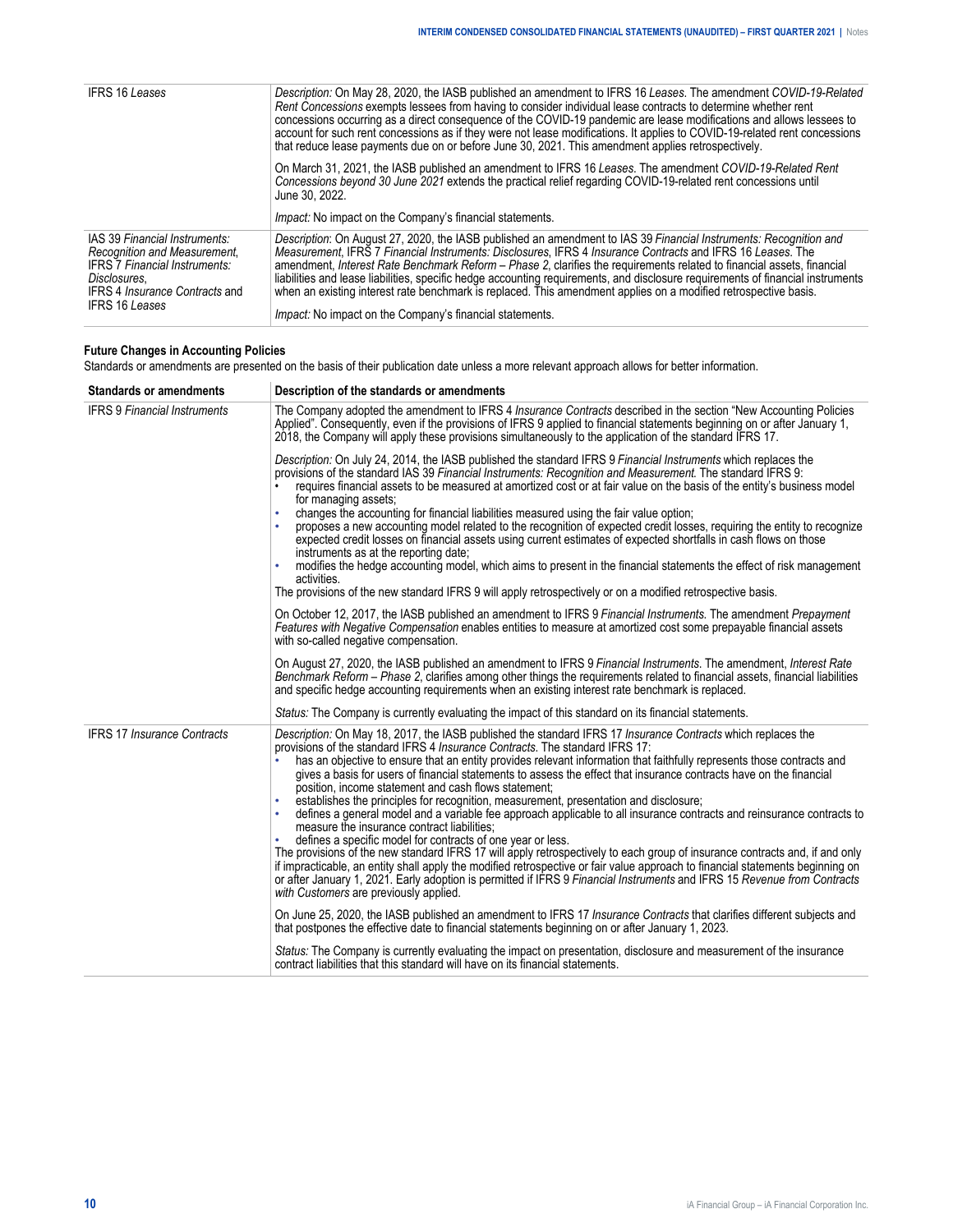| IAS 1 Presentation of Financial<br><b>Statements</b>                      | Description: On January 23, 2020, the IASB published an amendment to IAS 1 Presentation of Financial Statements. The<br>amendment concerns the classification of liabilities as current or non-current and only affects the presentation of liabilities<br>in the statement of financial position, and not the amount or timing of recognition of any asset, liability income or expense,<br>or the information that entities disclose about those items. The provisions of this amendment will apply retrospectively to<br>financial statements beginning on or after January 1, 2022. Early adoption is permitted.<br>On July 15, 2020, the IASB published an amendment to IAS 1 Presentation of Financial Statements that postpones the                                                                                                                                                                                                                                                                                                                                                              |
|---------------------------------------------------------------------------|---------------------------------------------------------------------------------------------------------------------------------------------------------------------------------------------------------------------------------------------------------------------------------------------------------------------------------------------------------------------------------------------------------------------------------------------------------------------------------------------------------------------------------------------------------------------------------------------------------------------------------------------------------------------------------------------------------------------------------------------------------------------------------------------------------------------------------------------------------------------------------------------------------------------------------------------------------------------------------------------------------------------------------------------------------------------------------------------------------|
|                                                                           | effective date to financial statements beginning on or after January 1, 2023.                                                                                                                                                                                                                                                                                                                                                                                                                                                                                                                                                                                                                                                                                                                                                                                                                                                                                                                                                                                                                           |
|                                                                           | Status: The Company is currently evaluating the impact of this amendment on its financial statements.                                                                                                                                                                                                                                                                                                                                                                                                                                                                                                                                                                                                                                                                                                                                                                                                                                                                                                                                                                                                   |
| IAS 16 Property, Plant and<br>Equipment                                   | Description: On May 14, 2020, the IASB published an amendment to IAS 16 Property, Plant and Equipment. The<br>amendment clarifies the accounting for the net proceeds from selling any items produced while bringing an item of<br>property, plant and equipment into use. The provisions of this amendment will apply retrospectively to financial statements<br>beginning on or after January 1, 2022. Early adoption is permitted.                                                                                                                                                                                                                                                                                                                                                                                                                                                                                                                                                                                                                                                                   |
|                                                                           | Status: The Company is currently evaluating the impact of this amendment on its financial statements.                                                                                                                                                                                                                                                                                                                                                                                                                                                                                                                                                                                                                                                                                                                                                                                                                                                                                                                                                                                                   |
| IAS 37 Provisions, Contingent<br><b>Liabilities and Contingent Assets</b> | Description: On May 14, 2020, the IASB published an amendment to IAS 37 Provisions, Contingent Liabilities and<br>Contingent Assets. The amendment clarifies that for the purpose of assessing whether a contract is onerous, the cost of<br>fulfilling the contract includes both the incremental costs of fulfilling that contract and an allocation of other costs that relate<br>directly to fulfilling the contract. The provisions of this amendment will apply on a modified retrospective basis to financial<br>statements beginning on or after January 1, 2022. Early adoption is permitted.                                                                                                                                                                                                                                                                                                                                                                                                                                                                                                  |
|                                                                           | Status: The Company is currently evaluating the impact of this amendment on its financial statements.                                                                                                                                                                                                                                                                                                                                                                                                                                                                                                                                                                                                                                                                                                                                                                                                                                                                                                                                                                                                   |
| <b>IFRS 3 Business Combinations</b>                                       | Description: On May 14, 2020, the IASB published an amendment to IFRS 3 Business Combinations. The amendment<br>updates the reference to the Conceptual Framework and adds an exception to its requirement for an entity to refer to the<br>Conceptual Framework to determine what constitutes an asset or a liability. The exception specifies that, for some types of<br>liabilities and contingent liabilities, an entity applying IFRS 3 should instead refer to IAS 37 Provisions, Contingent<br>Liabilities and Contingent Assets. The provisions of this amendment will apply prospectively to financial statements<br>beginning on or after January 1, 2022. Early adoption is permitted.                                                                                                                                                                                                                                                                                                                                                                                                       |
|                                                                           | Status: The Company is currently evaluating the impact of this amendment on its financial statements.                                                                                                                                                                                                                                                                                                                                                                                                                                                                                                                                                                                                                                                                                                                                                                                                                                                                                                                                                                                                   |
| Annual Improvements to IFRSs<br>2018-2020 Cycle                           | Description: On May 14, 2020, the IASB published the Annual Improvements to IFRSs 2018-2020 Cycle. The Annual<br>Improvements clarify situations specific to four standards:<br>IFRS 1 First-time Adoption of International Financial Reporting Standards related to the fact that a subsidiary that<br>becomes a first-time adopter later than its parent is allowed to measure cumulative translation differences using the<br>amounts reported by its parent, based on the parent's date of transition to IFRSs;<br>IFRS 9 Financial Instruments related to the fact that only fees paid or received between the entity and the lender,<br>including fees paid or received by either the entity or the lender on the other's behalf, are included when the entity<br>applies the '10 per cent' test in assessing whether to derecognize a financial liability;<br>IFRS 16 Leases related to Illustrative Example 13 accompanying IFRS 16 that removes from the example the<br>illustration of the reimbursement of leasehold improvements by the lessor in order to resolve any potential confusion; |
|                                                                           | IAS 41 Agriculture related to the fact that an entity no longer excludes taxation cash flows when measuring the fair<br>value of a biological asset using a present value technique to ensure consistency with the requirements in IFRS 13<br>Fair Value Measurement.<br>The provisions of IFRS 1, IFRS 9, and IAS 41 will apply prospectively to financial statements beginning on or after<br>January 1, 2022. Early adoption is permitted. The Annual Improvement to IFRS 16 only regards an illustrative example, so<br>this is applicable immediately.                                                                                                                                                                                                                                                                                                                                                                                                                                                                                                                                             |
|                                                                           | Status: The Company is currently evaluating the impact of these improvements on its financial statements.                                                                                                                                                                                                                                                                                                                                                                                                                                                                                                                                                                                                                                                                                                                                                                                                                                                                                                                                                                                               |
| IAS 1 Presentation of Financial<br><b>Statements</b>                      | Description: On February 12, 2021, the IASB published an amendment to IAS 1 Presentation of Financial Statements. The<br>amendment Disclosure of Accounting Policies requires entities to disclose their material accounting policy information<br>rather than their significant accounting policies. The provisions of this amendment will apply prospectively to financial<br>statements beginning on or after January 1, 2023. Early adoption is permitted.                                                                                                                                                                                                                                                                                                                                                                                                                                                                                                                                                                                                                                          |
|                                                                           | Status: The Company is currently evaluating the impact of this amendment on its financial statements.                                                                                                                                                                                                                                                                                                                                                                                                                                                                                                                                                                                                                                                                                                                                                                                                                                                                                                                                                                                                   |
| IAS 8 Accounting Policies, Changes<br>in Accounting Estimates and Errors  | Description: On February 12, 2021, the IASB published an amendment to IAS 8 Accounting Policies, Changes in<br>Accounting Estimates and Errors. The amendment Definition of Accounting Estimates introduces the definition of<br>accounting estimates and clarifies the distinction between a change in accounting estimate and a change in accounting<br>policy. The provisions of this amendment will apply prospectively to financial statements beginning on or after January 1,<br>2023. Early adoption is permitted.<br>Status: The Company is currently evaluating the impact of this amendment on its financial statements.                                                                                                                                                                                                                                                                                                                                                                                                                                                                     |

# **Information on the Deferral of the Application of IFRS 9** *Financial Instruments*

The Company applies IFRS 4 *Insurance Contracts* in its operations. This standard was amended in 2016 to allow entities that apply IFRS 4 to defer the application of IFRS 9 *Financial Instruments* if total liabilities for insurance activities represent more than 90% of the entity's total liabilities. This calculation is made as of the closing date preceding April 1, 2016, the calculation date identified in the standard.

For this calculation, the Company primarily considered insurance contract liabilities, investment contract liabilities, liabilities related to segregated funds net assets and debentures as at December 31, 2015. Liabilities related to its insurance activities are greater than 90% of total liabilities.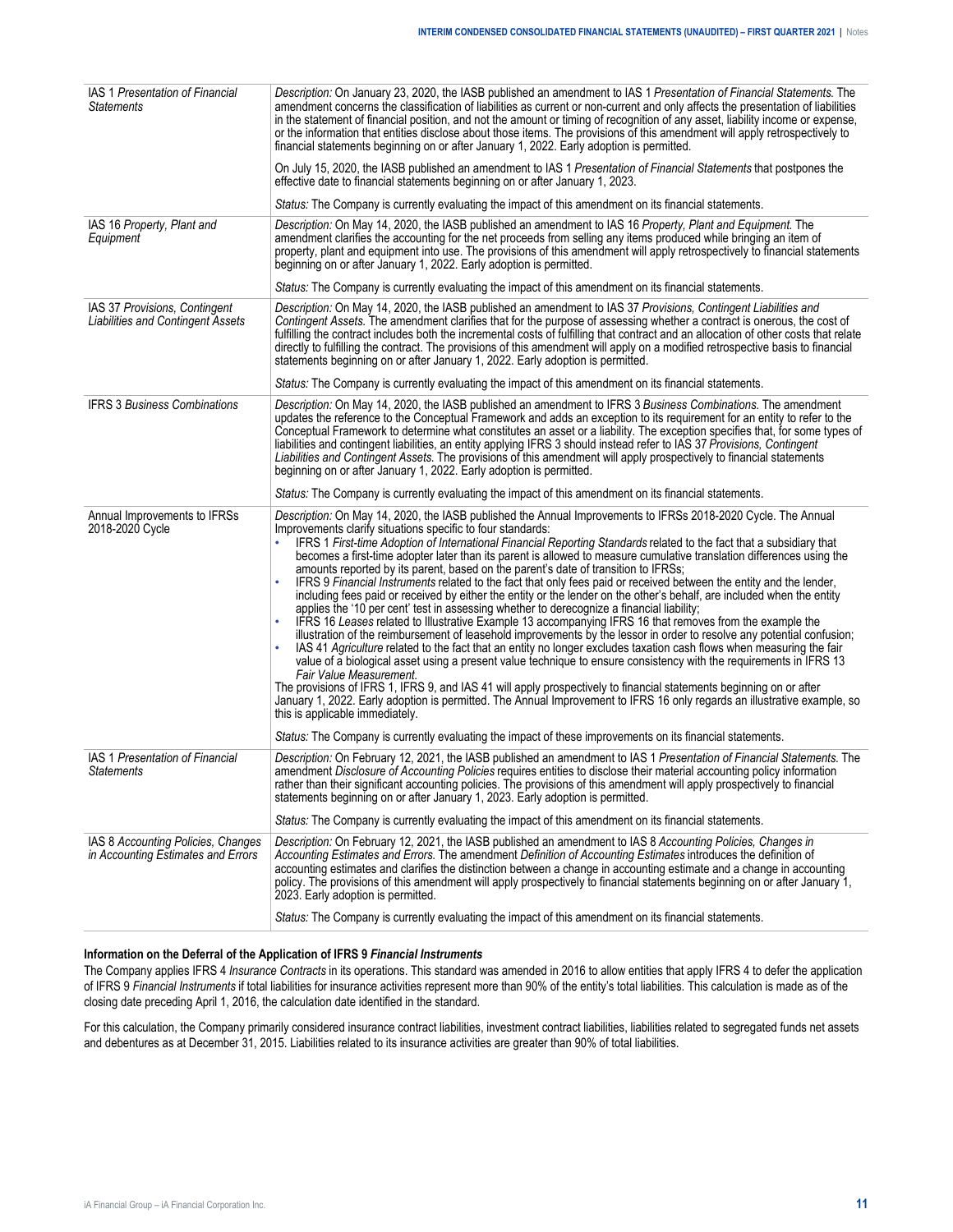<span id="page-11-0"></span>The Company has decided to defer the application of IFRS 9 until IFRS 17 *Insurance Contracts* is adopted. IFRS 17 includes the measurement principles of these policies. If the Company had applied IFRS 9, this would not have had a significant impact on the classification of financial assets designated at fair value through profit or loss in accordance with IAS 39 *Financial Instruments: Recognition and Measurement* given the very close relationship between invested assets and insurance contract liabilities. For financial assets classified as loans and receivables, held to maturity or available for sale as at March 31, 2021, an amount of \$972 (\$948 as at December 31, 2020) would not have met the solely payments of principal and interest test in accordance with IFRS 9. In addition, for mortgages, the Company could not have used the low credit risk exemption in the calculation of expected credit losses.

# **4 › Acquisition and Disposal of Businesses**

# **Acquisition of Businesses**

On January 10, 2020, the Company announced that it acquired 100% of the shares of three Canadian companies specializing in vehicle warranties: WGI Service Plan Division Inc. and WGI Manufacturing Inc. (collectively "WGI") as well as Lubrico Warranty Inc. WGI wholesale manufactures and administrates chemical protection products for the automobile industry through independent dealers across Canada. As for Lubrico Warranty Inc., it sells car warranties through used vehicle dealerships across Canada (except in the province of Quebec).

As at December 31, 2020, the allocation of the acquisition price process was completed for these acquisitions.

On May 22, 2020, the Company acquired 100% of the shares of IAS Parent Holdings, Inc. and its subsidiaries (collectively "IAS"). IAS is one of the largest independent providers of solutions in the U.S. vehicle warranty market. IAS provides a comprehensive portfolio of vehicle warranties and related software and services sold through one of the industry's broadest and most diverse distribution networks in the U.S. market.

As at March 31, 2021, the allocation of the acquisition price process was completed for this acquisition, and the adjustments made in the final allocation did not have a significant impact on the Company's financial statements.

## **Disposal of Business**

On June 1, 2020, the Company sold a subsidiary, iA Investment Counsel Inc., to CWB Financial Group. The sale reflects the Company's decision to focus on serving wealth management needs of high-net-worth Canadians exclusively through its expanding network of independent, entrepreneur-owned investment advisory practices.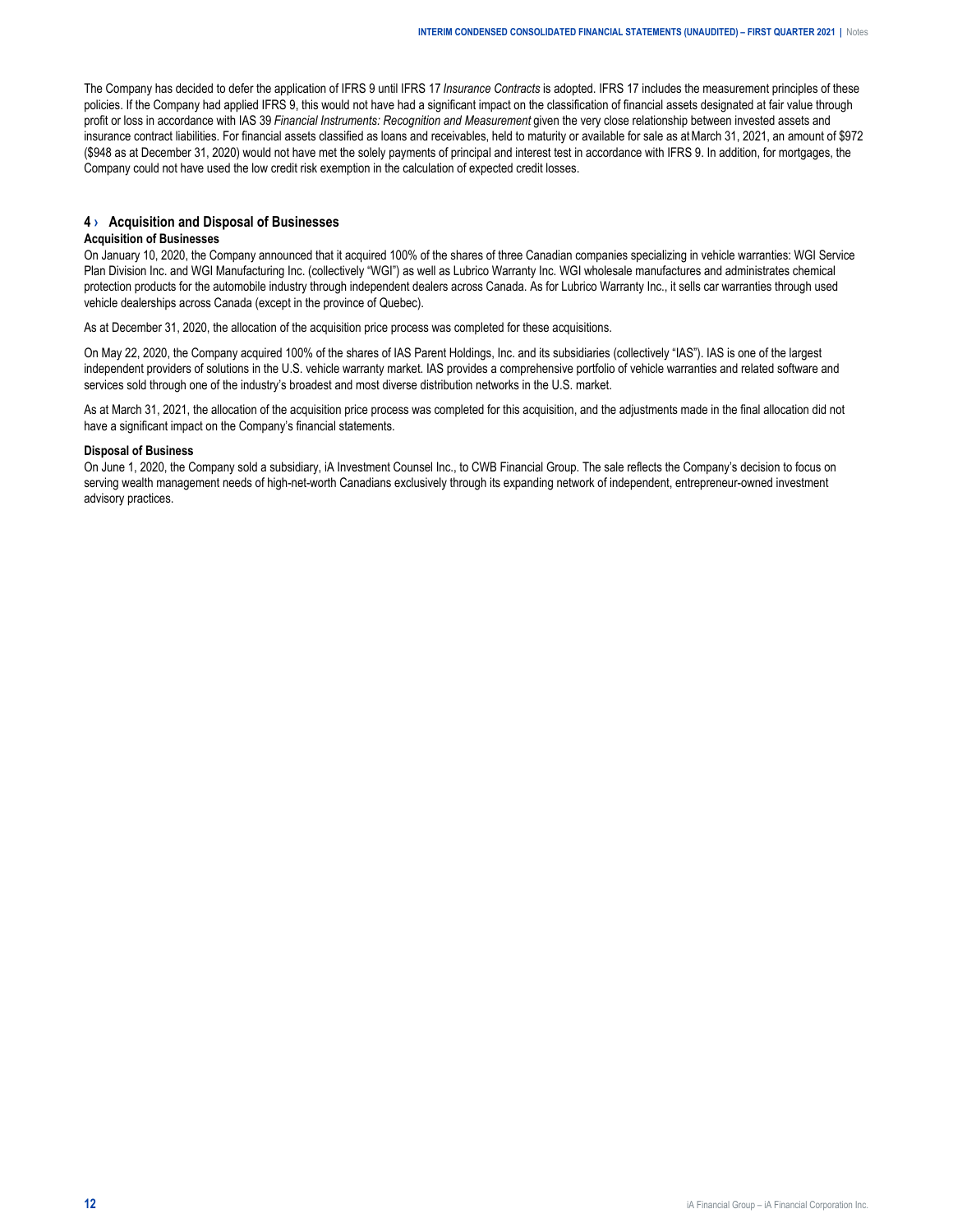# <span id="page-12-0"></span>**5 › Invested Assets and Investment Income**

**a) Carrying Value and Fair Value**

|                                         | As at March 31, 2021                       |        |                       |       |                            |     |    |                          |    |       |    |              |    |                   |
|-----------------------------------------|--------------------------------------------|--------|-----------------------|-------|----------------------------|-----|----|--------------------------|----|-------|----|--------------|----|-------------------|
| (in millions of dollars)                | At fair value<br>through<br>profit or loss |        | Available<br>for sale |       | <b>Held to</b><br>maturity |     |    | Loans and<br>receivables |    | Other |    | <b>Total</b> |    | <b>Fair value</b> |
| Cash and short-term investments         | \$                                         | 375    | \$                    |       | \$                         |     | \$ | 968                      | \$ |       | \$ | 1,343        | \$ | 1,343             |
| <b>Bonds</b>                            |                                            |        |                       |       |                            |     |    |                          |    |       |    |              |    |                   |
| Governments                             |                                            | 12,008 |                       | 1,911 |                            | 446 |    | 113                      |    |       |    | 14,478       |    |                   |
| Municipalities                          |                                            | 1,164  |                       | 274   |                            | —   |    | 40                       |    |       |    | 1,478        |    |                   |
| Corporate and other                     |                                            | 10,031 |                       | 2,082 |                            | —   |    | 2,473                    |    |       |    | 14,586       |    |                   |
|                                         |                                            | 23,203 |                       | 4,267 |                            | 446 |    | 2,626                    |    | —     |    | 30,542       |    | 30,770            |
| <b>Stocks</b>                           |                                            |        |                       |       |                            |     |    |                          |    |       |    |              |    |                   |
| Common                                  |                                            | 1,863  |                       | 54    |                            | —   |    | $\overline{\phantom{0}}$ |    | —     |    | 1,917        |    |                   |
| Preferred                               |                                            | 241    |                       | 550   |                            |     |    |                          |    |       |    | 791          |    |                   |
| Stock indexes                           |                                            | 64     |                       | 8     |                            |     |    | —                        |    |       |    | 72           |    |                   |
| Investment fund units                   |                                            | 651    |                       | 41    |                            | —   |    |                          |    |       |    | 692          |    |                   |
|                                         |                                            | 2,819  |                       | 653   |                            | -   |    | —                        |    |       |    | 3,472        |    | 3,472             |
| Mortgages and other loans               |                                            |        |                       |       |                            |     |    |                          |    |       |    |              |    |                   |
| Insured mortgages                       |                                            |        |                       |       |                            |     |    |                          |    |       |    |              |    |                   |
| Multi-residential                       |                                            | —      |                       | —     |                            | —   |    | 1,421                    |    | —     |    | 1,421        |    |                   |
| Non-residential                         |                                            |        |                       |       |                            |     |    | 5                        |    |       |    | 5            |    |                   |
|                                         |                                            |        |                       | -     |                            |     |    | 1,426                    |    |       |    | 1,426        |    |                   |
| Conventional mortgages                  |                                            |        |                       |       |                            |     |    |                          |    |       |    |              |    |                   |
| Multi-residential                       |                                            | 42     |                       | —     |                            | —   |    | 205                      |    | —     |    | 247          |    |                   |
| Non-residential                         |                                            | 33     |                       |       |                            |     |    | 247                      |    |       |    | 280          |    |                   |
|                                         |                                            | 75     |                       | —     |                            | –   |    | 452                      |    |       |    | 527          |    |                   |
| Other loans                             |                                            | —      |                       | —     |                            |     |    | 948                      |    |       |    | 948          |    |                   |
|                                         |                                            | 75     |                       | —     |                            | —   |    | 2,826                    |    | —     |    | 2,901        |    | 2,965             |
| <b>Derivative financial instruments</b> |                                            | 841    |                       | —     |                            | —   |    |                          |    |       |    | 841          |    | 841               |
| <b>Policy loans</b>                     |                                            |        |                       | —     |                            | –   |    | 953                      |    |       |    | 953          |    | 953               |
| Other invested assets                   |                                            |        |                       | 120   |                            |     |    | 4                        |    | 438   |    | 562          |    | 562               |
| <b>Investment properties</b>            |                                            |        |                       | —     |                            | -   |    |                          |    | 1,885 |    | 1,885        |    | 1,913             |
| <b>Total investments</b>                | \$                                         | 27,313 | \$                    | 5,040 | \$                         | 446 | \$ | 7,377                    | \$ | 2,323 | \$ | 42,499       | \$ | 42,819            |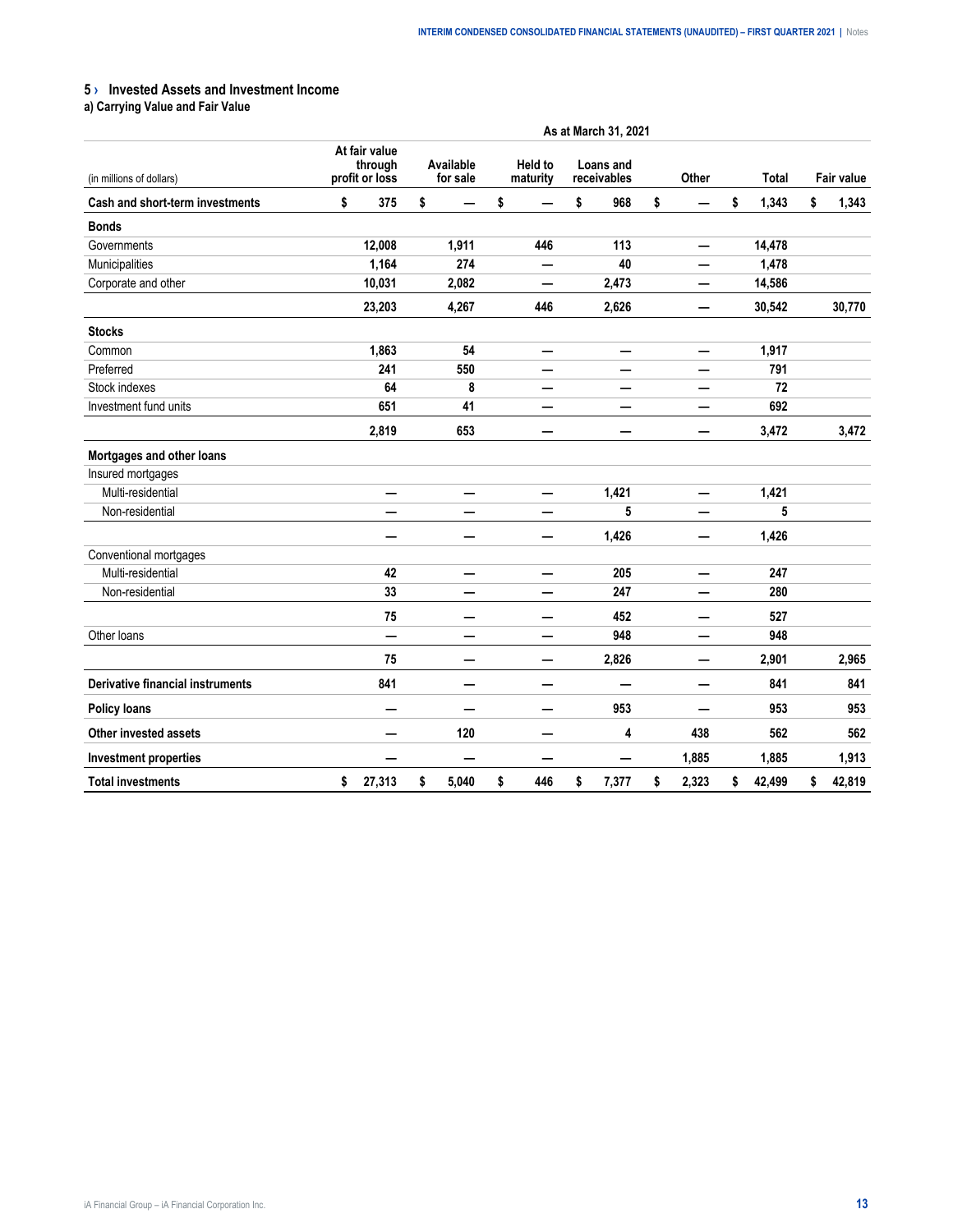|                                         |                                            |                          |                       |                          |                          | As at December 31, 2020  |                                |    |        |              |
|-----------------------------------------|--------------------------------------------|--------------------------|-----------------------|--------------------------|--------------------------|--------------------------|--------------------------------|----|--------|--------------|
| (in millions of dollars)                | At fair value<br>through<br>profit or loss |                          | Available<br>for sale |                          | Held to<br>maturity      | Loans and<br>receivables | Other                          |    | Total  | Fair value   |
| Cash and short-term investments         | \$                                         | 831                      | \$                    | -                        | $-$ \$                   | \$<br>1,118              | \$<br>$\qquad \qquad$          | \$ | 1,949  | \$<br>1,949  |
| <b>Bonds</b>                            |                                            |                          |                       |                          |                          |                          |                                |    |        |              |
| Governments                             |                                            | 12,729                   |                       | 1,855                    | 494                      | 117                      |                                |    | 15,195 |              |
| Municipalities                          |                                            | 1,306                    |                       | 205                      | $\overline{\phantom{0}}$ | 40                       | $\overline{\phantom{0}}$       |    | 1,551  |              |
| Corporate and other                     |                                            | 10,923                   |                       | 1,952                    | $\overline{\phantom{0}}$ | 2,478                    | $\qquad \qquad -$              |    | 15,353 |              |
|                                         |                                            | 24,958                   |                       | 4,012                    | 494                      | 2,635                    |                                |    | 32,099 | 32,501       |
| <b>Stocks</b>                           |                                            |                          |                       |                          |                          |                          |                                |    |        |              |
| Common                                  |                                            | 1,774                    |                       | 50                       |                          |                          |                                |    | 1,824  |              |
| Preferred                               |                                            | 233                      |                       | 506                      |                          |                          | $\overline{\phantom{0}}$       |    | 739    |              |
| Stock indexes                           |                                            | 61                       |                       | $\overline{7}$           | —                        | —                        |                                |    | 68     |              |
| Investment fund units                   |                                            | 623                      |                       | 32                       |                          |                          |                                |    | 655    |              |
|                                         |                                            | 2,691                    |                       | 595                      |                          |                          | $\overline{\phantom{0}}$       |    | 3,286  | 3,286        |
| Mortgages and other loans               |                                            |                          |                       |                          |                          |                          |                                |    |        |              |
| Insured mortgages                       |                                            |                          |                       |                          |                          |                          |                                |    |        |              |
| Multi-residential                       |                                            | $\overline{\phantom{0}}$ |                       | —                        | —                        | 1,379                    | —                              |    | 1,379  |              |
| Non-residential                         |                                            |                          |                       |                          |                          | 5                        |                                |    | 5      |              |
|                                         |                                            |                          |                       | —                        | $\overline{\phantom{0}}$ | 1,384                    |                                |    | 1,384  |              |
| Conventional mortgages                  |                                            |                          |                       |                          |                          |                          |                                |    |        |              |
| Multi-residential                       |                                            | 48                       |                       | $\overline{\phantom{0}}$ | $\overline{\phantom{0}}$ | 200                      | $\overline{\phantom{0}}$       |    | 248    |              |
| Non-residential                         |                                            | 33                       |                       |                          |                          | 226                      |                                |    | 259    |              |
|                                         |                                            | 81                       |                       | —                        | $\overline{\phantom{0}}$ | 426                      | -                              |    | 507    |              |
| Other loans                             |                                            |                          |                       |                          |                          | 910                      |                                |    | 910    |              |
|                                         |                                            | 81                       |                       |                          | —                        | 2,720                    | $\qquad \qquad \longleftarrow$ |    | 2,801  | 2,935        |
| <b>Derivative financial instruments</b> |                                            | 1,652                    |                       |                          | —                        | —                        | $\overline{\phantom{0}}$       |    | 1,652  | 1,652        |
| <b>Policy loans</b>                     |                                            |                          |                       |                          |                          | 881                      | ÷.                             |    | 881    | 881          |
| Other invested assets                   |                                            |                          |                       | 123                      | —                        | 4                        | 436                            |    | 563    | 563          |
| <b>Investment properties</b>            |                                            |                          |                       |                          |                          |                          | 1,916                          |    | 1,916  | 1,943        |
| <b>Total investments</b>                | \$                                         | 30,213                   | \$                    | 4,730                    | 494 \$                   | \$<br>7,358              | \$<br>2,352                    | \$ | 45,147 | \$<br>45,710 |

The *At fair value through profit or loss* category includes securities held for trading, mainly derivative financial instruments and short-term investments, as well as securities designated at fair value through profit or loss. Other invested assets are made up of notes receivable, investments in associates and investments in joint ventures accounted for using the equity method and investment fund units classified as available for sale which represent restricted investments.

#### **b) Investments in Associates and Joint Ventures**

The Company holds interests ranging from 25% to 50% as at March 31, 2021 and as at December 31, 2020. The carrying value of these investments as at March 31, 2021 is \$438 (\$436 as at December 31, 2020). The share of net income and comprehensive income for the three months ended March 31, 2021 amounts to \$6 (\$2 for the three months ended March 31, 2020).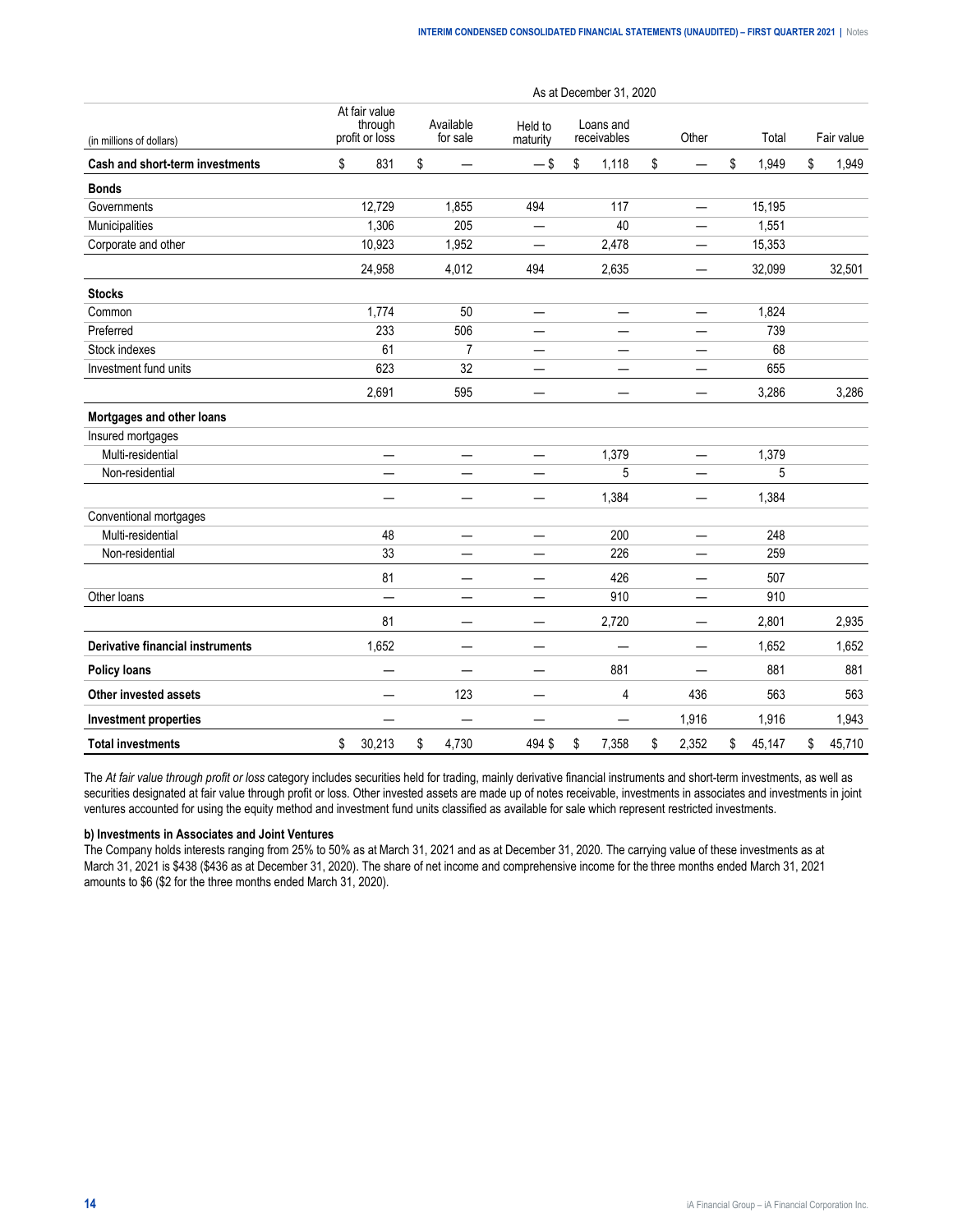#### <span id="page-14-0"></span>**c) Investment Income**

|                                      | Three months ended<br>March 31 |    |         |
|--------------------------------------|--------------------------------|----|---------|
| (in millions of dollars)             | 2021                           |    | 2020    |
| Interest and other investment income |                                |    |         |
| Interest                             | \$<br>253                      | \$ | 319     |
| <b>Dividends</b>                     | 46                             |    | 59      |
| Derivative financial instruments     | 3                              |    | (3)     |
| Rental income                        | 49                             |    | 59      |
| Gains (losses) realized              | 6                              |    | 14      |
| Variation in provisions for losses   | (10)                           |    | (20)    |
| Other                                | 3                              |    | 15      |
|                                      | 350                            |    | 443     |
| Change in fair value of investments  |                                |    |         |
| Cash and short-term investments      |                                |    | 2       |
| <b>Bonds</b>                         | (2,797)                        |    | (109)   |
| <b>Stocks</b>                        | 85                             |    | (199)   |
| Mortgages and other loans            | (2)                            |    | 11      |
| Derivative financial instruments     | (1, 184)                       |    | (972)   |
| Investment properties                | (2)                            |    | (33)    |
|                                      | (3,900)                        |    | (1,300) |
| <b>Total investment income</b>       | \$<br>(3, 550)                 | S  | (857)   |

## **6 › Fair Value of Financial Instruments and Investment Properties**

#### **a) Methods and Assumptions Used to Estimate Fair Values**

Fair value is the consideration that would be received to sell an asset or paid to transfer a liability in an orderly transaction between market participants at the measurement date. Management exercises its judgment to determine the data that will be used to measure the fair value of financial assets and liabilities, particularly for financial instruments classified as Level 3. Fair value of various categories of financial instruments and investment properties is determined as described below.

#### **Financial Assets**

*Short-Term Investments –* Carrying value of these investments represents the fair value due to their short-term maturity.

*Bonds –* Bonds are valued based on quoted price, observed on active markets for identical or similar assets. If prices are not available on active markets, fair value is estimated using current valuation methods, including a model based on discounting expected cash flows or other similar techniques. These methods take into account current data observable on the market for financial instruments that have a similar risk profile and comparable terms. The significant data used in these models include, but are not limited to, rate curves, credit risk, issuer spread, volatility and liquidity valuation and other reference data published by the market. Management makes its best estimates when such data are not available.

*Stocks –* Stocks are valued based on quote price, observed on active markets. If the price is not available on the active markets, fair value is determined using equity valuation models, which analyze the fair value of the net asset, and other techniques that rely on comparisons with reference data, such as market indices. Investment fund units are evaluated at the net asset value published by the fund manager.

*Mortgages and Other Loans –* The fair value of mortgages and other loans is estimated by discounting the cash flows with the interest rates currently prevailing on the market for loans with substantially the same credit risk and terms.

*Derivative Financial Instruments* – Fair value of derivative financial instruments is determined according to the type of derivative financial instrument. Fair value of derivative financial instruments, such as futures contracts and options traded on the stock exchanges is determined in accordance with quoted prices on active markets. Derivative financial instruments that are traded over the counter are valued using valuation models such as actualized cash flow analysis and other valuation models used on the market. These valuations are based on observable data on the market, including interest rates, foreign exchange rates, financial indices, rate differentials, credit risk and volatility.

Among derivative financial instruments, certain other derivative contracts are subject to trading restrictions. In such situations, an illiquidity premium based on data that are not observable on the market is used to ascertain the fair value of these derivative financial instruments. While these data are not observable, they are based on assumptions deemed appropriate given the circumstances. Once the restricted trading period ends, the instruments are valued using standard valuation models based on data observable on the market, as described previously. The Company's use of non-observable data is limited to the trading restrictions period, and their effect on the fair value of derivative financial instruments does not represent a significant amount.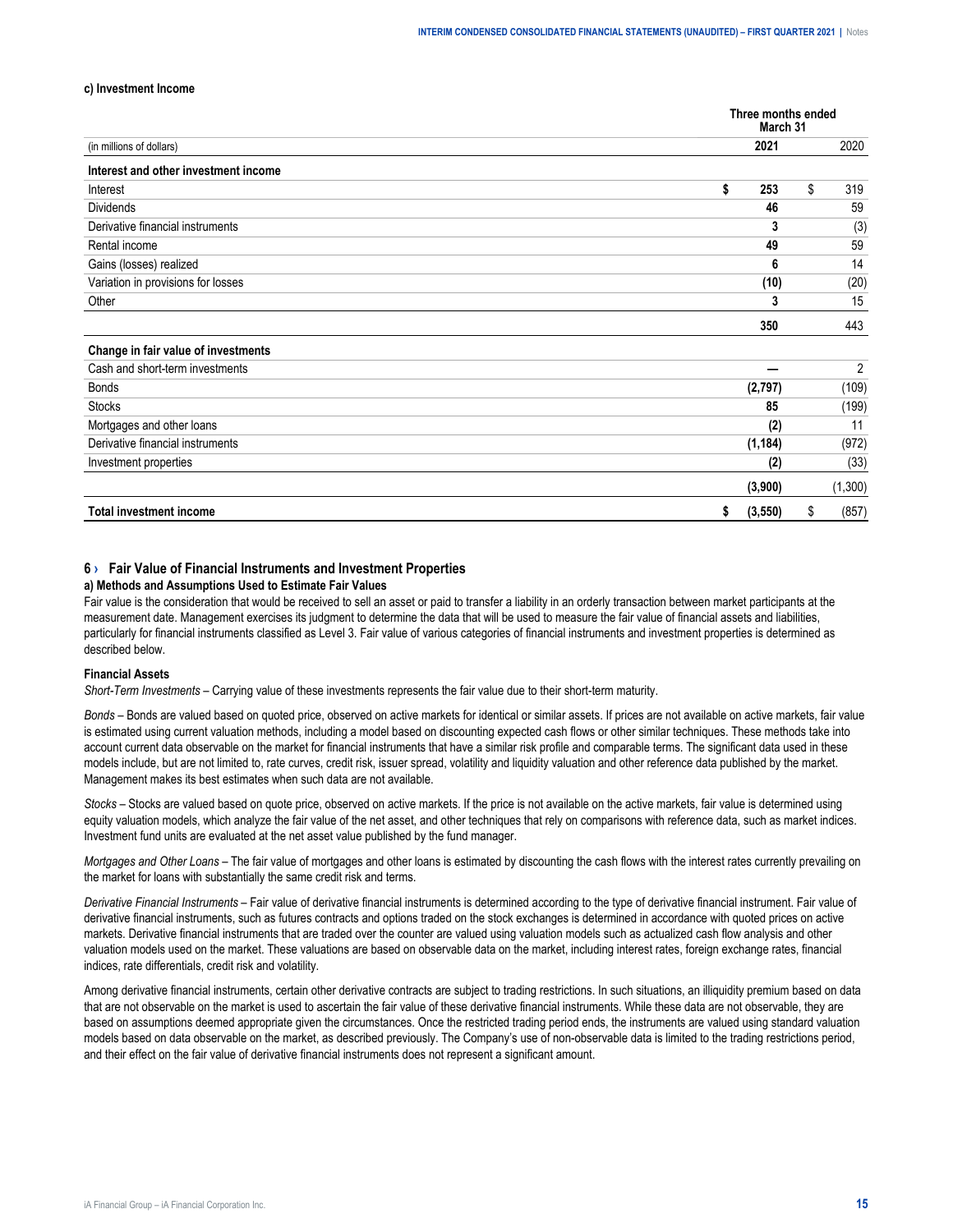*Policy Loans* – Policy loans are carried at amortized cost. They are guaranteed and may be reimbursed at any time. Their fair value approximates their carrying value due to their nature.

*Other Investments –* The fair value of other investments is approximately the same as the carrying value due to the nature of these elements.

*Other Assets –* The fair value of the other financial assets is approximately the same as the carrying value due to their short-term nature.

#### **Investment Properties**

The fair value of investment properties is determined using various recognized methods and standards of assessment in the real estate sector. Among these methods, the income approach is the most commonly used, as it is based on an investor's behaviour in relation to income expected to be generated by an investment property. Under this approach, discounting of the cash flows generated by an investment property is preferred as it measures the relationship between the market value and the reasonably discounted incomes over an investment horizon. Expected cash flows include contractual and projected income as well as the investment property's operating expenses. These cash flows reflect the interest, rental and occupancy rates established based on market studies, rental income expected from leases in effect and estimates of future cash inflows, including revenues projected for future leases, and estimates of future cash inflows made according to the current market circumstances. Future lease rates are estimated based on the location, current type and quality of the building, and market data and projections as of the date of the valuation. Fair values are usually compared to market information, including recent transactions for similar assets to verify their reasonableness. Highest and best use is one of the possible valuation methods. Highest and best use of a site is an integral part of the process to establish the fair value of an investment property. This use is the one that, at the time of the appraisal, provides the highest fair value for the investment property. As a result, this use is determined by considering possible physical use that is legally admissible, financially feasible and achievable in the short term based on demand, and must be tied to the likelihood of being achieved rather than to the simple possibility. Assessments are carried out by external independent appraisers on an annual basis or by qualified Company personnel quarterly.

#### **Financial Liabilities**

*Derivative Financial Instruments –* The fair value of derivative financial instruments recorded as financial liabilities is presented in Note 8 "Derivative Financial Instruments" and is equal to the carrying amounts reported in the negative fair value column. The fair value is determined according to the method and assumptions previously described in the "Financial Assets" section.

*Other Liabilities –* The fair value of other liabilities, except short-selling securities, securitization liabilities and mortgage debt, is approximately the same as the carrying value due to their short-term nature.

Short-selling securities, classified as held for trading, are measured using the observed market prices in active markets for identical or similar financial instruments. If quoted prices in active markets are not available, fair value is estimated using standard methods of assessment, such as a model based on discounted future cash flows or similar techniques. These methods take into account the current observable market data for financial instruments with a similar risk profile and comparable terms. The significant data used in these models include, but are not limited to, yield curves, credit risks, issuer spreads, volatility and liquidity valuation and other reference data published by the markets.

The fair value of securitization liabilities and mortgage debt is estimated by discounting cash flows with the interest rates currently prevailing on the market for new debts with substantially the same terms.

The fair value of the mortgage debt is \$76 (\$76 as at December 31, 2020). It is secured by an investment property with a carrying value of \$174 (\$174 as at December 31, 2020), bearing interest of 3.143% and maturing on May 1, 2022. The interest expense on the mortgage debt is less than \$1 (less than \$1 for the three months ended March 31, 2020).

*Debentures –* The fair value of debentures classified as financial liabilities at amortized cost is estimated using a valuation model that takes into account instruments on the market that have substantially the same conditions. This fair value can fluctuate due to interest rates and credit risks associated with these instruments.

#### **b) Hierarchy of the Fair Value**

Disclosures regarding financial instruments and investment properties must be presented as a hierarchy that categorizes the inputs to valuation models used to measure the fair value of financial assets and financial liabilities. The hierarchy gives the highest priority to readily available unadjusted quoted prices in active markets for identical assets or liabilities and lowest priority to unobserved inputs. The three levels of the hierarchy are described below:

- Level 1 Valuation based on quoted prices in active markets (unadjusted) for identical assets or liabilities. Stocks traded on the market, among other things, are classified in Level 1.
- Level 2 Valuation model based on inputs other than quoted prices included in Level 1 that are observable on the market for the asset or liability, either directly or indirectly. Most bonds, short-term investments and certain derivative financial instruments are classified in Level 2.
- Level 3 Valuation model based on valuation techniques that use largely unobservable market parameters and that reflect management's best estimates. Most private placements are classified in Level 3.

If a financial instrument classified as Level 1 subsequently ceases to be actively traded, it is reclassified into Level 2. If the measurement of its fair value requires the use of significant unobservable inputs, it is directly reclassified into Level 3.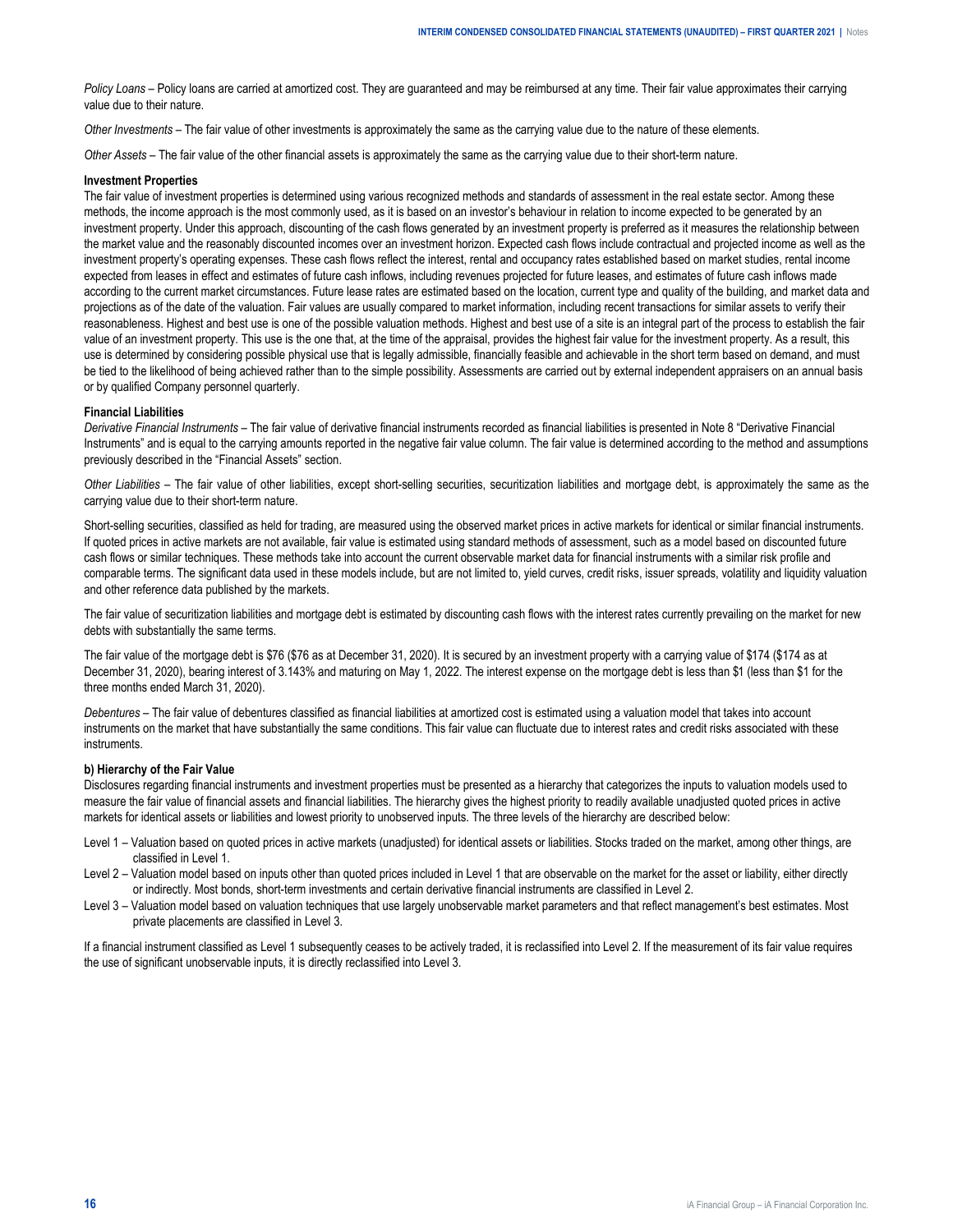|                                                                  | As at March 31, 2021 |         |    |                    |    |                          |    |        |  |  |
|------------------------------------------------------------------|----------------------|---------|----|--------------------|----|--------------------------|----|--------|--|--|
| (in millions of dollars)                                         |                      | Level 1 |    | Level <sub>2</sub> |    | Level 3                  |    | Total  |  |  |
| Recurring fair value measurements                                |                      |         |    |                    |    |                          |    |        |  |  |
| Cash and short-term investments                                  |                      |         |    |                    |    |                          |    |        |  |  |
| Held for trading                                                 | \$                   |         | \$ | 375                | \$ |                          | \$ | 375    |  |  |
| <b>Bonds</b>                                                     |                      |         |    |                    |    |                          |    |        |  |  |
| Designated at fair value through profit or loss                  |                      |         |    |                    |    |                          |    |        |  |  |
| Governments                                                      |                      | 1,082   |    | 10,926             |    |                          |    | 12,008 |  |  |
| Municipalities                                                   |                      |         |    | 1,164              |    |                          |    | 1,164  |  |  |
| Corporate and other                                              |                      |         |    | 9,873              |    | 158                      |    | 10,031 |  |  |
|                                                                  |                      | 1,082   |    | 21,963             |    | 158                      |    | 23,203 |  |  |
| Available for sale                                               |                      |         |    |                    |    |                          |    |        |  |  |
| Governments                                                      |                      | 210     |    | 1,701              |    |                          |    | 1,911  |  |  |
| Municipalities                                                   |                      |         |    | 274                |    |                          |    | 274    |  |  |
| Corporate and other                                              |                      |         |    | 2,082              |    |                          |    | 2,082  |  |  |
|                                                                  |                      | 210     |    | 4,057              |    |                          |    | 4,267  |  |  |
|                                                                  |                      | 1,292   |    | 26,020             |    | 158                      |    | 27,470 |  |  |
| <b>Stocks</b>                                                    |                      |         |    |                    |    |                          |    |        |  |  |
| Designated at fair value through profit or loss                  |                      | 1,316   |    |                    |    | 1,503                    |    | 2,819  |  |  |
| Available for sale                                               |                      | 226     |    | 380                |    | 47                       |    | 653    |  |  |
|                                                                  |                      | 1,542   |    | 380                |    | 1,550                    |    | 3,472  |  |  |
| Mortgages and other loans                                        |                      |         |    |                    |    |                          |    |        |  |  |
| Designated at fair value through profit or loss                  |                      | —       |    | 75                 |    | $\overline{\phantom{0}}$ |    | 75     |  |  |
| Derivative financial instruments                                 |                      |         |    |                    |    |                          |    |        |  |  |
| Held for trading                                                 |                      | 393     |    | 445                |    | 3                        |    | 841    |  |  |
| <b>Other investments</b>                                         |                      |         |    |                    |    |                          |    |        |  |  |
| Available for sale                                               |                      | 71      |    | 49                 |    |                          |    | 120    |  |  |
| <b>Investment properties</b>                                     |                      |         |    | -                  |    | 1,885                    |    | 1,885  |  |  |
| General fund investments recognized at fair value                |                      | 3,298   |    | 27,344             |    | 3,596                    |    | 34,238 |  |  |
| Segregated funds financial instruments and investment properties |                      | 25,921  |    | 7,078              |    | 283                      |    | 33,282 |  |  |
| Total financial assets at fair value                             | \$                   | 29,219  | \$ | 34,422             | \$ | 3,879                    | \$ | 67,520 |  |  |

# **Assets**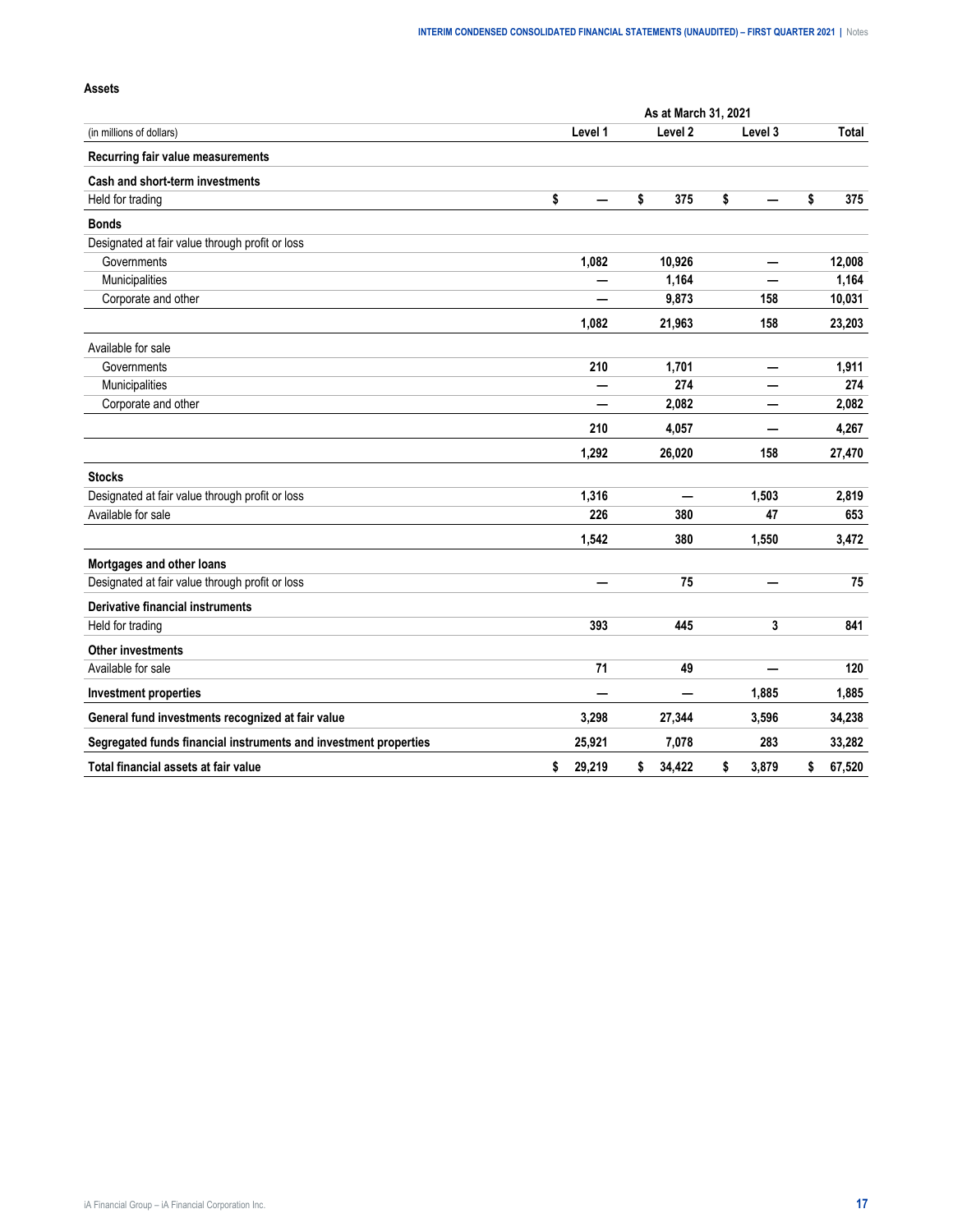|                                                                  |              | As at December 31, 2020  |                          |              |
|------------------------------------------------------------------|--------------|--------------------------|--------------------------|--------------|
| (in millions of dollars)                                         | Level 1      | Level 2                  | Level 3                  | Total        |
| Recurring fair value measurements                                |              |                          |                          |              |
| Cash and short-term investments                                  |              |                          |                          |              |
| Held for trading                                                 | \$           | \$<br>831                | \$                       | \$<br>831    |
| <b>Bonds</b>                                                     |              |                          |                          |              |
| Designated at fair value through profit or loss                  |              |                          |                          |              |
| Governments                                                      | 420          | 12,309                   |                          | 12,729       |
| Municipalities                                                   | —            | 1,306                    | ÷.                       | 1,306        |
| Corporate and other                                              |              | 10,783                   | 140                      | 10,923       |
|                                                                  | 420          | 24,398                   | 140                      | 24,958       |
| Available for sale                                               |              |                          |                          |              |
| Governments                                                      | 248          | 1,607                    | $\overline{\phantom{0}}$ | 1,855        |
| Municipalities                                                   |              | 205                      |                          | 205          |
| Corporate and other                                              |              | 1,952                    |                          | 1,952        |
|                                                                  | 248          | 3,764                    |                          | 4,012        |
|                                                                  | 668          | 28,162                   | 140                      | 28,970       |
| <b>Stocks</b>                                                    |              |                          |                          |              |
| Designated at fair value through profit or loss                  | 1,247        | $\overline{\phantom{0}}$ | 1,444                    | 2,691        |
| Available for sale                                               | 187          | 365                      | 43                       | 595          |
|                                                                  | 1,434        | 365                      | 1,487                    | 3,286        |
| Mortgages and other loans                                        |              |                          |                          |              |
| Designated at fair value through profit or loss                  |              | 81                       |                          | 81           |
| <b>Derivative financial instruments</b>                          |              |                          |                          |              |
| Held for trading                                                 | 433          | 1,216                    | 3                        | 1,652        |
| <b>Other investments</b>                                         |              |                          |                          |              |
| Available for sale                                               | 76           | 47                       |                          | 123          |
| <b>Investment properties</b>                                     |              | —                        | 1,916                    | 1,916        |
| General fund investments recognized at fair value                | 2,611        | 30,702                   | 3,546                    | 36,859       |
| Segregated funds financial instruments and investment properties | 25,065       | 7,365                    | 264                      | 32,694       |
| Total financial assets at fair value                             | \$<br>27,676 | \$<br>38,067             | \$<br>3,810              | \$<br>69,553 |

There were no transfers from Level 1 to Level 2 during the three months ended March 31, 2021 (\$564 for the year ended December 31, 2020). Transfers for the year ended December 31, 2020 were related to segregated funds financial instruments and resulted from the application of a fair value adjustment for events that took place after the market close but before the valuation date.

There were no transfers from Level 2 to Level 1 during the three months ended March 31, 2021 (\$564 for the year ended December 31, 2020). Transfers for the year ended December 31, 2020 were related to segregated funds financial instruments.

Transfers from Level 2 to Level 3 during the three months ended March 31, 2021 amount to \$28 (\$10 for the year ended December 31, 2020). These transfers are from bonds designated at fair value through profit or loss. For some of these bonds the fair value was measured at the quoted market price obtained through brokers who estimate the fair value of these financial instruments. However, the price of these bonds has remained unchanged for more than 30 days which, according to the Company's internal policy, results in a transfer. For the remaining bonds, the fair value is now measured using unobservable inputs.

There were no transfers from Level 3 to Level 2 during the three months ended March 31, 2021 (\$7 for the year ended December 31, 2020). Transfers for the year ended December 31, 2020 were from bonds designated at fair value through profit or loss. The fair value of these bonds was measured at the quoted market price obtained through brokers who estimated the fair value of these financial instruments. As at December 31, 2020, the value of these bonds was based on a price obtained less than 30 days prior.

There were no transfers from Level 3 to Level 1 during the three months ended March 31, 2021 (\$7 for the year ended December 31, 2020). Transfers for the year ended December 31, 2020 were related to segregated funds financial instruments. The fair value of the transferred financial instruments was previously determined using internal valuation models that required the use of assumptions, including one main assumption that was not observable in the market.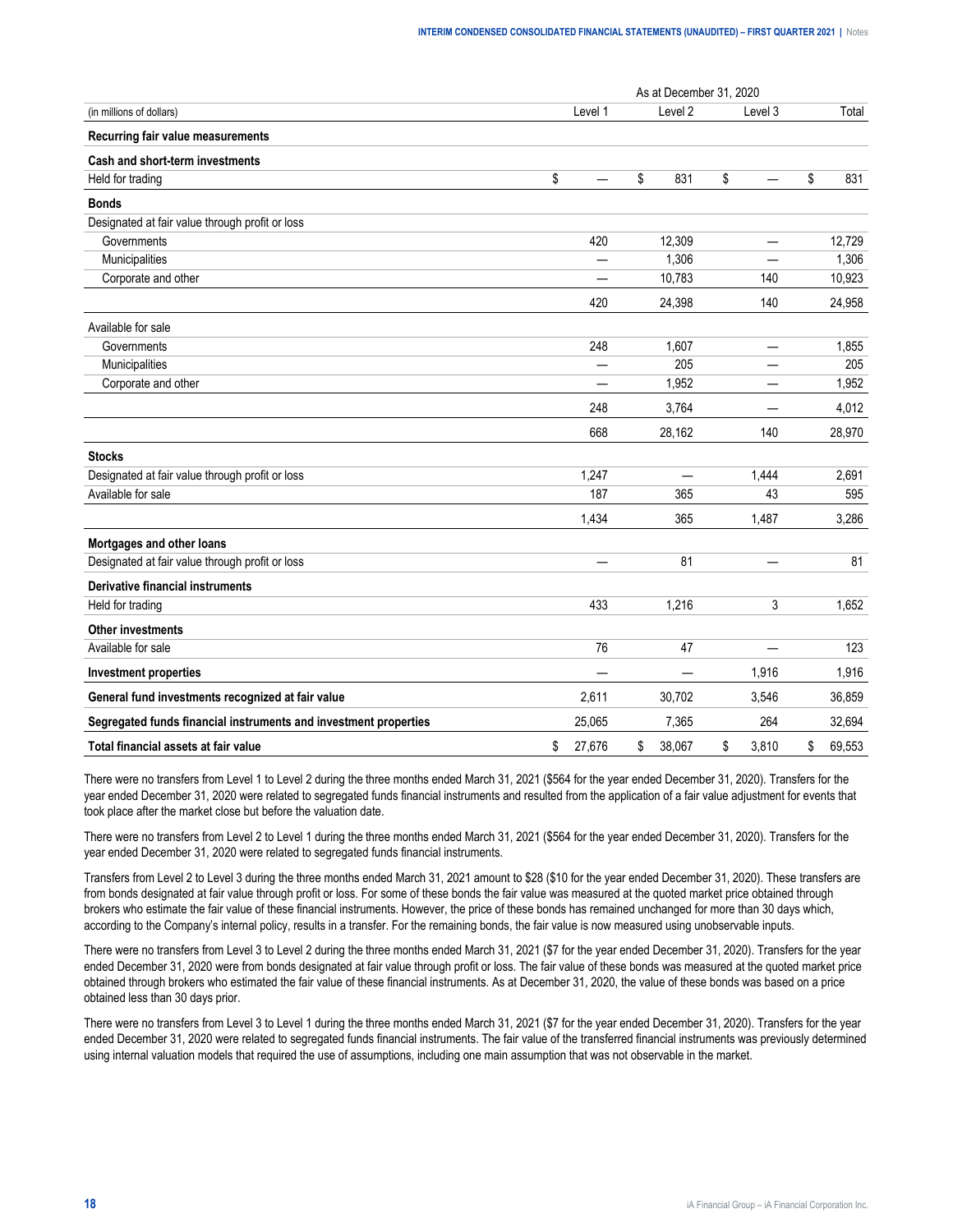The Company uses unobservable inputs in the valuation of bonds and stocks classified into Level 3. Regarding bonds, unobservable inputs mainly correspond to credit and liquidity risk premiums ranging from 1.00% to 2.49% as at March 31, 2021 (1.30% to 2.43% as at December 31, 2020). Stocks classified into Level 3 are mainly valuated from information available in the financial statements of companies using models based on discounting expected cash flows as well as the use of multiples.

The main unobservable inputs used in the valuation of the investment properties as at March 31, 2021 are the discount rate, which is between 5.25% and 8.00% (5.25% and 8.00% as at December 31, 2020) and the terminal capitalization rate, which is between 4.25% and 7.25% (4.25% and 7.25% as at December 31, 2020). The discount rate is based on market activity by type of building and the location and reflects the expected rate of return to be realized on investments over the next 10 years. The terminal capitalization rate is based on market activity by type of building and the location and reflects the expected rate of return to be realized on investments over the remaining life after the 10-year period. If all other factors remain constant, a decrease (increase) in the discount rate and terminal capitalization rate will lead to an increase (decrease) in fair value of investment properties.

Due to the unobservable nature of the main data used to measure bonds, stocks and investment properties classified in Level 3, the Company does not assess whether the application of other assumptions would have an impact on fair value. Also, the investment properties as well as the bonds and stocks classified as designated at fair value through profit or loss support the insurance contract liabilities. Consequently, changes in the fair value of these assets are offset by changes in the corresponding insurance contract liabilities under the Canadian Asset Liability Method (CALM). Even if the Company were to use possible alternative assumptions affecting fair value, this would not have a significant impact on the Financial Statements.

**Three months ended March 31, 2021**

The following table presents assets recognized at fair value evaluated according to Level 3 parameters:

| (in millions of dollars)                                               |    | <b>Balance as at</b><br>December 31,<br>2020 | net income | <b>Realized</b><br>and<br>unrealized<br>gains<br>(losses)<br>included in | <b>Realized and</b><br>unrealized<br>gains (losses)<br>included<br>in other<br>comprehensive<br>income |     | Purchases |     | settlements | Sales and | <b>Transfers</b> | into<br>(out of)<br>Level 3 | Balance as at<br>March 31,<br>2021 | gains (losses)<br>investments | Total<br>unrealized<br>included<br>in net<br>income on<br>still held |
|------------------------------------------------------------------------|----|----------------------------------------------|------------|--------------------------------------------------------------------------|--------------------------------------------------------------------------------------------------------|-----|-----------|-----|-------------|-----------|------------------|-----------------------------|------------------------------------|-------------------------------|----------------------------------------------------------------------|
| <b>Bonds</b>                                                           |    |                                              |            |                                                                          |                                                                                                        |     |           |     |             |           |                  |                             |                                    |                               |                                                                      |
| Designated at fair value through<br>profit or loss                     | S  | 140                                          | s          | (9)                                                                      |                                                                                                        |     |           |     | S           | (1)       | \$               | 28                          | \$<br>158                          | \$                            | (10)                                                                 |
| <b>Stocks</b>                                                          |    |                                              |            |                                                                          |                                                                                                        |     |           |     |             |           |                  |                             |                                    |                               |                                                                      |
| Designated at fair value through<br>profit or loss                     |    | 1,444                                        |            | (3)                                                                      |                                                                                                        |     |           | 96  |             | (34)      |                  |                             | 1,503                              |                               | 14                                                                   |
| Available for sale                                                     |    | 43                                           |            | –                                                                        |                                                                                                        | (1) |           | 5   |             |           |                  |                             | 47                                 |                               |                                                                      |
| <b>Derivative financial instruments</b>                                |    |                                              |            |                                                                          |                                                                                                        |     |           |     |             |           |                  |                             |                                    |                               |                                                                      |
| Held for trading                                                       |    | 3                                            |            | 1                                                                        |                                                                                                        |     |           |     |             | (1)       |                  |                             | 3                                  |                               | 1                                                                    |
| Investment properties                                                  |    | 1,916                                        |            | (2)                                                                      |                                                                                                        |     |           | 3   |             | (32)      |                  |                             | 1,885                              |                               | (2)                                                                  |
| <b>General fund investments</b><br>recognized at fair value            |    | 3,546                                        |            | (13)                                                                     |                                                                                                        | (1) |           | 104 |             | (68)      |                  | 28                          | 3,596                              |                               | 3                                                                    |
| Segregated funds financial<br>instruments and investment<br>properties |    | 264                                          |            | (1)                                                                      |                                                                                                        |     |           | 22  |             | (2)       |                  |                             | 283                                |                               | (1)                                                                  |
| Total                                                                  | \$ | 3,810                                        | S          | (14)                                                                     | \$                                                                                                     | (1) | \$        | 126 | \$          | (70)      | \$               | 28                          | \$<br>3,879                        | \$                            | $\mathbf 2$                                                          |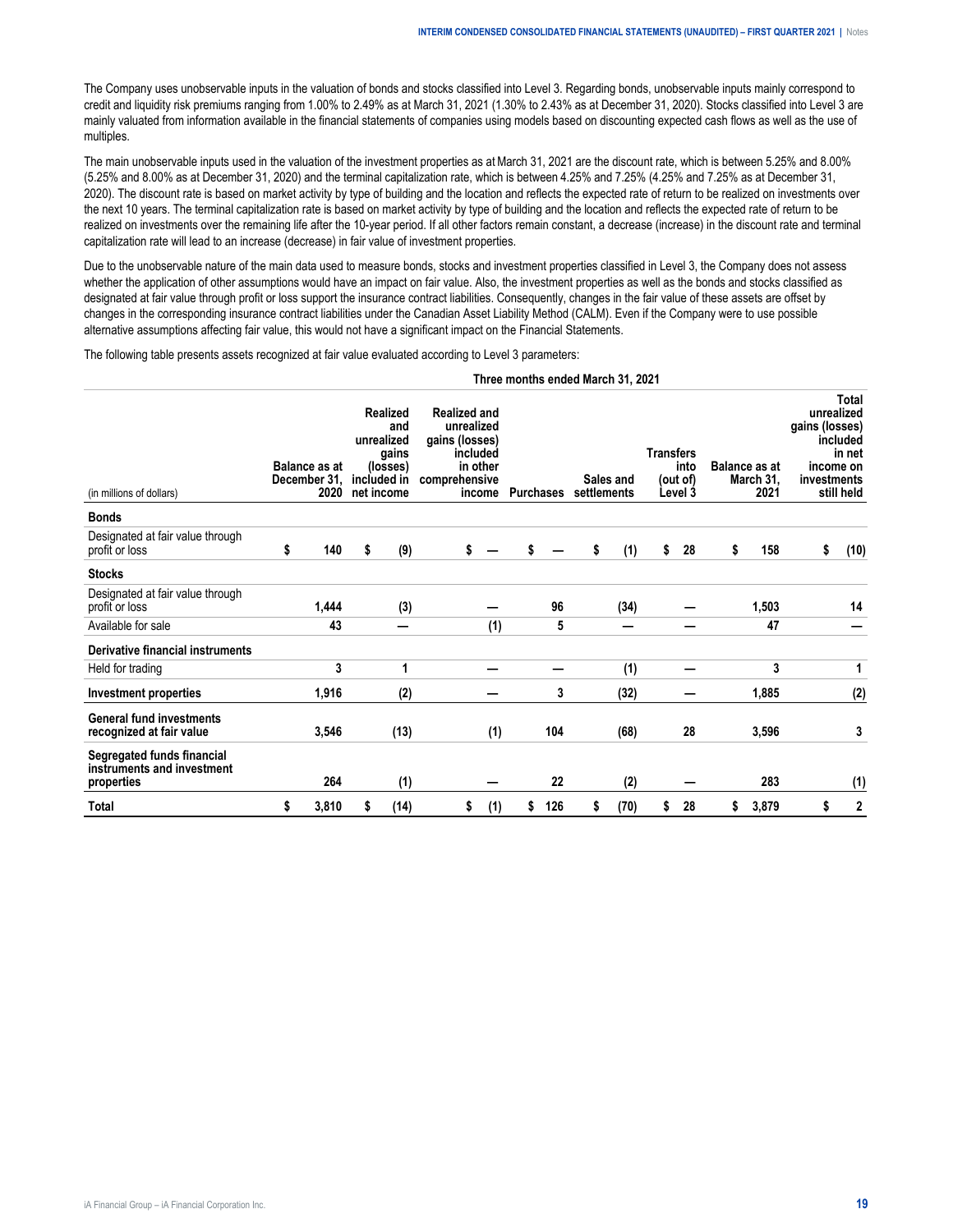| (in millions of dollars)                                               | December 31 | Balance as at<br>2019 | Realized<br>and<br>unrealized<br>gains<br>(losses)<br>included in<br>net income | Realized and<br>unrealized<br>gains (losses)<br>comprehensive | included<br>in other<br>income | Purchases |     | Sales and<br>settlements | Transfers | into<br>(out of)<br>Level 3 | Balance as at<br>December 31.<br>2020 | gains (losses)<br>investments | Total<br>unrealized<br>included<br>in net<br>income on<br>still held |
|------------------------------------------------------------------------|-------------|-----------------------|---------------------------------------------------------------------------------|---------------------------------------------------------------|--------------------------------|-----------|-----|--------------------------|-----------|-----------------------------|---------------------------------------|-------------------------------|----------------------------------------------------------------------|
| <b>Bonds</b>                                                           |             |                       |                                                                                 |                                                               |                                |           |     |                          |           |                             |                                       |                               |                                                                      |
| Designated at fair value through<br>profit or loss                     | \$          | 129                   | \$<br>11                                                                        | \$                                                            |                                | \$        | 26  | \$<br>(29)               | \$        | 3                           | \$<br>140                             | \$                            | 11                                                                   |
| Available for sale                                                     |             | 11                    |                                                                                 |                                                               |                                |           |     | (11)                     |           |                             |                                       |                               |                                                                      |
| <b>Stocks</b>                                                          |             |                       |                                                                                 |                                                               |                                |           |     |                          |           |                             |                                       |                               |                                                                      |
| Designated at fair value through<br>profit or loss                     |             | 1,291                 | 48                                                                              |                                                               |                                |           | 199 | (94)                     |           |                             | 1,444                                 |                               | 49                                                                   |
| Available for sale                                                     |             | 31                    | -                                                                               |                                                               | $\overline{2}$                 |           | 11  | (1)                      |           |                             | 43                                    |                               |                                                                      |
| Derivative financial instruments                                       |             |                       |                                                                                 |                                                               |                                |           |     |                          |           |                             |                                       |                               |                                                                      |
| Held for trading                                                       |             |                       | 3                                                                               |                                                               |                                |           |     |                          |           |                             | 3                                     |                               | 3                                                                    |
| Investment properties                                                  |             | 2,077                 | (129)                                                                           |                                                               |                                |           | 28  | (60)                     |           |                             | 1,916                                 |                               | (129)                                                                |
| <b>General fund investments</b><br>recognized at fair value            |             | 3,539                 | (67)                                                                            |                                                               | 2                              |           | 264 | (195)                    |           | 3                           | 3,546                                 |                               | (66)                                                                 |
| Segregated funds financial<br>instruments and investment<br>properties |             | 90                    | 10                                                                              |                                                               |                                |           | 181 | (10)                     |           | (7)                         | 264                                   |                               | 10                                                                   |
| <b>Total</b>                                                           | \$          | 3,629                 | \$<br>(57)                                                                      | \$                                                            | 2                              | \$        | 445 | \$<br>(205)              | \$        | (4)                         | \$<br>3,810                           | \$                            | (56)                                                                 |

For the three months ended March 31, 2021, an amount of \$3 (\$28 for the year ended December 31, 2020) presented in *Purchases* for investment properties corresponds to capitalizations to *Investment properties*. Also, *Sales and settlements* for investment properties do not include any transfers to fixed assets (none for the year ended December 31, 2020).

*Realized and unrealized gains (losses) included in net income* and *Total unrealized gains (losses) included in net income on financial instruments still held* are presented in the *Investment income* in the Income Statement, except the value of segregated funds assets, which is not presented in the Income Statement, but is included in the change in segregated funds net assets in Note 9 "Segregated Funds Net Assets". *Realized and unrealized gains (losses) included in other comprehensive income* are presented in Note 13 "Accumulated Other Comprehensive Income" in *Unrealized gains (losses).*

#### **Fair Value Disclosed in the Notes**

The Company classifies certain financial instruments as held to maturity or as loans and receivables. These financial instruments are measured at amortized cost and fair value is disclosed in the notes. The following table shows the hierarchy level of such fair values:

|                                                            |         |    | As at March 31, 2021 |    |         |   |       |
|------------------------------------------------------------|---------|----|----------------------|----|---------|---|-------|
| (in millions of dollars)                                   | Level 1 |    | Level 2              |    | Level 3 |   | Total |
| Classified as held to maturity                             |         |    |                      |    |         |   |       |
| <b>Bonds</b>                                               |         |    |                      |    |         |   |       |
| Governments                                                | \$      | \$ | 447                  | \$ |         | s | 447   |
| Total of assets classified as held to maturity             |         |    | 447                  |    |         |   | 447   |
| Classified as loans and receivables                        |         |    |                      |    |         |   |       |
| <b>Bonds</b>                                               |         |    |                      |    |         |   |       |
| Governments                                                |         |    | 7                    |    | 137     |   | 144   |
| Municipalities                                             |         |    | 50                   |    |         |   | 50    |
| Corporate and other                                        |         |    | 188                  |    | 2,471   |   | 2,659 |
|                                                            |         |    | 245                  |    | 2,608   |   | 2,853 |
| Mortgages and other loans                                  |         |    | 2,890                |    |         |   | 2,890 |
| Total of assets classified as loans and receivables        |         |    | 3,135                |    | 2,608   |   | 5,743 |
| Total of assets whose fair value is disclosed in the notes | \$      | S  | 3,582                | s  | 2,608   | S | 6,190 |

#### Year ended December 31, 2020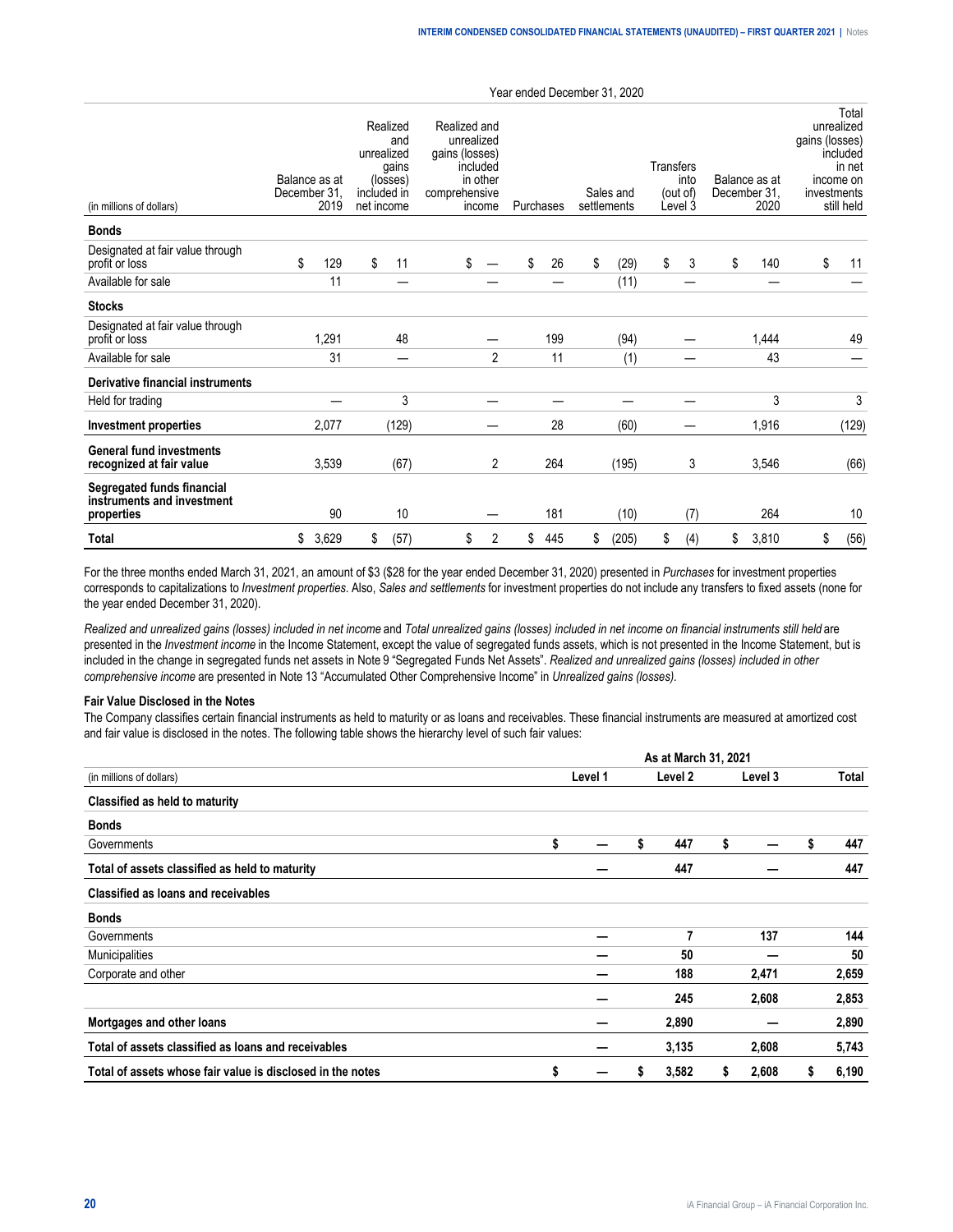|                                                            |         |    | As at December 31, 2020 |             |             |
|------------------------------------------------------------|---------|----|-------------------------|-------------|-------------|
| (in millions of dollars)                                   | Level 1 |    | Level 2                 | Level 3     | Total       |
| Classified as held to maturity                             |         |    |                         |             |             |
| <b>Bonds</b>                                               |         |    |                         |             |             |
| Governments                                                | \$      | S  | 497                     | \$          | \$<br>497   |
| Total of assets classified as held to maturity             |         |    | 497                     |             | 497         |
| Classified as loans and receivables                        |         |    |                         |             |             |
| <b>Bonds</b>                                               |         |    |                         |             |             |
| Governments                                                |         |    | 8                       | 148         | 156         |
| Municipalities                                             |         |    | 54                      |             | 54          |
| Corporate and other                                        |         |    | 187                     | 2,637       | 2,824       |
|                                                            |         |    | 249                     | 2,785       | 3,034       |
| Mortgages and other loans                                  |         |    | 2,854                   |             | 2,854       |
| Total of assets classified as loans and receivables        |         |    | 3,103                   | 2,785       | 5,888       |
| Total of assets whose fair value is disclosed in the notes | \$      | \$ | 3,600                   | \$<br>2,785 | \$<br>6,385 |

#### **Financial Liabilities**

The following table presents financial liabilities measured at fair value on a recurring basis and those whose fair value is disclosed in a note by hierarchy level:

|                                                     | As at March 31, 2021 |    |                         |    |         |    |              |  |  |  |
|-----------------------------------------------------|----------------------|----|-------------------------|----|---------|----|--------------|--|--|--|
| (in millions of dollars)                            | Level 1              |    | Level <sub>2</sub>      |    | Level 3 |    | <b>Total</b> |  |  |  |
| Recurring fair value measurements                   |                      |    |                         |    |         |    |              |  |  |  |
| <b>Other liabilities</b>                            |                      |    |                         |    |         |    |              |  |  |  |
| Held for trading                                    | \$<br>591            | \$ | 184                     | \$ |         | \$ | 775          |  |  |  |
| Derivative financial instruments                    |                      |    |                         |    |         |    |              |  |  |  |
| Held for trading                                    | 174                  |    | 755                     |    | 39      |    | 968          |  |  |  |
| Total of liabilities classified as held for trading | 765                  |    | 939                     |    | 39      |    | 1,743        |  |  |  |
| <b>Classified at amortized cost</b>                 |                      |    |                         |    |         |    |              |  |  |  |
| <b>Other liabilities</b>                            |                      |    |                         |    |         |    |              |  |  |  |
| Securitization liabilities                          |                      |    | 1,000                   |    |         |    | 1,000        |  |  |  |
| Mortgage debt                                       |                      |    | 76                      |    |         |    | 76           |  |  |  |
| <b>Debentures</b>                                   |                      |    | 1,509                   |    |         |    | 1,509        |  |  |  |
| Total of liabilities classified at amortized cost   | \$                   | \$ | 2,585                   | \$ |         | \$ | 2,585        |  |  |  |
|                                                     |                      |    | As at December 31, 2020 |    |         |    |              |  |  |  |
| (in millions of dollars)                            | Level 1              |    | Level <sub>2</sub>      |    | Level 3 |    | Total        |  |  |  |
| Recurring fair value measurements                   |                      |    |                         |    |         |    |              |  |  |  |
| <b>Other liabilities</b>                            |                      |    |                         |    |         |    |              |  |  |  |
| Held for trading                                    | \$<br>65             | \$ | 208                     | \$ |         | \$ | 273          |  |  |  |
| <b>Derivative financial instruments</b>             |                      |    |                         |    |         |    |              |  |  |  |
| Held for trading                                    | 220                  |    | 310                     |    | 39      |    | 569          |  |  |  |
| Total of liabilities classified as held for trading | 285                  |    | 518                     |    | 39      |    | 842          |  |  |  |
| <b>Classified at amortized cost</b>                 |                      |    |                         |    |         |    |              |  |  |  |
| <b>Other liabilities</b>                            |                      |    |                         |    |         |    |              |  |  |  |
| Securitization liabilities                          | —                    |    | 1,009                   |    |         |    | 1,009        |  |  |  |
| Mortgage debt                                       |                      |    | 76                      |    |         |    | 76           |  |  |  |
| <b>Debentures</b>                                   |                      |    | 1,528                   |    |         |    | 1,528        |  |  |  |
| Total of liabilities classified at amortized cost   | \$                   | \$ | 2,613                   | \$ |         | \$ | 2,613        |  |  |  |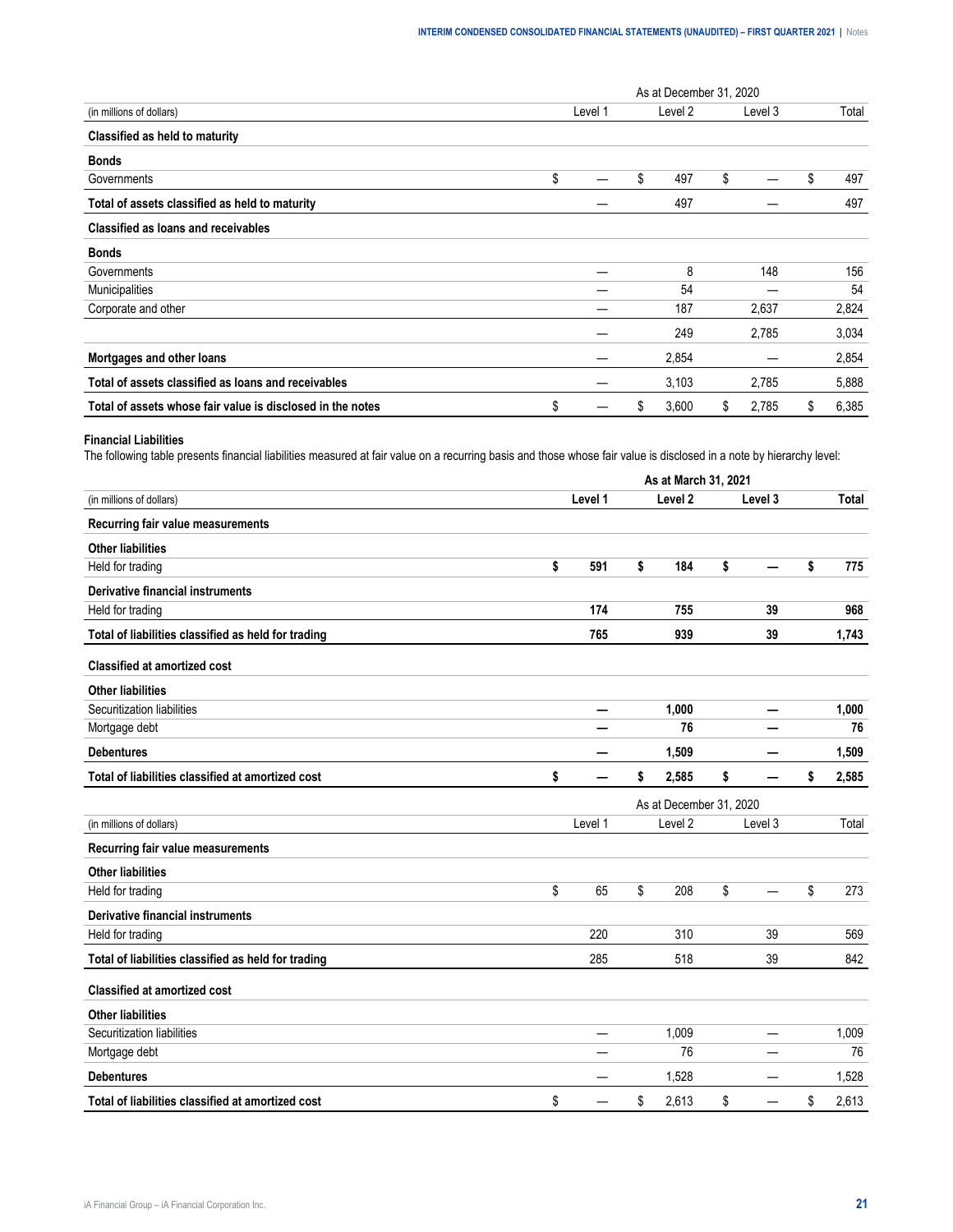#### <span id="page-21-0"></span>**7 › Management of Risks Associated with Financial Instruments**

#### **a) Impairment of Financial Assets Classified as Available for Sale**

During the three months ended March 31, 2021 and the year ended December 31, 2020, the Company did not reclassify any unrealized losses of stocks classified as available for sale from *Other comprehensive income* to *Investment income* in the Income Statement.

Since the financial assets designated at fair value through profit or loss are matched, variations of fair value, other than those related to credit risk, are directly reflected in the *Increase (decrease) in insurance contract liabilities*, which prevents a disparity of the treatment in the net income. Only variations in the fair value related to credit events regarding cash flows would have an impact on the Company's net income.

The unrealized gains and losses on financial assets classified as available for sale and included in the *Accumulated other comprehensive income* are the following:

|                          | As at March 31, 2021 |                   |   |                             |   |                            |    | As at December 31, 2020 |    |                      |   |                     |  |  |
|--------------------------|----------------------|-------------------|---|-----------------------------|---|----------------------------|----|-------------------------|----|----------------------|---|---------------------|--|--|
| (in millions of dollars) |                      | <b>Fair value</b> |   | <b>Unrealized</b><br>losses |   | <b>Unrealized</b><br>gains |    | Fair value              |    | Unrealized<br>losses |   | Unrealized<br>gains |  |  |
| <b>Bonds</b>             |                      |                   |   |                             |   |                            |    |                         |    |                      |   |                     |  |  |
| Governments              | \$                   | 1.911             | S | (27)                        | 5 | 56                         | \$ | 1.855                   | S  | (1)                  | S | 81                  |  |  |
| Municipalities           |                      | 274               |   | (1)                         |   | 8                          |    | 205                     |    |                      |   | 10                  |  |  |
| Corporate and other      |                      | 2,082             |   | (20)                        |   | 56                         |    | 1,952                   |    |                      |   | 88                  |  |  |
|                          |                      | 4,267             |   | (48)                        |   | 120                        |    | 4,012                   |    | (1)                  |   | 179                 |  |  |
| <b>Stocks</b>            |                      | 653               |   | (4)                         |   | 24                         |    | 595                     |    | (10)                 |   | 18                  |  |  |
| <b>Other investments</b> |                      | 120               |   | (1)                         |   | 2                          |    | 123                     |    |                      |   | 4                   |  |  |
| <b>Total</b>             | S                    | 5,040             |   | (53)                        | ъ | 146                        | \$ | 4,730                   | \$ | (11)                 | S | 201                 |  |  |

#### **b) Credit Risk**

Credit risk corresponds to the possibility that the Company will sustain a financial loss if a counterparty or a debtor does not meet its commitments.

#### **b) i) Credit Quality Indicators Bonds by Investment Grade**

|  | DUIIUS DY INVESUNENT OF QUE |  |
|--|-----------------------------|--|
|  |                             |  |

| iollars             | March | 2021 | December 31 | As at<br>.2020 |
|---------------------|-------|------|-------------|----------------|
| AAA<br>------------ |       |      |             | 916            |
| AA                  |       |      |             | .176           |
| A                   |       |      |             | .459           |
| <b>BBB</b>          |       |      |             | 5,231          |
| BB and lower        |       |      |             | 317            |
|                     |       |      |             |                |

The Company prepares an assessment of the quality of the investment if the evaluation is not available from a credit rating agency. Bonds that have been internally evaluated represent an amount of \$2,125 as at March 31, 2021 (\$2,116 as at December 31, 2020).

#### **Mortgages and Other Loans**

| dollars                                             | As at<br>2021               | Jecer | As at<br>2020 |
|-----------------------------------------------------|-----------------------------|-------|---------------|
| Insured mortgages                                   | .426                        |       | .384          |
| ventional mor<br>rtgages                            | --------------------------- |       | 507           |
| ------------------------------------<br>Other loans |                             |       | 910           |
| Total                                               | 1.90″                       |       | 801           |

The credit quality of mortgages and other loans is assessed internally, on a regular basis, when the review of the portfolio is made.

#### **b) ii) Past Due or Impaired Financial Assets**

#### **Past Due Bonds, Mortgages and Other Loans**

Bonds, mortgages and other loans are considered in arrears when the counterparty has not made a payment at a contractual date. Any loan on which contractual payments are in arrears for 90 days or more in the case of mortgages and 120 days or more in the case of other loans and which is not subject to a measure deployed by the Company to support its clients or in foreclosure is assumed to be impaired. Any loan in default which is not insured and fully guaranteed is generally impaired.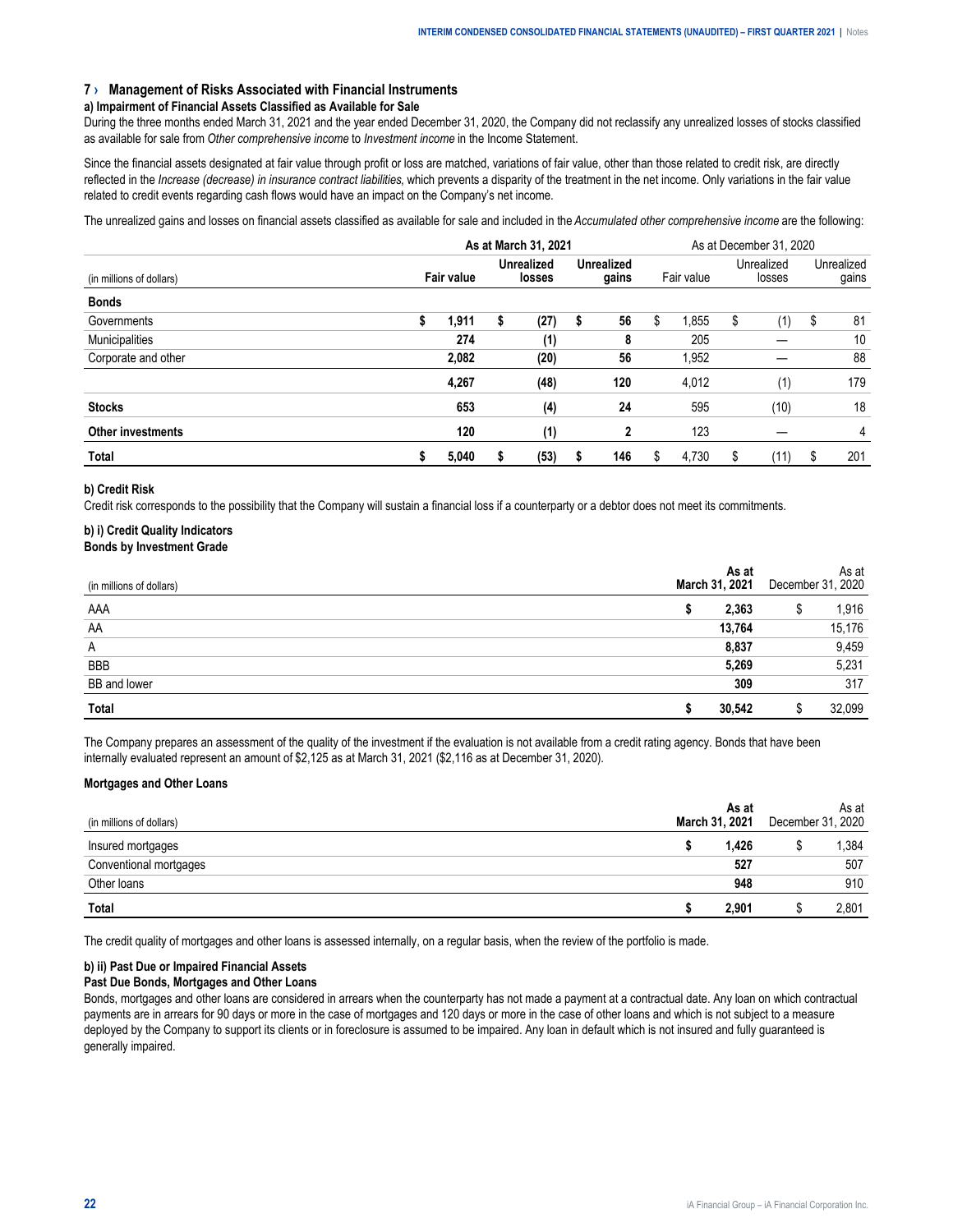|                                |    |                                                   |    |                                                        | As at March 31, 2021 |                                                            |                    |     |    |       |
|--------------------------------|----|---------------------------------------------------|----|--------------------------------------------------------|----------------------|------------------------------------------------------------|--------------------|-----|----|-------|
| (in millions of dollars)       |    | <b>Bonds classified</b><br>as held to<br>maturity |    | <b>Bonds classified</b><br>as loans and<br>receivables |                      | <b>Mortgages</b><br>classified as loans<br>and receivables | <b>Other loans</b> |     |    | Total |
| <b>Gross values</b>            |    |                                                   |    |                                                        |                      |                                                            |                    |     |    |       |
| Not past due and not impaired  | \$ | 446                                               | s  | 2,609                                                  | \$                   | 1,878                                                      | S                  | 943 | ъ  | 5,876 |
| Past due and not impaired      |    |                                                   |    |                                                        |                      |                                                            |                    |     |    |       |
| 30 - 89 days in arrears        |    |                                                   |    |                                                        |                      |                                                            |                    | 27  |    | 27    |
| 90 - 119 days in arrears       |    |                                                   |    |                                                        |                      |                                                            |                    | 3   |    | 3     |
| 120 days or more in arrears    |    |                                                   |    |                                                        |                      |                                                            |                    |     |    |       |
| Impaired                       |    |                                                   |    | 23                                                     |                      |                                                            |                    |     |    | 23    |
| Total of gross values          | \$ | 446                                               | s. | 2,632                                                  | s                    | 1,878                                                      | s                  | 974 | S. | 5,930 |
| Specific provisions for losses |    |                                                   |    | 6                                                      |                      |                                                            |                    |     |    | 6     |
|                                |    | 446                                               |    | 2,626                                                  |                      | 1,878                                                      |                    | 974 |    | 5,924 |
| Collective provisions          |    |                                                   |    |                                                        |                      |                                                            |                    | 26  |    | 26    |
| <b>Total of net values</b>     | S  | 446                                               | 5  | 2,626                                                  | s.                   | 1,878                                                      |                    | 948 |    | 5,898 |

|                                |                                            |     |                  |                             | As at December 31, 2020                             |       |             |     |    |       |
|--------------------------------|--------------------------------------------|-----|------------------|-----------------------------|-----------------------------------------------------|-------|-------------|-----|----|-------|
| (in millions of dollars)       | Bonds classified<br>as held to<br>maturity |     | Bonds classified | as loans and<br>receivables | Mortgages<br>classified as loans<br>and receivables |       | Other loans |     |    | Total |
| Gross values                   |                                            |     |                  |                             |                                                     |       |             |     |    |       |
| Not past due and not impaired  | \$                                         | 494 | \$               | 2,604                       | \$                                                  | 1,786 | \$          | 903 | \$ | 5,787 |
| Past due and not impaired      |                                            |     |                  |                             |                                                     |       |             |     |    |       |
| 30 - 89 days in arrears        |                                            |     |                  |                             |                                                     | 24    |             | 29  |    | 53    |
| 90 - 119 days in arrears       |                                            |     |                  |                             |                                                     |       |             | 4   |    | 4     |
| 120 days or more in arrears    |                                            |     |                  |                             |                                                     |       |             |     |    |       |
| Impaired                       |                                            |     |                  | 45                          |                                                     |       |             |     |    | 45    |
| Total of gross values          | \$                                         | 494 | \$               | 2,649                       | \$                                                  | 1,810 | \$          | 937 | \$ | 5,890 |
| Specific provisions for losses |                                            |     |                  | 14                          |                                                     |       |             |     |    | 14    |
|                                |                                            | 494 |                  | 2,635                       |                                                     | 1,810 |             | 937 |    | 5,876 |
| Collective provisions          |                                            |     |                  |                             |                                                     |       |             | 27  |    | 27    |
| <b>Total of net values</b>     | \$                                         | 494 | \$               | 2,635                       | \$                                                  | 1,810 | \$          | 910 | S  | 5,849 |

## **Foreclosed Properties**

During the three months ended March 31, 2021, the Company did not take possession of any properties it held as collateral on mortgages (less than \$1 for the year ended December 31, 2020). Foreclosed properties that the Company still held at the end of the period are presented as real estate held for resale in *Other Assets.*

# **Specific Provisions for Losses**

| t end                                       |                                           |                                               | 14 |  |  |
|---------------------------------------------|-------------------------------------------|-----------------------------------------------|----|--|--|
| Variation in specific provisions for losses | 18                                        |                                               |    |  |  |
| Balance at beginning                        | 14                                        |                                               | 10 |  |  |
| ions of dollars)                            | classified<br>as loans and<br>receivables | Bonds classified as<br>ioans and<br>ceivables |    |  |  |
|                                             | As at<br>March 31, 2021                   | As at<br>December 31, 2020                    |    |  |  |

During the three months ended March 31, 2021, the specific provisions for losses did not vary for bonds classified as held to maturity, mortgages classified as loans and receivables and other loans (nor for the year ended December 31, 2020).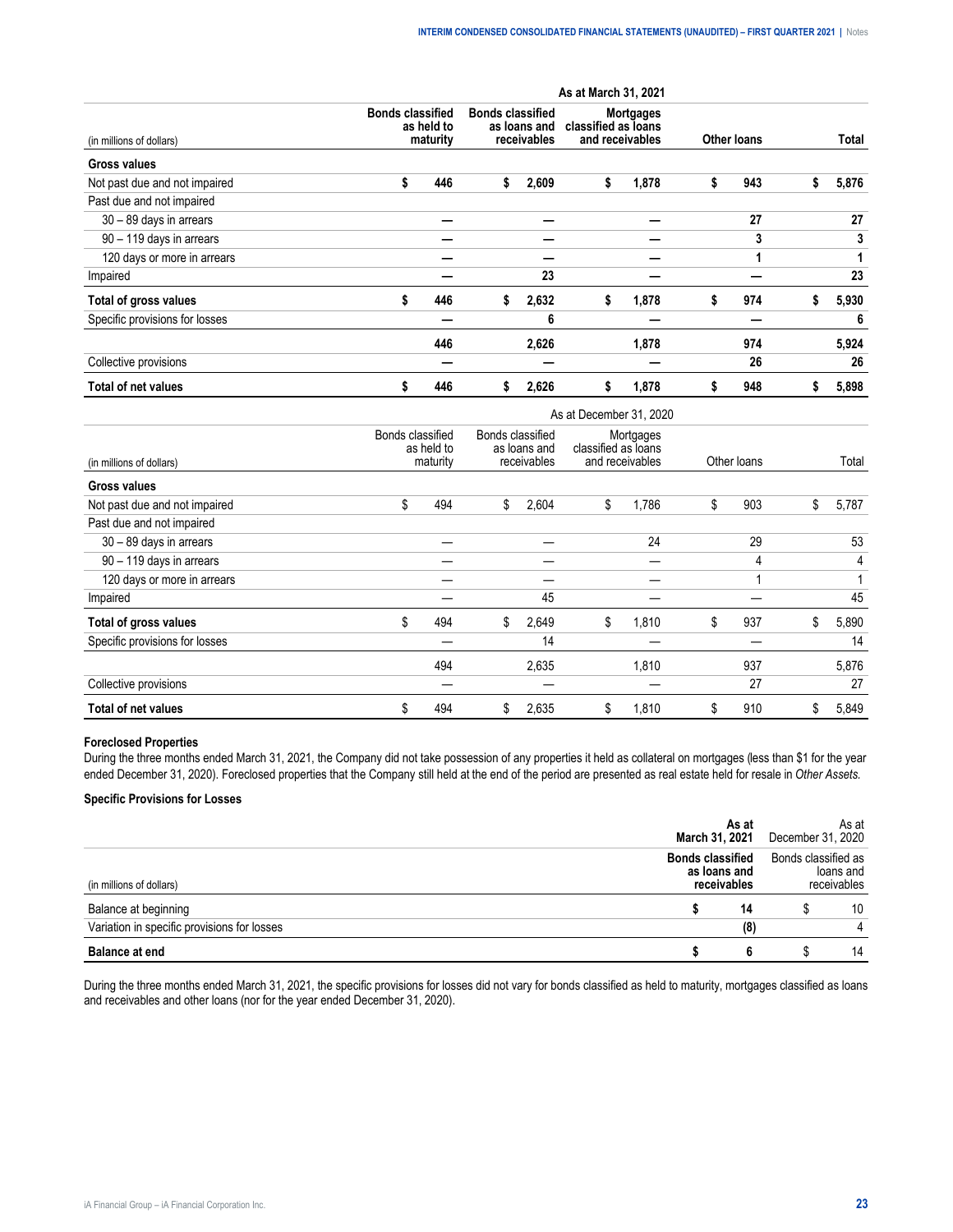## <span id="page-23-0"></span>**8 › Derivative Financial Instruments**

The Company is an end user of derivative financial instruments in the normal course of managing exposure to fluctuations in interest rates, currency exchange rates and fair values of invested assets. Derivative financial instruments are financial contracts whose value is derived from underlying interest rates, exchange rates, other financial instruments or indexes.

The notional amount represents the amount to which a rate or price is applied to determine the cash flows to be exchanged periodically and does not represent direct credit exposure. Maximum credit risk is the estimated cost of replacing derivative financial instruments that have a positive value should the counterparty default. The maximum credit risk of derivative financial instruments as at March 31, 2021 is \$836 (\$1,648 as at December 31, 2020). The Company's exposure at the end of each reporting period is limited to the risk that a counterparty does not honour the terms of a derivative financial instrument.

|                            |                  |                        |    |              |    | As at March 31, 2021 |    |          |            |                 |    |                 |
|----------------------------|------------------|------------------------|----|--------------|----|----------------------|----|----------|------------|-----------------|----|-----------------|
|                            |                  | <b>Notional amount</b> |    |              |    |                      |    |          | Fair value |                 |    |                 |
| (in millions of dollars)   | Less than 1 year |                        |    | 1 to 5 years |    | Over 5 years         |    | Total    |            | <b>Positive</b> |    | <b>Negative</b> |
| <b>Equity contracts</b>    |                  |                        |    |              |    |                      |    |          |            |                 |    |                 |
| Swap contracts             | \$               | 948                    | \$ | 239          | \$ | 75                   | \$ | 1,262    | \$         | 10              | \$ | (28)            |
| Futures contracts          |                  | 762                    |    |              |    |                      |    | 762      |            | $\mathbf{2}$    |    | (1)             |
| Options                    |                  | 7,410                  |    |              |    |                      |    | 7,410    |            | 403             |    | (178)           |
| <b>Currency contracts</b>  |                  |                        |    |              |    |                      |    |          |            |                 |    |                 |
| Swap contracts             |                  | 493                    |    | 376          |    | 3,603                |    | 4,472    |            | 71              |    | (179)           |
| Forward contracts          |                  | 4,209                  |    | 483          |    |                      |    | 4,692    |            | 86              |    | (15)            |
| Interest rate contracts    |                  |                        |    |              |    |                      |    |          |            |                 |    |                 |
| Swap contracts             |                  | 1,142                  |    | 3,122        |    | 4,184                |    | 8,448    |            | 203             |    | (320)           |
| Forward contracts          |                  | 1,616                  |    | 1,756        |    |                      |    | 3,372    |            | 63              |    | (208)           |
| Options                    |                  | 17                     |    |              |    |                      |    | 17       |            |                 |    |                 |
| Other derivative contracts |                  | 3                      |    | 6            |    | 343                  |    | 352      |            | 3               |    | (39)            |
| Total                      | \$               | 16,600                 | \$ | 5,982        | \$ | 8,205                |    | \$30,787 | S          | 841             | \$ | (968)           |

|                              |                  |                 | As at December 31, 2020 |             |             |             |  |
|------------------------------|------------------|-----------------|-------------------------|-------------|-------------|-------------|--|
|                              |                  | Notional amount | Fair value              |             |             |             |  |
| (in millions of dollars)     | Less than 1 year | 1 to 5 years    | Over 5 years            | Total       | Positive    | Negative    |  |
| <b>Equity contracts</b>      |                  |                 |                         |             |             |             |  |
| Swap contracts               | \$<br>735        | \$<br>460       | \$<br>87                | \$<br>1,282 | \$<br>35    | \$<br>(3)   |  |
| Futures contracts            | 660              |                 |                         | 660         |             | (8)         |  |
| Options                      | 7,632            |                 |                         | 7,632       | 439         | (215)       |  |
| <b>Currency contracts</b>    |                  |                 |                         |             |             |             |  |
| Swap contracts               | 510              | 367             | 3,345                   | 4,222       | 136         | (137)       |  |
| Forward contracts            | 4,476            | 536             |                         | 5,012       | 129         | (18)        |  |
| Interest rate contracts      |                  |                 |                         |             |             |             |  |
| Swap contracts               | 1,093            | 3,169           | 4,845                   | 9,107       | 538         | (148)       |  |
| Forward contracts            | 1,597            | 2,456           |                         | 4,053       | 371         | (1)         |  |
| <b>Credit risk contracts</b> |                  |                 |                         |             |             |             |  |
| Swap contracts               |                  | 2               |                         | 2           |             |             |  |
| Other derivative contracts   | 3                | 5               | 340                     | 348         | 3           | (39)        |  |
| Total                        | \$<br>16,706     | \$<br>6,995     | \$<br>8,617             | \$32,318    | \$<br>1,652 | \$<br>(569) |  |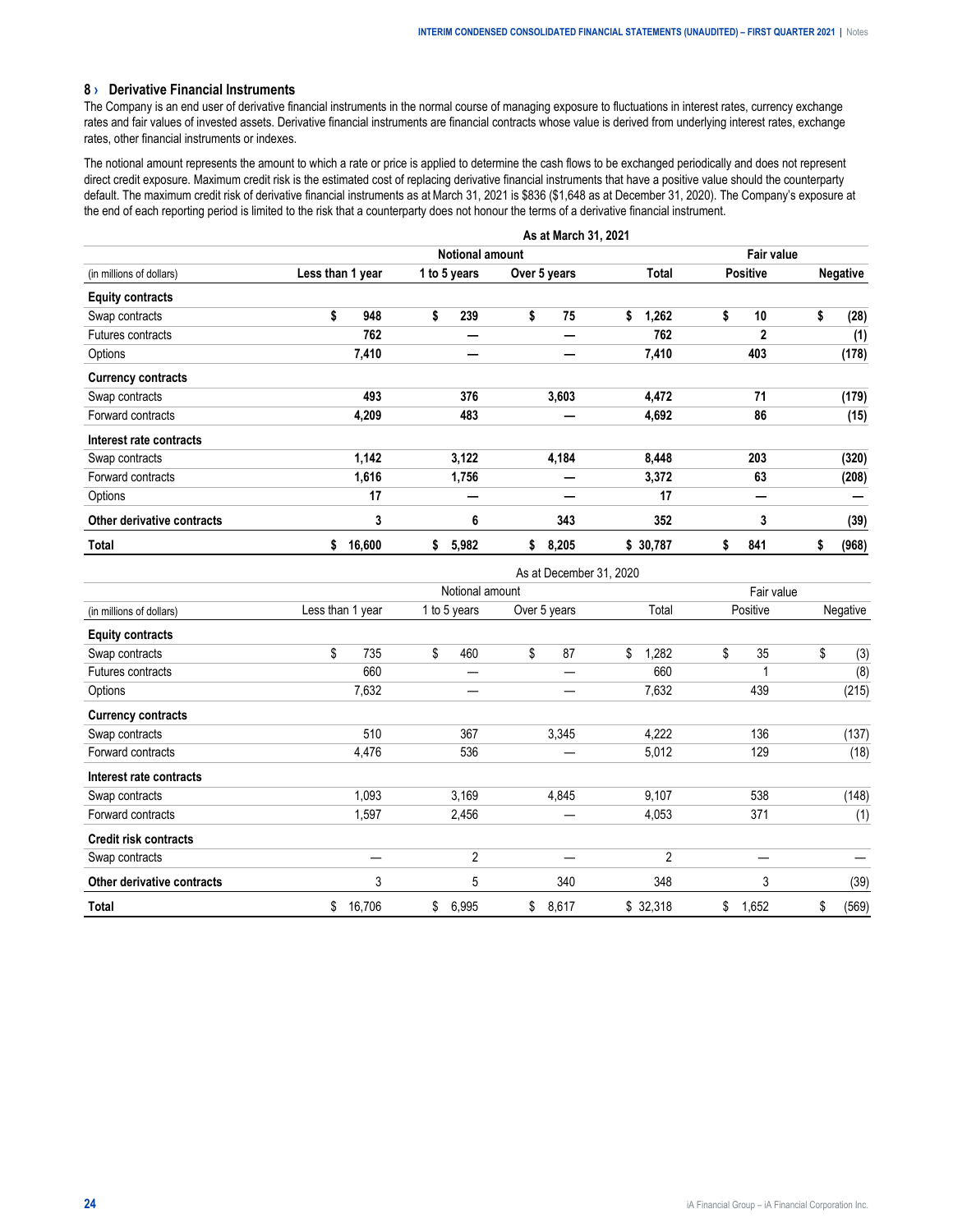|                                                                     | As at March 31, 2021   |  |                 |                 |       |  |  |  |  |
|---------------------------------------------------------------------|------------------------|--|-----------------|-----------------|-------|--|--|--|--|
|                                                                     | <b>Notional amount</b> |  | Fair value      |                 |       |  |  |  |  |
| (in millions of dollars)                                            |                        |  | <b>Positive</b> | <b>Negative</b> |       |  |  |  |  |
| Derivative financial instruments not designated as hedge accounting | \$28.241               |  | 799             |                 | (957) |  |  |  |  |
| Net investment hedge                                                | 1.533                  |  | 28              |                 |       |  |  |  |  |
| Fair value hedges                                                   |                        |  |                 |                 |       |  |  |  |  |
| Interest risk                                                       | 855                    |  |                 |                 | (10)  |  |  |  |  |
| Currency risk                                                       | 35                     |  |                 |                 |       |  |  |  |  |
| Cash flow hedges                                                    |                        |  |                 |                 |       |  |  |  |  |
| Currency risk                                                       | 123                    |  |                 |                 |       |  |  |  |  |
| Total of derivative financial instruments                           | \$ 30.787              |  | 841             |                 | (968) |  |  |  |  |

|                                                                     |                 | As at December 31, 2020 |          |  |  |  |  |  |  |  |
|---------------------------------------------------------------------|-----------------|-------------------------|----------|--|--|--|--|--|--|--|
|                                                                     | Notional amount | Fair value              |          |  |  |  |  |  |  |  |
| (in millions of dollars)                                            |                 | Positive                | Negative |  |  |  |  |  |  |  |
| Derivative financial instruments not designated as hedge accounting | \$29.733        | 1.580<br>S.             | (540)    |  |  |  |  |  |  |  |
| Net investment hedge                                                | 1.555           | 56                      |          |  |  |  |  |  |  |  |
| Fair value hedges                                                   |                 |                         |          |  |  |  |  |  |  |  |
| Interest risk                                                       | 860             | 10                      | (28)     |  |  |  |  |  |  |  |
| Currency risk                                                       | 30              |                         |          |  |  |  |  |  |  |  |
| Cash flow hedges                                                    |                 |                         |          |  |  |  |  |  |  |  |
| Currency risk                                                       | 140             | h                       |          |  |  |  |  |  |  |  |
| Total of derivative financial instruments                           | \$32.318        | l.652                   | (569)    |  |  |  |  |  |  |  |

#### **Embedded Derivative Financial Instruments**

The Company owns perpetual preferred shares with call options that give the issuer the right to redeem the shares at a predetermined price. Accounting standards require that the value of the call options be measured separately from the preferred shares. The value of the call options for embedded derivative financial instruments is determined using a valuation that relies predominantly on the volatility, quoted price on markets and characteristics of the underlying preferred shares. Embedded derivative financial instruments are presented as *Other derivative contracts*.

#### **Net Investment Hedge**

Forward contracts, designated as hedges of net investments in foreign operations with a functional currency other than the functional currency of the Company, have maturities of less than 1 year as at March 31, 2021 (less than 1 year as at December 31, 2020). The effective portion of changes in fair value is recorded in *Other comprehensive income*, as is the foreign currency translation of the net investment in a foreign operation. For the three months ended March 31, 2021 and 2020, the Company did not recognize any ineffectiveness.

#### **Fair Value Hedges**

#### *Interest rate risk hedging*

The Company entered into a hedging relationship in order to reduce its exposure to interest rate risk related to financial assets classified as available for sale. The Company entered into interest rate swap contracts with maturities ranging from less than 1 year to 14 years as at March 31, 2021 (from 1 year to 14 years as at December 31, 2020).

The Company entered into a hedging relationship in order to reduce its exposure to interest rate risk on financial liabilities classified as financial liabilities at amortized cost. The Company entered into interest rate swap contracts with maturities of less than 1 year to 7 years as at March 31, 2021 (less than 1 year to 8 years as at December 31, 2020).

For the three months ended March 31, 2021, the Company has recognized a gain of \$17 on the hedging instruments (loss of \$27 for the three months ended March 31, 2020) and a loss of \$18 on the hedged items (gain of \$29 for the three months ended March 31, 2020). For the three months ended March 31, 2021, the Company has recognized an ineffectiveness of \$1 (\$2 for the three months ended March 31, 2020).

#### *Currency rate risk hedging*

The Company entered into a fair value hedge to manage its exposure to changes in currency rate risk related to financial assets classified as available for sale. The Company entered into forward contracts with maturities of less than 1 year as at March 31, 2021 (less than 2 years as at December 31, 2020).

For the three months ended March 31, 2021 and 2020, the Company did not recognize any ineffectiveness.

#### **Cash Flow Hedges**

The Company entered into a cash flow hedging relationship in order to manage its exposure to changes in currency rate risk on financial assets denominated in foreign currency. The Company entered into swap contracts that have maturities from less than 1 year to 9 years as at March 31, 2021 (from 2 years to 9 years as at December 31, 2020). For the three months ended March 31, 2021 and 2020, the Company did not recognize any ineffectiveness.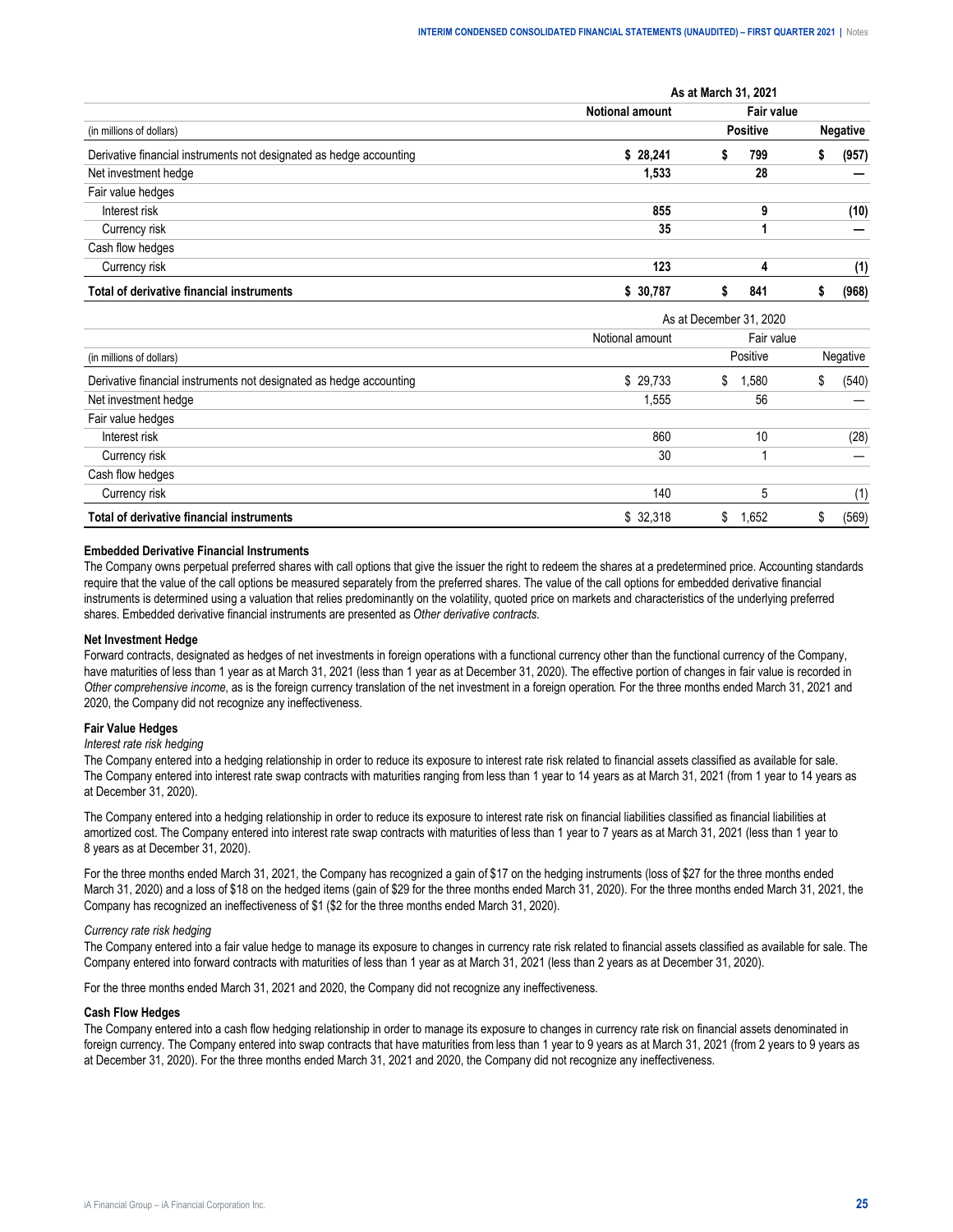<span id="page-25-0"></span>As at March 31, 2020, the Company was in a hedging relationship which was entered into in 2019 in order to manage its exposure to changes in currency rate risk on forecasted transactions. The Company was using forward contracts that had maturities of less than 1 year. For the three months ended March 31, 2020, the Company did not recognize any ineffectiveness. The company ended the hedging relationship during the year ended December 2020.

# **9 › Segregated Funds Net Assets**

| (in millions of dollars)              |    | As at  | March 31, 2021 December 31, 2020 | As at  |
|---------------------------------------|----|--------|----------------------------------|--------|
| <b>Assets</b>                         |    |        |                                  |        |
| Cash and short-term investments       | \$ | 1,401  | \$                               | 1,077  |
| <b>Bonds</b>                          |    | 6,023  |                                  | 6,481  |
| Stocks and investment funds           |    | 25,996 |                                  | 25,207 |
| Mortgages                             |    | 30     |                                  | 27     |
| Investment properties                 |    | 16     |                                  | 16     |
| Derivative financial instruments      |    |        |                                  | 26     |
| Other assets                          |    | 594    |                                  | 155    |
|                                       |    | 34,060 |                                  | 32,989 |
| <b>Liabilities</b>                    |    |        |                                  |        |
| Accounts payable and accrued expenses |    | 583    |                                  | 185    |
| Derivative financial instruments      |    | 40     |                                  |        |
|                                       |    | 623    |                                  | 185    |
| <b>Net assets</b>                     | \$ | 33,437 | \$                               | 32,804 |

The following table presents the change in segregated funds net assets:

|                                       | Three months ended<br>March 31 |    |          |  |  |  |  |
|---------------------------------------|--------------------------------|----|----------|--|--|--|--|
| (in millions of dollars)              | 2021                           |    | 2020     |  |  |  |  |
| Balance at beginning                  | 32,804<br>\$                   | \$ | 27,868   |  |  |  |  |
| Add:                                  |                                |    |          |  |  |  |  |
| Amounts received from policyholders   | 2,113                          |    | 1,778    |  |  |  |  |
| Interest and dividends                | 107                            |    | 124      |  |  |  |  |
| Net realized gains                    | 377                            |    | 76       |  |  |  |  |
| Net increase (decrease) in fair value | (60)                           |    | (3, 174) |  |  |  |  |
|                                       | 35,341                         |    | 26,672   |  |  |  |  |
| Less:                                 |                                |    |          |  |  |  |  |
| Amounts withdrawn by policyholders    | 1,754                          |    | 1,086    |  |  |  |  |
| Operating expenses                    | 150                            |    | 126      |  |  |  |  |
|                                       | 1,904                          |    | 1,212    |  |  |  |  |
| <b>Balance at end</b>                 | 33,437<br>\$                   | S  | 25,460   |  |  |  |  |

## **10 › Debentures**

On February 21, 2020, the Company issued subordinated debentures in the amount of \$400 maturing February 21, 2030, bearing interest of 2.40%, payable semiannually from August 21, 2020 to February 21, 2025, and variable interest equal to the three-month Canadian Dollar Offered Rate (CDOR), plus 0.71%, payable quarterly, commencing May 21, 2025 until February 21, 2030. These subordinated debentures are redeemable by the Company starting February 21, 2025, in whole or in part, subject to prior approval by the Autorité des marchés financiers (AMF). The carrying value of the debentures includes transaction costs and an issuance discount which are amortized for a total of \$2.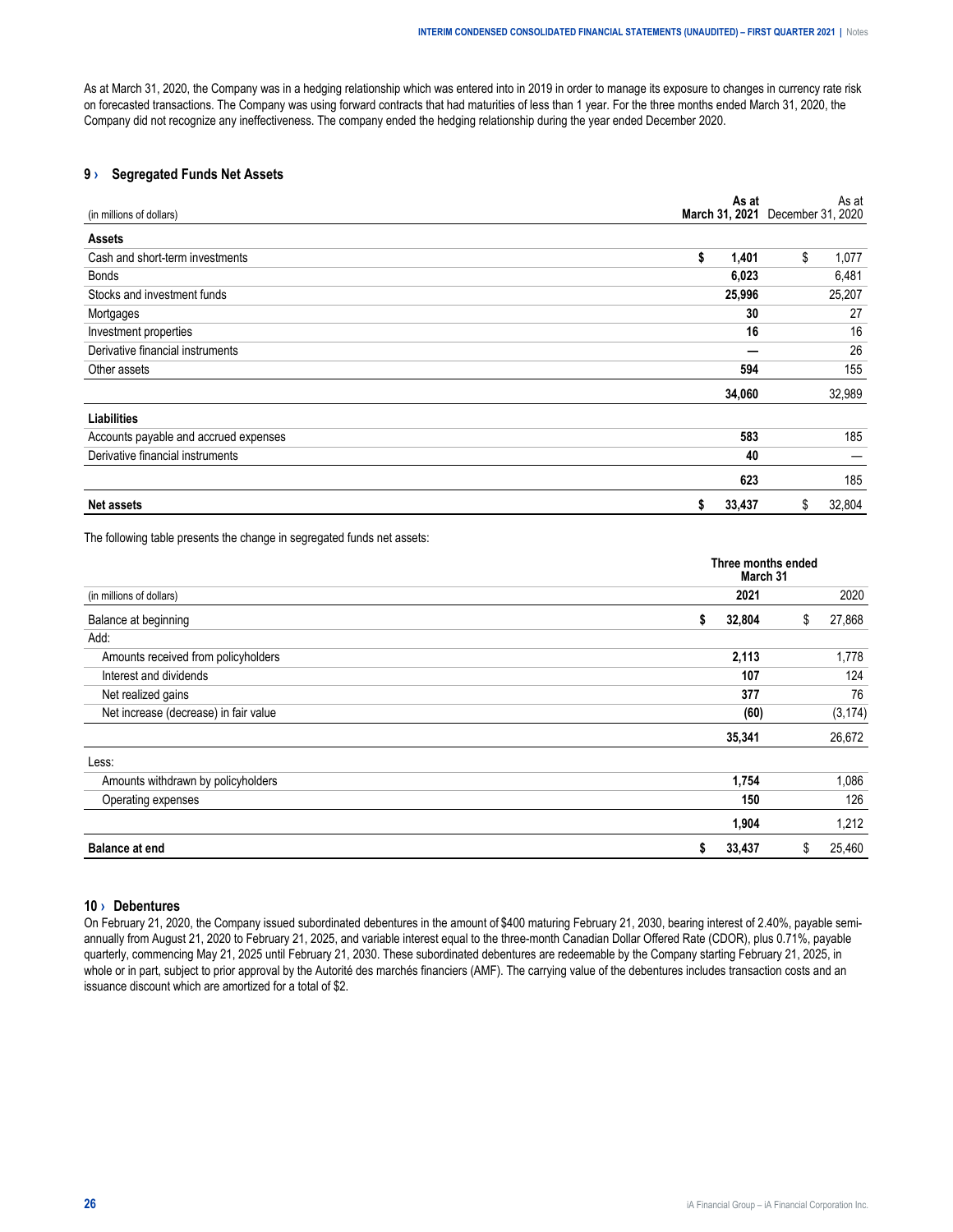#### <span id="page-26-0"></span>**11 › Share Capital**

The share capital issued by the Company is as follows:

|                                                      |                  | As at March 31, 2021 |  |        |        | As at December 31, 2020 |  |
|------------------------------------------------------|------------------|----------------------|--|--------|--------|-------------------------|--|
| (in millions of dollars, unless otherwise indicated) | Number of shares |                      |  |        | Amount |                         |  |
| Common shares                                        |                  |                      |  |        |        |                         |  |
| Balance at beginning                                 | 107.064          |                      |  | 06.966 |        | hhh                     |  |
| Shares issued on exercise of stock options           | 280              |                      |  | 185    |        |                         |  |
| Shares redeemed                                      |                  |                      |  |        |        |                         |  |
| ce at eno                                            | 344              |                      |  | -064   |        |                         |  |

#### **Stock Option Plan**

As at March 31, 2021, the number of outstanding stock options (in thousands) was 1,975 (1,965 as at December 31, 2020). For the three months ended March 31, 2021, the Company granted (in thousands) 290 stock options exercisable at \$57.87 (285 stock options exercisable at \$73.93 for the year ended December 31, 2020).

#### **Normal Course Issuer Bid Redemption**

During the year ended December 31, 2019, with the approval of the Toronto Stock Exchange, the Board of Directors renewed the Normal Course Issuer Bid redemption of 2018 and authorized the Company to purchase, in the normal course of its activities, from November 12, 2019 to November 11, 2020, up to 5,335,397 common shares, representing approximately 5% of its 106,707,949 common shares issued and outstanding as at November 1, 2019. For the three months ended March 31, 2020, a total of 86,872 common shares were purchased and cancelled for a net cash amount of \$4, of which \$1 was recorded against share capital and \$3 against retained earnings. On March 13, 2020, redemptions were suspended in accordance with instructions from regulatory authorities. As at March 31, 2021, no Normal Course Issuer Bid redemption was in effect.

#### **Dividends**

|                                             | Three months ended March 31 |       |  |         |      |       |        |  |  |
|---------------------------------------------|-----------------------------|-------|--|---------|------|-------|--------|--|--|
|                                             | 2021                        |       |  |         | 2020 |       |        |  |  |
| ons of dollars, unless otherwise indicated) |                             | `otal |  | * share |      | ⊺otal | ∵share |  |  |
|                                             |                             | 52    |  | 0.49    |      | 52    | 0.49   |  |  |

#### **Dividends Declared and Not Recognized on Common Shares**

A dividend of 0.485 dollars per share was approved by the Board of Directors of the Company on May 6, 2021. This dividend was not recorded as a liability in these Financial Statements. This dividend will be paid on June 15, 2021 to the shareholders of record as of May 21, 2021, date on which it will be recognized in the equity of the Company.

#### **Dividend Reinvestment and Share Purchase Plan**

The Company offers a Dividend Reinvestment and Share Purchase Plan to its common shareholders. Dividends on common shares are deducted from equity in the period in which they were authorized. The common shares issued under the plan will be purchased on the secondary market.

#### **12 › Preferred Shares Issued by a Subsidiary**

Preferred shares issued by iA Insurance, a subsidiary of the Company, are the following:

|                                                      | As at March 31, 2021 |       | As at December 31, 2020 |        |  |  |  |
|------------------------------------------------------|----------------------|-------|-------------------------|--------|--|--|--|
| (in millions of dollars, unless otherwise indicated) | Number of shares     | mount | Number of shares        | Amount |  |  |  |
| Preferred shares, Class A, issued by iA Insurance    |                      |       |                         |        |  |  |  |
| Balance at beginning and at end                      | 21.000               | 52.   | 21.000                  | 525    |  |  |  |

#### **Dividends**

|                                                      | Three months ended March 31 |      |           |      |  |      |  |           |  |  |  |
|------------------------------------------------------|-----------------------------|------|-----------|------|--|------|--|-----------|--|--|--|
|                                                      |                             | 202  |           |      |  |      |  |           |  |  |  |
| (in millions of dollars, unless otherwise indicated) |                             | otal | Per share |      |  | otal |  | Per share |  |  |  |
| Preferred shares, issued by iA Insurance             |                             |      |           |      |  |      |  |           |  |  |  |
| Class A - Series B                                   |                             |      |           | O.29 |  |      |  | በ 29      |  |  |  |
| Class A - Series G                                   |                             |      |           | 0.24 |  |      |  | 0.24      |  |  |  |
| Class A - Series I                                   |                             |      |           | 0.30 |  |      |  | ) 30      |  |  |  |
|                                                      |                             |      |           |      |  |      |  |           |  |  |  |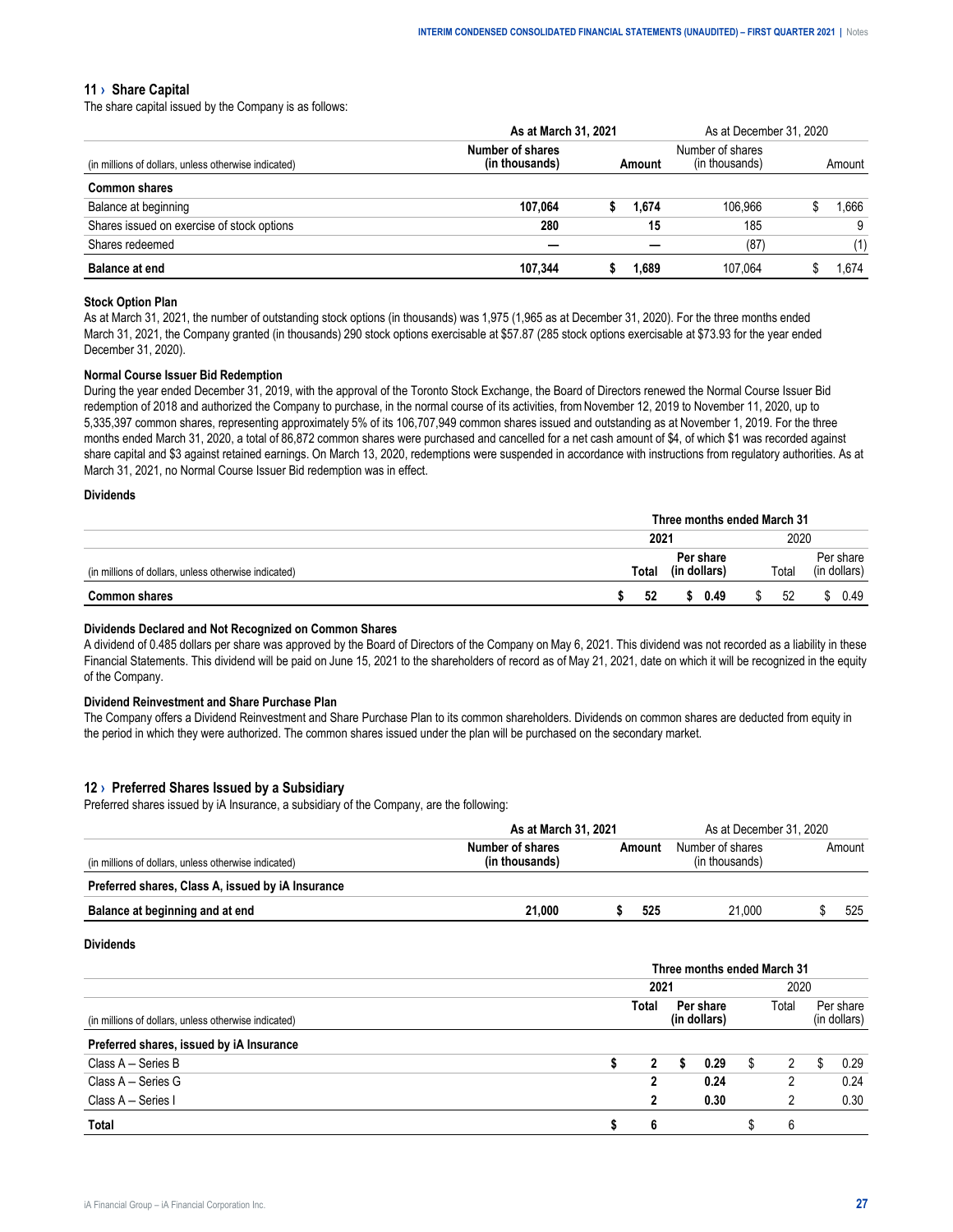## <span id="page-27-0"></span>**13 › Accumulated Other Comprehensive Income**

| (in millions of dollars)                  | <b>Bonds</b>   | <b>Stocks</b>        | Other<br>invested<br>assets | <b>Currency</b><br>translation | Hedging        | <b>Total</b>   |
|-------------------------------------------|----------------|----------------------|-----------------------------|--------------------------------|----------------|----------------|
| Balance as at December 31, 2020           | \$<br>136      | \$<br>6 <sup>5</sup> | —                           | \$<br>(30)                     | \$<br>(29)     | \$<br>83       |
| Unrealized gains (losses)                 | (95)           | 13                   | (3)                         |                                | -              | (85)           |
| Income taxes on unrealized gains (losses) | 24             | (3)                  | —                           |                                |                | 21             |
| Other                                     | —              |                      | $\overline{\phantom{0}}$    | (31)                           | 20             | (11)           |
| Income taxes on other                     |                | —                    | —                           |                                | (3)            | (3)            |
|                                           | (71)           | 10                   | (3)                         | (31)                           | 17             | (78)           |
| Realized losses (gains)                   | (9)            | -                    | —                           |                                | -              | (9)            |
| Income taxes on realized losses (gains)   | 3              |                      |                             |                                |                | 3              |
|                                           | (6)            | —                    | —                           |                                |                | (6)            |
| Balance as at March 31, 2021              | 59             | 16                   | (3)                         | (61)                           | (12)           | (1)            |
| Balance as at December 31, 2019           | 73             | (8)                  | $\overline{\phantom{0}}$    | 73                             | (82)           | 56             |
| Unrealized gains (losses)                 | 118            | 15                   | —                           |                                | —              | 133            |
| Income taxes on unrealized gains (losses) | (31)           | (3)                  |                             |                                |                | (34)           |
| Other                                     | —              | —                    |                             | (103)                          | 63             | (40)           |
| Income taxes on other                     | —              | —                    | —                           |                                | (10)           | (10)           |
|                                           | 87             | 12                   |                             | (103)                          | 53             | 49             |
| Realized losses (gains)                   | (32)           | $\overline{2}$       |                             |                                |                | (30)           |
| Income taxes on realized losses (gains)   | 8              |                      |                             |                                |                | 8              |
|                                           | (24)           | 2                    | —                           |                                |                | (22)           |
| Balance as at December 31, 2020           | 136            | 6                    |                             | (30)                           | (29)           | 83             |
| Balance as at December 31, 2019           | 73             | (8)                  |                             | 73                             | (82)           | 56             |
| Unrealized gains (losses)                 | (62)           | (98)                 |                             |                                |                | (160)          |
| Income taxes on unrealized gains (losses) | 16             | 26                   |                             |                                |                | 42             |
| Other                                     |                |                      |                             | 128                            | (37)           | 91             |
| Income taxes on other                     |                |                      |                             |                                | $\overline{7}$ | $\overline{7}$ |
|                                           | (46)           | (72)                 |                             | 128                            | (30)           | (20)           |
| Realized losses (gains)                   | (9)            | (2)                  | —                           |                                |                | (11)           |
| Income taxes on realized losses (gains)   | $\overline{c}$ | 1                    |                             |                                |                | 3              |
|                                           | (7)            | (1)                  |                             |                                |                | (8)            |
| Balance as at March 31, 2020              | \$<br>20       | \$<br>$(81)$ \$      | —                           | \$<br>201                      | \$<br>(112)    | \$<br>28       |

#### **14 › Capital Management**

#### **Regulatory Requirements and Solvency Ratio**

The Company is committed to respecting certain requirements of the guideline on capital adequacy requirements for life insurers (CARLI).

According to CARLI, many items are included in the solvency ratio:

The available capital represents the total Tier 1 and Tier 2 capital, less other deductions prescribed by the AMF.

Tier 1 capital contains more permanent equity items and is primarily composed of equity attributable to common shareholders and preferred shares. Goodwill and other intangible assets are deducted from this category.

Tier 2 capital is primarily composed of subordinated debentures.

The surplus allowance is the value of specific provisions for adverse deviations included in insurance contract liabilities.

The eligible deposits are amounts related to unregistered reinsurance agreements, which are deposited in guarantee instruments.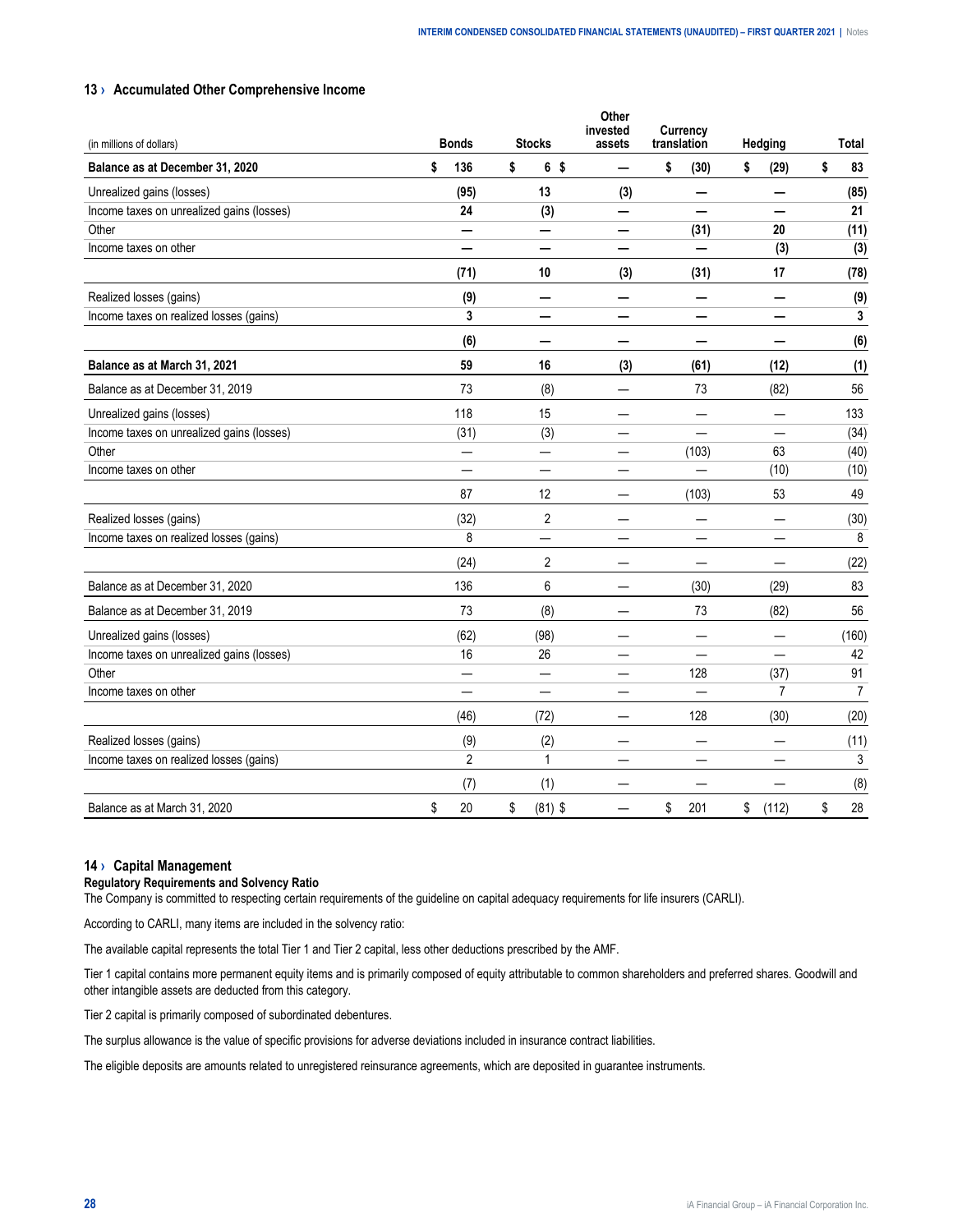<span id="page-28-0"></span>The base solvency buffer is determined according to five risk categories, namely credit risk, market risk, insurance risk, segregated funds guarantee risk and operational risk. These risk components are calculated using various methods and consider the risks associated to asset and liability elements that are on and off the Statement of Financial Position. The base solvency buffer represents the sum of risk components minus some credits (for example, between-risk diversification and adjustable products) multiplied by a scalar of 1.05.

The CARLI total ratio is calculated by dividing the sum of the available capital, the surplus allowance and the eligible deposits by the base solvency buffer.

According to the AMF guideline, the Company must set a target level of available capital that exceeds the minimum requirements. The guideline also stipulates that most of the available capital must be Tier 1, which absorbs the losses related to current operations.

The Company manages its capital on a consolidated basis. As at March 31, 2021, the Company maintains a ratio that satisfies the regulatory requirements.

| (in millions of dollars, unless otherwise indicated) | 2021 |
|------------------------------------------------------|------|
|                                                      |      |
| Canital<br>Tier 1                                    | 755  |
| Tier 2 Capital                                       |      |
| plus allowance and eligible deposits                 | 704  |
| Total                                                |      |
| butter<br><b>Base solvency</b>                       |      |
| Tot:                                                 |      |

As at December 31, 2020, the solvency ratio was 130% and the Company maintained a ratio that satisfied the regulatory requirements.

## **15 › General Expenses**

#### **Impairment of Goodwill**

As at March 31, 2020, as a result of the COVID-19 pandemic described in Note 2, the Company reviewed the financial projections of PPI Management Inc. Further to this review, an impairment test was performed with respect to PPI Management Inc.'s operations included in the Individual Insurance sector cash-generating units (CGU). This led the Company to recognize an impairment of goodwill of \$24. This amount was recognized in the Income Statement in *General expenses*. The recoverable amount of the CGU is determined by the higher of value in use and fair value less costs of sale which, as of March 31, 2020, was the value in use, determined using cash flow projections before tax based on future financial projections approved by management covering a five-year period.

#### **16 › Income Taxes**

The effective income tax rate differs from the Canadian statutory tax rate due to the following items:

|                                                                                           |      | Three months ended March 31 |      |         |
|-------------------------------------------------------------------------------------------|------|-----------------------------|------|---------|
| (in millions of dollars, unless otherwise indicated)                                      | 2021 |                             | 2020 |         |
| Income before income taxes                                                                | 233  |                             | 44   |         |
| Income tax expense at Canadian statutory tax rate                                         | 61   | 26%                         | 12   | 27%     |
| Increase (decrease) in income taxes due to:                                               |      |                             |      |         |
| Differences in tax rates on income not subject to tax in Canada                           | (1)  | $(1)$ %                     | (1)  | $(2)\%$ |
| Tax-exempt investment income                                                              | (7)  | $(3)\%$                     | (21) | (48)%   |
| Non-deductible (non-taxable) portion of the change in fair value of investment properties | 2    | 1%                          | 4    | 8%      |
| Adjustments of previous years                                                             |      | $-\%$                       | (1)  | (2)%    |
| Variation in tax rates                                                                    |      | 1%                          | (1)  | (2)%    |
| Other                                                                                     | 2    | 1%                          | 6    | 15%     |
| Income tax expense (recovery) and effective income tax rate                               | 59   | 25%                         | (2)  | (4)%    |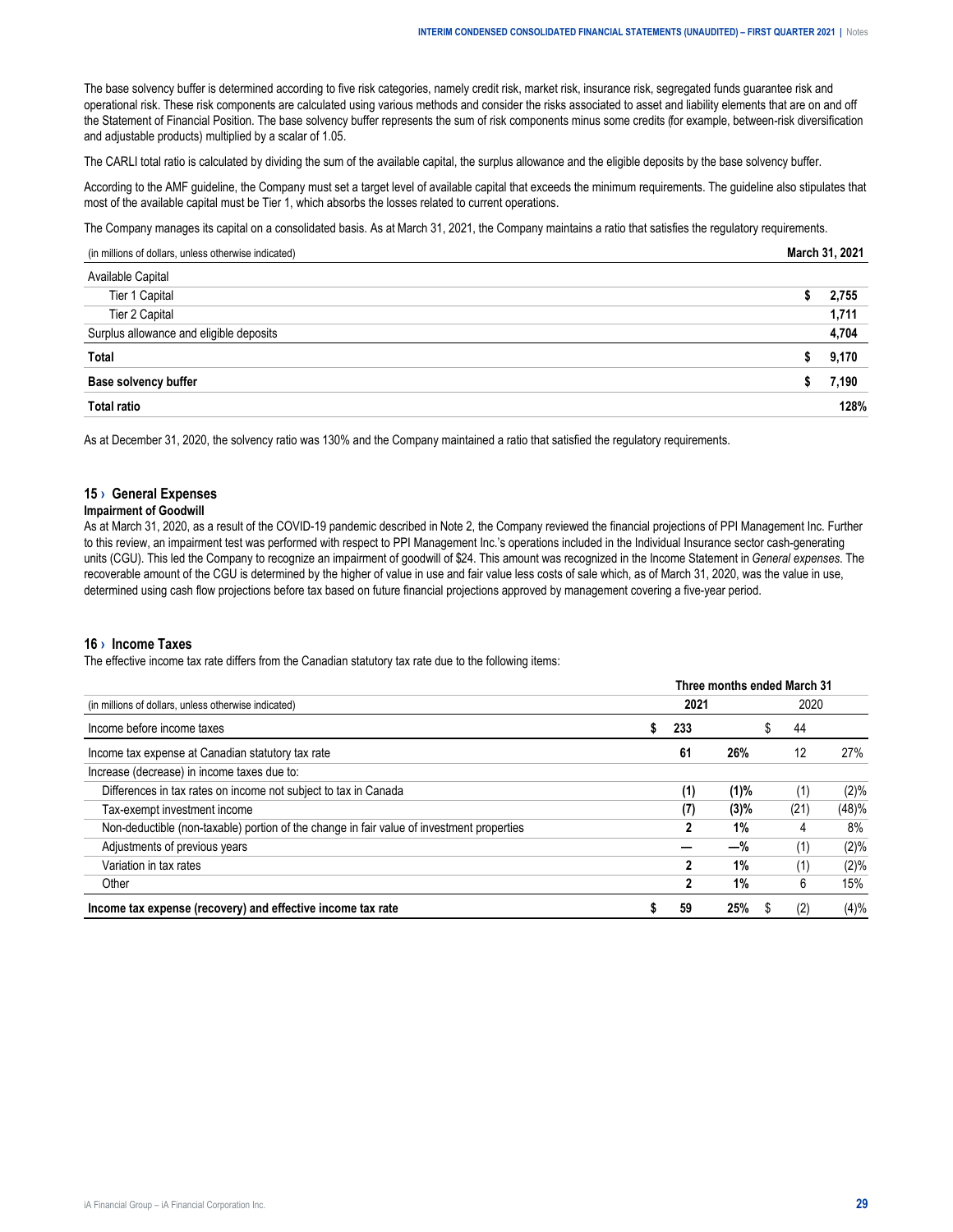#### <span id="page-29-0"></span>**17 › Segmented Information**

The Company operates and manages its activities according to five main reportable operating segments, which reflect its company structure for decision making. Management makes judgments in the aggregation of business units into the Company's operating segments. Its products and services are offered to retail customers, businesses and groups. The Company primarily operates in Canada and the United States. The main products and services offered by each segment are the following:

*Individual Insurance* – Life, health, disability and mortgage insurance products.

*Individual Wealth Management* – Individual products and services for savings plans, retirement funds and segregated funds, in addition to securities brokerage, trust operations and mutual funds.

*Group Insurance* – Life, health, accidental death and dismemberment, dental care and short and long-term disability insurance products for employee plans; creditor insurance, replacement insurance, replacement warranties, extended warranties and other ancillary products for dealer services; and specialized products for special markets.

*Group Savings and Retirement* – Group products and services for savings plans, retirement funds and segregated funds.

*US Operations* – Miscellaneous insurance products sold in the United States such as life insurance products and extended warranties relating to dealer services.

*Other* – Auto and home insurance products, services supporting the activities that have no link with key segments such as asset management and financing, Company capital and some adjustments related to consolidation.

The Company makes judgments and uses assumptions and methodologies to allocate general expenses that are not directly attributable to a business segment. The allocation of other activities is mainly performed according to a formula based on equity and is uniformly applied to each operating segment.

The other assets and other liabilities, except mainly for derivative financial instruments, are classified in their entirety in the *Other* column since they are used for the operational support of the Company's activities.

#### **Segmented Income Statements**

|                                                                  | Three months ended March 31, 2021 |            |                      |    |                |            |                       |    |                         |              |      |           |  |
|------------------------------------------------------------------|-----------------------------------|------------|----------------------|----|----------------|------------|-----------------------|----|-------------------------|--------------|------|-----------|--|
|                                                                  |                                   | Individual |                      |    | Group          |            |                       |    |                         |              |      |           |  |
| (in millions of dollars)                                         | Insurance                         |            | Wealth<br>Management |    | Insurance      | Retirement | <b>Savings</b><br>and |    | US<br><b>Operations</b> | <b>Other</b> |      | Total     |  |
| <b>Revenues</b>                                                  |                                   |            |                      |    |                |            |                       |    |                         |              |      |           |  |
| Net premiums                                                     | \$<br>419                         | \$         | 1,606                | \$ | 399            | \$         | 660                   | \$ | 199                     | \$           | 92   | \$3,375   |  |
| Investment income                                                | (3,056)                           |            | (185)                |    | (17)           |            | (208)                 |    | (119)                   |              | 35   | (3, 550)  |  |
| Other revenues                                                   | 29                                |            | 414                  |    | 17             |            | 30                    |    | 67                      |              | (51) | 506       |  |
|                                                                  | (2,608)                           |            | 1,835                |    | 399            |            | 482                   |    | 147                     |              | 76   | 331       |  |
| <b>Operating expenses</b>                                        |                                   |            |                      |    |                |            |                       |    |                         |              |      |           |  |
| Gross benefits and claims on contracts                           | 244                               |            | 627                  |    | 303            |            | 1,288                 |    | 151                     |              | 11   | 2,624     |  |
| Ceded benefits and claims on contracts                           | (88)                              |            |                      |    | (11)           |            | (6)                   |    | (97)                    |              | 27   | (175)     |  |
| Net transfer to segregated funds                                 |                                   |            | 975                  |    | $\equiv$       |            | (564)                 |    | ═                       |              |      | 411       |  |
| Increase (decrease) in insurance contract liabilities            | (3,065)                           |            | (229)                |    | (43)           |            | (284)                 |    | (200)                   |              | 1    | (3,820)   |  |
| Increase (decrease) in investment contract liabilities           |                                   |            |                      |    | (14)           |            |                       |    |                         |              |      | (14)      |  |
| Decrease (increase) in reinsurance assets                        | (23)                              |            |                      |    | 1              |            | 3                     |    | 74                      |              | (1)  | 54        |  |
| Commissions, general and other expenses                          | 234                               |            | 400                  |    | 140            |            | 35                    |    | 188                     |              | 3    | 1,000     |  |
| Financing charges                                                | 1                                 |            |                      |    | 8              |            | —                     |    | 1                       |              | 8    | 18        |  |
|                                                                  | (2,697)                           |            | 1.773                |    | 384            |            | 472                   |    | 117                     |              | 49   | 98        |  |
| Income before income taxes and allocation of other<br>activities | 89                                |            | 62                   |    | 15             |            | 10                    |    | 30                      |              | 27   | 233       |  |
| Allocation of other activities                                   | 21                                |            | 7                    |    | $\overline{2}$ |            | 1                     |    | (4)                     |              | (27) |           |  |
| Income before income taxes                                       | 110                               |            | 69                   |    | 17             |            | 11                    |    | 26                      |              |      | 233       |  |
| Income taxes                                                     | 30                                |            | 17                   |    | 3              |            | 3                     |    | 6                       |              | —    | 59        |  |
| Net income                                                       | 80                                |            | 52                   |    | 14             |            | 8                     |    | 20                      |              |      | 174       |  |
| Net income attributed to participating policyholders             | (5)                               |            |                      |    |                |            |                       |    |                         |              |      | (5)       |  |
| Net income attributed to shareholders                            | \$<br>85                          | \$         | 52                   | \$ | 14             | \$         | 8                     | \$ | 20                      | \$           |      | 179<br>\$ |  |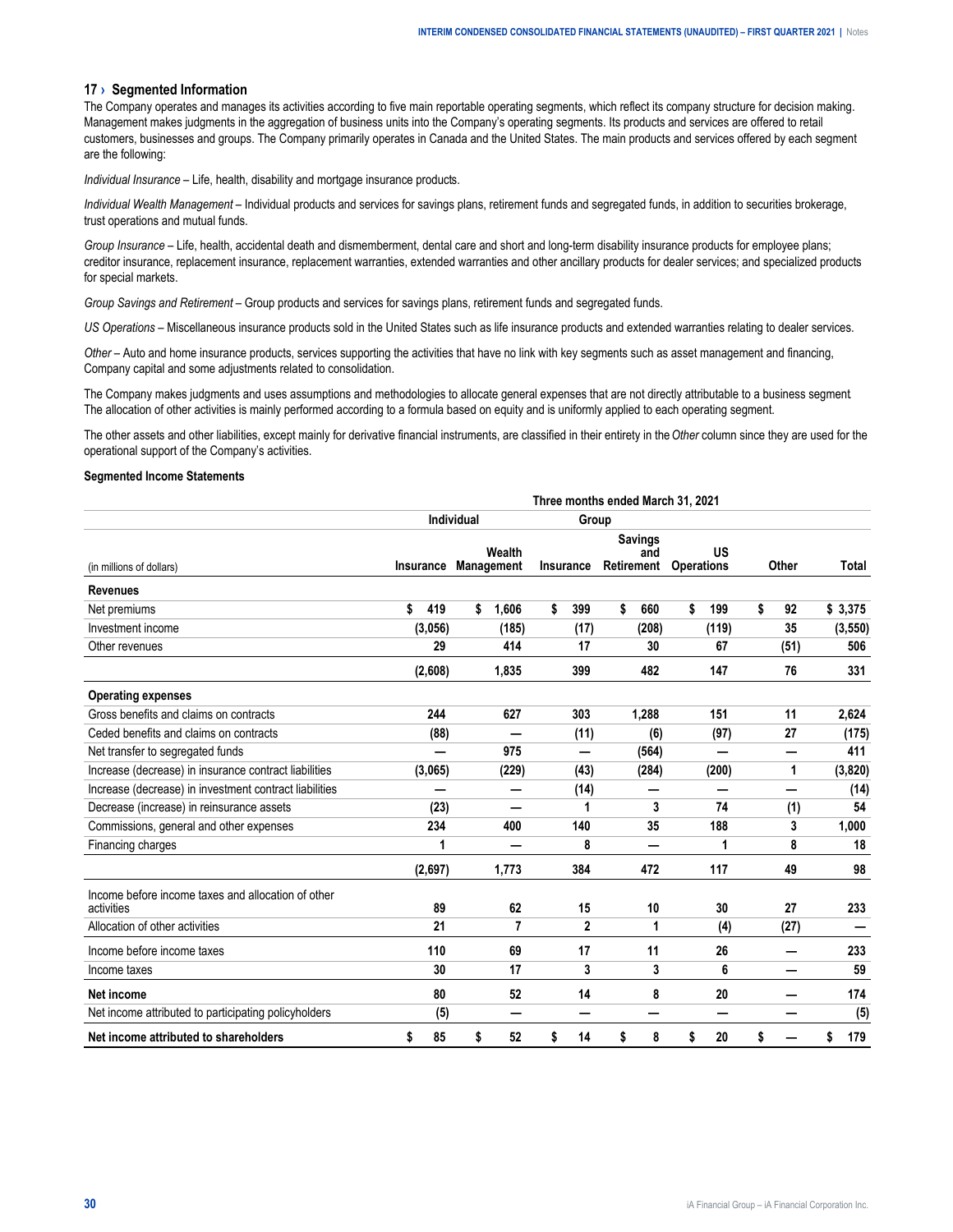|                                                                  | Three months ended March 31, 2020 |          |            |                      |    |           |    |                              |    |                  |    |       |             |
|------------------------------------------------------------------|-----------------------------------|----------|------------|----------------------|----|-----------|----|------------------------------|----|------------------|----|-------|-------------|
|                                                                  |                                   |          | Individual |                      |    | Group     |    |                              |    |                  |    |       |             |
| (in millions of dollars)                                         | Insurance                         |          |            | Wealth<br>Management |    | Insurance |    | Savings<br>and<br>Retirement |    | US<br>Operations |    | Other | Total       |
| <b>Revenues</b>                                                  |                                   |          |            |                      |    |           |    |                              |    |                  |    |       |             |
| Net premiums                                                     | \$                                | 397      | \$         | 1,078                | \$ | 424       | \$ | 633                          | \$ | 138              | \$ | 85    | \$<br>2,755 |
| Investment income                                                |                                   | (1, 246) |            | 327                  |    | 16        |    | (48)                         |    | 54               |    | 40    | (857)       |
| Other revenues                                                   |                                   | 29       |            | 376                  |    | 21        |    | 27                           |    | 32               |    | (45)  | 440         |
|                                                                  |                                   | (820)    |            | 1,781                |    | 461       |    | 612                          |    | 224              |    | 80    | 2,338       |
| <b>Operating expenses</b>                                        |                                   |          |            |                      |    |           |    |                              |    |                  |    |       |             |
| Gross benefits and claims on contracts                           |                                   | 229      |            | 557                  |    | 295       |    | 386                          |    | 125              |    | 21    | 1,613       |
| Ceded benefits and claims on contracts                           |                                   | (63)     |            |                      |    | (13)      |    | (6)                          |    | (74)             |    | 22    | (134)       |
| Net transfer to segregated funds                                 |                                   |          |            | 425                  |    |           |    | 263                          |    |                  |    |       | 688         |
| Increase (decrease) in insurance contract liabilities            |                                   | (1, 235) |            | 476                  |    | 10        |    | (68)                         |    | 115              |    | —     | (702)       |
| Increase (decrease) in investment contract liabilities           |                                   |          |            |                      |    | 1         |    |                              |    |                  |    |       |             |
| Decrease (increase) in reinsurance assets                        |                                   | (12)     |            |                      |    | 3         |    | 1                            |    | (67)             |    | —     | (75)        |
| Commissions, general and other expenses                          |                                   | 244      |            | 351                  |    | 151       |    | 28                           |    | 113              |    | (1)   | 886         |
| Financing charges                                                |                                   | 5        |            |                      |    | 8         |    |                              |    | —                |    | 4     | 17          |
|                                                                  |                                   | (832)    |            | 1.809                |    | 455       |    | 604                          |    | 212              |    | 46    | 2,294       |
| Income before income taxes and allocation of other<br>activities |                                   | 12       |            | (28)                 |    | 6         |    | 8                            |    | 12               |    | 34    | 44          |
| Allocation of other activities                                   |                                   | 25       |            | $\overline{2}$       |    | 1         |    | 1                            |    | 5                |    | (34)  |             |
| Income before income taxes                                       |                                   | 37       |            | (26)                 |    | 7         |    | 9                            |    | 17               |    |       | 44          |
| Income taxes                                                     |                                   | (3)      |            | (3)                  |    | (1)       |    | 1                            |    | 4                |    |       | (2)         |
| Net income                                                       |                                   | 40       |            | (23)                 |    | 8         |    | 8                            |    | 13               |    |       | 46          |
| Net income attributed to participating policyholders             |                                   |          |            |                      |    |           |    |                              |    | _                |    |       | 1           |
| Net income attributed to shareholders                            | \$                                | 39       | \$         | (23)                 | \$ | 8         | \$ | 8                            | \$ | 13               | \$ |       | \$<br>45    |

# **Segmented Premiums**

|                              | Three months ended March 31, 2021 |                     |   |                                |   |                      |   |                       |                         |       |   |       |   |       |
|------------------------------|-----------------------------------|---------------------|---|--------------------------------|---|----------------------|---|-----------------------|-------------------------|-------|---|-------|---|-------|
|                              |                                   | Individual<br>Group |   |                                |   |                      |   |                       |                         |       |   |       |   |       |
| (in millions of dollars)     |                                   |                     |   | Wealth<br>Insurance Management |   | Insurance Retirement |   | <b>Savings</b><br>and | US<br><b>Operations</b> |       |   | Other |   | Total |
| Gross premiums               |                                   |                     |   |                                |   |                      |   |                       |                         |       |   |       |   |       |
| Invested in general fund     |                                   | 518                 |   | 229                            | s | 425                  | S | 39                    | S                       | 369   | S | 35    | ж | 1,615 |
| Invested in segregated funds |                                   |                     |   | 1,377                          |   |                      |   | 627                   |                         |       |   |       |   | 2,004 |
|                              |                                   | 518                 |   | 1,606                          |   | 425                  |   | 666                   |                         | 369   |   | 35    |   | 3,619 |
| <b>Premiums ceded</b>        |                                   |                     |   |                                |   |                      |   |                       |                         |       |   |       |   |       |
| Invested in general fund     |                                   | (99)                |   |                                |   | (26)                 |   | (6)                   |                         | (170) |   | 57    |   | (244) |
| Net premiums                 |                                   | 419                 | ъ | 1,606                          |   | 399                  | S | 660                   |                         | 199   |   | 92    | 5 | 3,375 |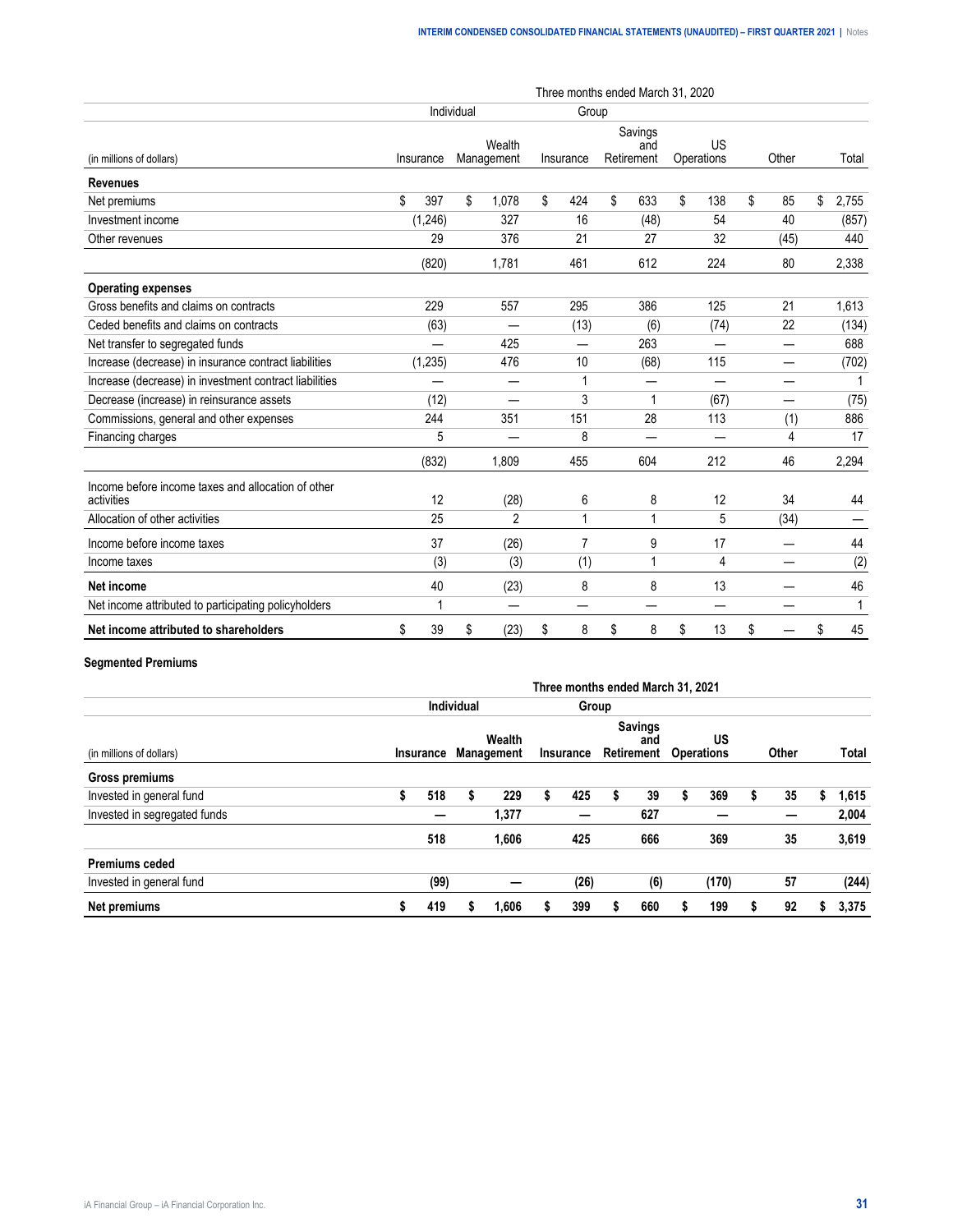|                              | Three months ended March 31, 2020 |      |            |                      |                                           |       |   |                  |   |       |       |    |       |       |
|------------------------------|-----------------------------------|------|------------|----------------------|-------------------------------------------|-------|---|------------------|---|-------|-------|----|-------|-------|
|                              |                                   |      | Individual |                      |                                           | Group |   |                  |   |       |       |    |       |       |
| (in millions of dollars)     | Insurance                         |      |            | Wealth<br>Management | Savings<br>and<br>Retirement<br>Insurance |       |   | US<br>Operations |   |       | Other |    | Total |       |
| Gross premiums               |                                   |      |            |                      |                                           |       |   |                  |   |       |       |    |       |       |
| Invested in general fund     | S                                 | 487  | S          | 206                  | S                                         | 459   | S | 48               | S | 257   | S.    | 29 | S.    | .486  |
| Invested in segregated funds |                                   |      |            | 872                  |                                           |       |   | 592              |   |       |       |    |       | 1,464 |
|                              |                                   | 487  |            | 1.078                |                                           | 459   |   | 640              |   | 257   |       | 29 |       | 2,950 |
| <b>Premiums ceded</b>        |                                   |      |            |                      |                                           |       |   |                  |   |       |       |    |       |       |
| Invested in general fund     |                                   | (90) |            |                      |                                           | (35)  |   | (7)              |   | (119) |       | 56 |       | (195) |
| Net premiums                 | ა                                 | 397  | S          | 1.078                |                                           | 424   | S | 633              |   | 138   |       | 85 | S     | 2,755 |

# **Segmented Assets and Liabilities**

|                                                                       |           |                     |                             |    |           |       | As at March 31, 2021                |                         |             |          |
|-----------------------------------------------------------------------|-----------|---------------------|-----------------------------|----|-----------|-------|-------------------------------------|-------------------------|-------------|----------|
|                                                                       |           | <b>Individual</b>   |                             |    |           | Group |                                     |                         |             |          |
| (in millions of dollars)                                              | Insurance |                     | Wealth<br><b>Management</b> |    | Insurance |       | <b>Savings</b><br>and<br>Retirement | US<br><b>Operations</b> | Other       | Total    |
| Assets                                                                |           |                     |                             |    |           |       |                                     |                         |             |          |
| Invested assets                                                       | \$23,921  | \$                  | 2,007                       | \$ | 1,960     | \$    | 4,684                               | \$<br>1,268             | \$<br>8,659 | \$42,499 |
| Segregated funds net assets                                           |           |                     | 20,423                      |    | –         |       | 13,014                              |                         | –           | 33,437   |
| Reinsurance assets                                                    | (13)      |                     |                             |    | 223       |       | 127                                 | 1,766                   | (146)       | 1,957    |
| Other                                                                 | 111       |                     | 1,205                       |    |           |       |                                     | 90                      | 6,376       | 7,782    |
| <b>Total assets</b>                                                   | \$24,019  | S.                  | 23,635                      | \$ | 2,183     |       | \$17,825                            | \$<br>3,124             | \$14,889    | \$85,675 |
| <b>Liabilities</b>                                                    |           |                     |                             |    |           |       |                                     |                         |             |          |
| Insurance contract liabilities and<br>investment contract liabilities | \$22,583  | \$                  | 2,032                       | \$ | 2,225     | \$    | 4,746                               | \$<br>1,779             | \$<br>(108) | \$33,257 |
| Liabilities related to segregated funds net assets                    |           |                     | 20,423                      |    | —         |       | 13,014                              |                         |             | 33,437   |
| Other                                                                 | 845       |                     | 60                          |    | 3         |       | 10                                  | —                       | 11,391      | 12,309   |
| <b>Total liabilities</b>                                              | \$23,428  | s                   | 22,515                      | s. | 2,228     |       | \$17,770                            | \$<br>1,779             | \$11,283    | \$79,003 |
|                                                                       |           |                     |                             |    |           |       | As at December 31, 2020             |                         |             |          |
|                                                                       |           | والمستحلف والمستعاد |                             |    | $\sim$    |       |                                     |                         |             |          |

|                                                                       | Individual | Group |                      |             |    |                              |    |                  |       |          |           |
|-----------------------------------------------------------------------|------------|-------|----------------------|-------------|----|------------------------------|----|------------------|-------|----------|-----------|
| (in millions of dollars)                                              | Insurance  |       | Wealth<br>Management | Insurance   |    | Savings<br>and<br>Retirement |    | US<br>Operations | Other |          | Total     |
| Assets                                                                |            |       |                      |             |    |                              |    |                  |       |          |           |
| Invested assets                                                       | \$25,922   | \$    | 2,145                | \$<br>1,969 | \$ | 4,949                        | \$ | 1,347            | \$    | 8,815    | \$45,147  |
| Segregated funds net assets                                           |            |       | 19,240               |             |    | 13,564                       |    |                  |       |          | 32,804    |
| Reinsurance assets                                                    | (36)       |       |                      | 222         |    | 130                          |    | 1,805            |       | (140)    | 1,981     |
| Other                                                                 | 109        |       | 1.096                |             |    |                              |    | 74               |       | 5,255    | 6,534     |
| <b>Total assets</b>                                                   | \$ 25,995  | \$    | 22,481               | \$<br>2,191 |    | \$18,643                     | \$ | 3,226            |       | \$13,930 | \$ 86,466 |
| Liabilities                                                           |            |       |                      |             |    |                              |    |                  |       |          |           |
| Insurance contract liabilities and<br>investment contract liabilities | \$25,661   | \$    | 2,246                | \$<br>2,272 | \$ | 5,030                        | \$ | 2,003            | \$    | (110)    | \$37,102  |
| Liabilities related to segregated funds net assets                    |            |       | 19.240               | –           |    | 13,564                       |    |                  |       | –        | 32,804    |
| Other                                                                 | 441        |       | 47                   | 3           |    | 8                            |    |                  |       | 9,548    | 10,047    |
| Total liabilities                                                     | \$26,102   | S.    | 21,533               | \$<br>2,275 |    | \$18,602                     | \$ | 2,003            | \$    | 9,438    | \$79,953  |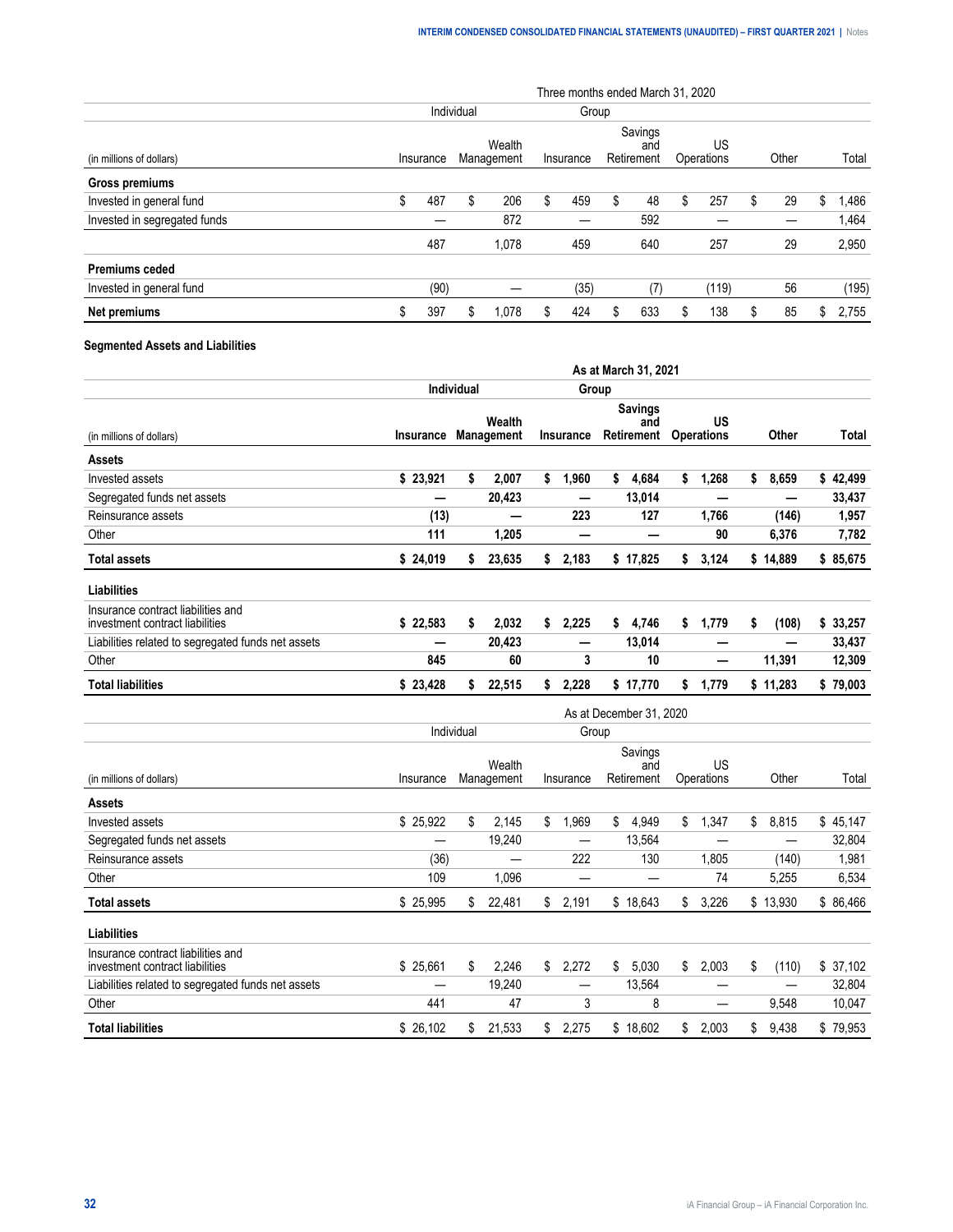## <span id="page-32-0"></span>**18 › Earnings Per Common Share**

#### **Basic Earnings Per Share**

Basic earnings per share are calculated by dividing the net income attributed to common shareholders by the weighted average number of outstanding common shares during the period.

|                                                                      | Three months ended<br>March 31 |      |
|----------------------------------------------------------------------|--------------------------------|------|
| (in millions of dollars, unless otherwise indicated)                 | 2021                           | 2020 |
| Net income attributed to common shareholders                         |                                | 39   |
| Weighted average number of outstanding shares (in millions of units) | 107                            |      |
| Basic earnings per share (in dollars)                                |                                |      |

#### **Diluted Earnings Per Share**

Diluted earnings per share are calculated by adjusting the weighted average number of outstanding common shares to take into account the conversion of all potentially dilutive common shares.

The dilutive effect of stock options considers the number of shares presumed issued without consideration, calculated as the difference between the number of shares deemed to have been issued (by assuming the outstanding stock option grants are exercised) and the number of shares that would have been issued at the average market price for the year (the number of shares that would have been issued using the issuance proceeds, using the average market price of the Company's common shares for the period). For the three months ended March 31, 2021, an average of 87,939 antidilutive stock options (109,221 for the three months ended March 31, 2020) were excluded from the calculation.

|                                                                                         | Three months ended<br>March 31 |  |  |     |  |  |  |
|-----------------------------------------------------------------------------------------|--------------------------------|--|--|-----|--|--|--|
| (in millions of dollars, unless otherwise indicated)                                    |                                |  |  |     |  |  |  |
| Net income attributed to common shareholders                                            |                                |  |  | 39  |  |  |  |
| Weighted average number of outstanding shares (in millions of units)                    |                                |  |  | 107 |  |  |  |
| Weighted average number of outstanding shares on a diluted basis (in millions of units) |                                |  |  | 107 |  |  |  |
| Diluted earnings per share (in dollars)                                                 |                                |  |  | 136 |  |  |  |

There was no transaction on common shares that could affect these calculations after the closing date and before the date of authorization for issue of these Financial Statements.

#### **19 › Post-Employment Benefits**

The Company maintains a funded defined benefit plan and a number of unfunded plans that provide pension benefits and defined contribution plans.

The Company also provides other post-retirement benefits. These include additional health care benefits, life insurance and dental benefits. The Company also provides post-employment benefits such as salary continuation for short-term disabilities.

#### **Amounts Recognized in Net Income and Other Comprehensive Income**

|                                                                                                          | Three months ended March 31 |       |             |     |               |       |             |     |  |
|----------------------------------------------------------------------------------------------------------|-----------------------------|-------|-------------|-----|---------------|-------|-------------|-----|--|
| (in millions of dollars)                                                                                 | 2021                        |       |             |     | 2020          |       |             |     |  |
|                                                                                                          | <b>Pension plans</b>        |       | Other plans |     | Pension plans |       | Other plans |     |  |
| Current service cost                                                                                     |                             | 17    |             |     |               | 15    |             |     |  |
| Net interest                                                                                             |                             | 2     |             |     |               |       |             |     |  |
| Components of the cost of defined benefits recognized in the net income                                  |                             | 19    |             |     |               | 17    |             |     |  |
| Remeasurement of net liabilities (assets) as defined benefits <sup>1</sup>                               |                             |       |             |     |               |       |             |     |  |
| Rate of return on assets (excluding amounts included in the net interest above)                          |                             | 106   |             |     |               | 162   |             |     |  |
| Actuarial losses (gains) on financial assumption changes                                                 |                             | (259) |             | (2) |               | (253) |             | (2) |  |
| Losses (gains) on components of the cost of defined benefits recognized in other<br>comprehensive income |                             | (153) |             | (2) |               | (91)  |             | (2) |  |
| Total of defined benefit cost components                                                                 |                             | (134) |             | (1) |               | 74)   |             | (1) |  |

 $1$  Changes in financial assumptions and assumptions on rate of return on assets, which represent market-based assumptions, are reviewed on a quarterly basis. All other assumptions are reviewed on an annual basis.